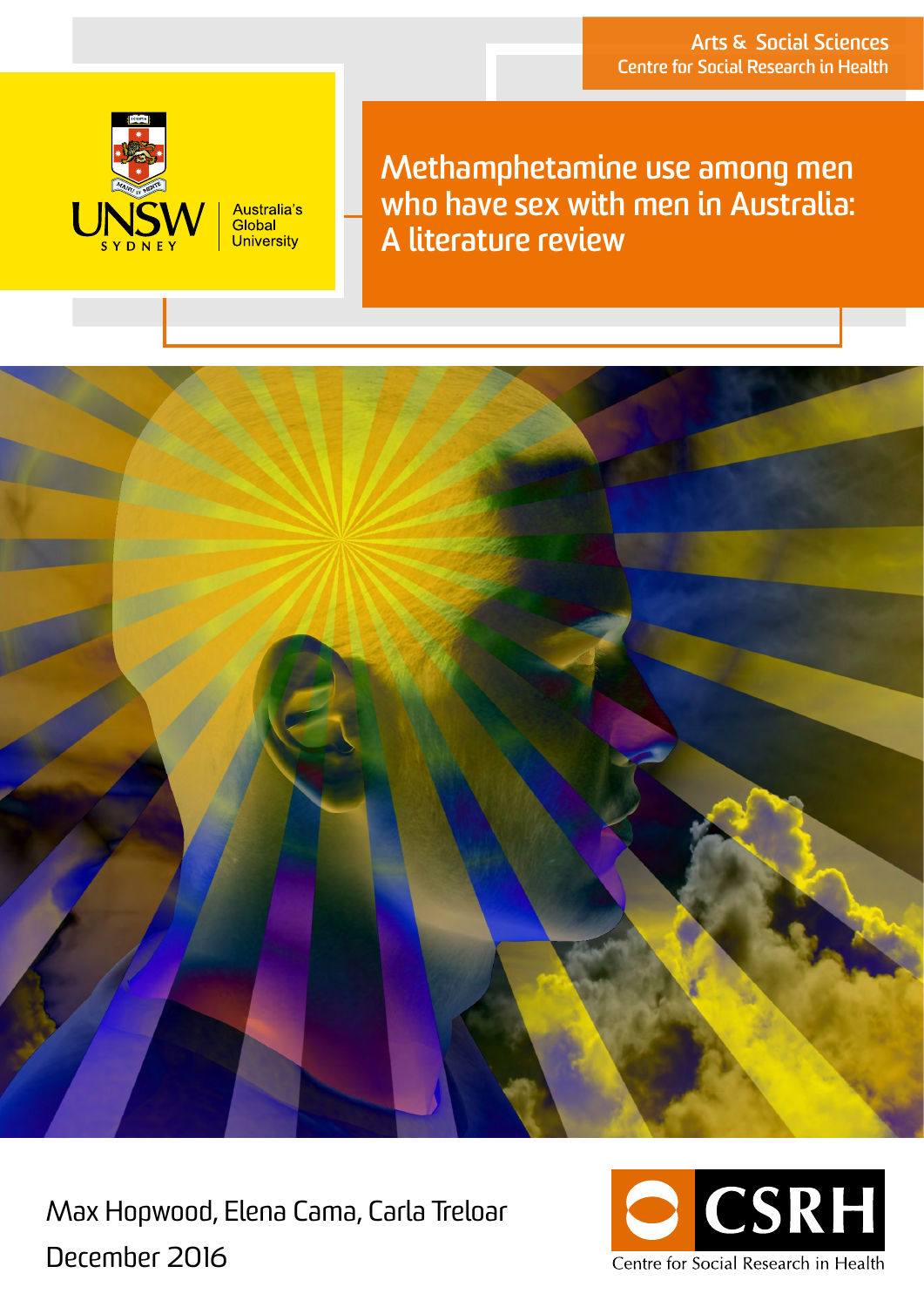#### **Acknowledgements**

The authors thank Professor Gary Dowsett (Australian Research Centre in Sex, Health and Society, La Trobe University) and Professor Peter Aggleton (Centre for Social Research in Health, UNSW Australia).

#### **Centre for Social Research in Health**

UNSW Sydney NSW 2052 Australia T +61 (2) 9385 6776  $F +61 (2) 9385 6455$ E [csrh@unsw.edu.au](mailto:csrh%40unsw.edu.au?subject=) W [csrh.arts.unsw.edu.au](http://csrh.arts.unsw.edu.au ) 

© UNSW Sydney 2016

#### **Suggested citation**

Hopwood, M., Cama, E., & Treloar, C. (2016). *Methamphetamine use among men who have sex with men in Australia: A literature review*. Sydney: Centre for Social Research in Health, UNSW Australia. http://doi.org/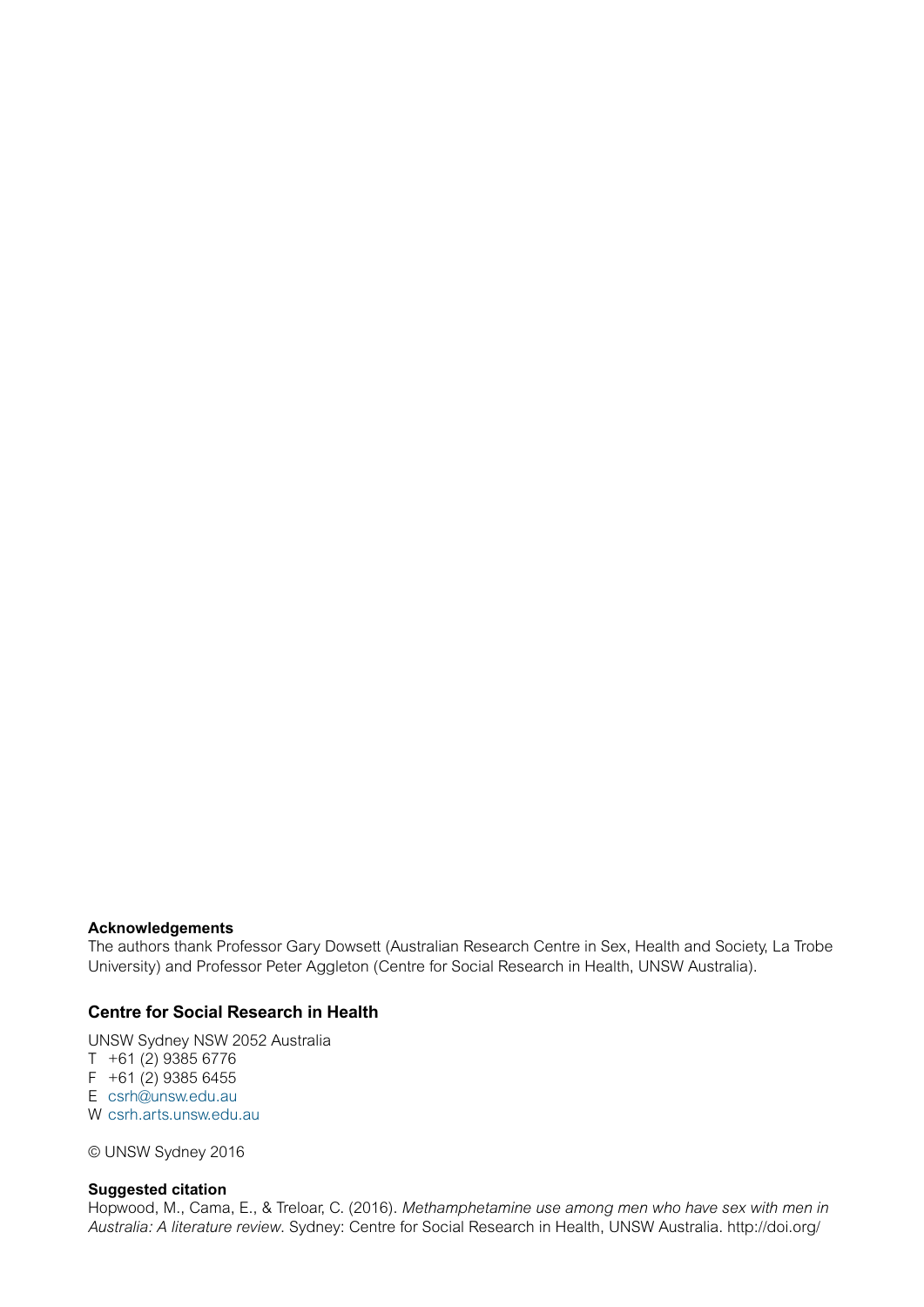# **Contents**

| Executive summary                        | 1                                                        |                |
|------------------------------------------|----------------------------------------------------------|----------------|
| 1                                        | Introduction                                             | 5              |
| 2                                        | Method                                                   | 7              |
|                                          | 2.1 Research questions                                   | 7              |
|                                          | 2.2 Context                                              | 7              |
|                                          | 2.3 Search strategy                                      | $\overline{7}$ |
|                                          | 2.4 Search method and results                            | 8              |
| 3                                        | Findings                                                 | 10             |
|                                          | 3.1 Increasing methamphetamine use                       | 10             |
|                                          | 3.2 Risk associations                                    | 13             |
|                                          | 3.3 Sex-based sociality                                  | 16             |
|                                          | 3.4 Individual-level interventions                       | 18             |
| 4                                        | Recommendations                                          | 22             |
| 5                                        | References                                               | 24             |
| Appendix A: Table of select publications | 31                                                       |                |
|                                          | Appendix B: Further review of studies                    | 35             |
|                                          | Appendix C: Further recommendations for health promotion | 44             |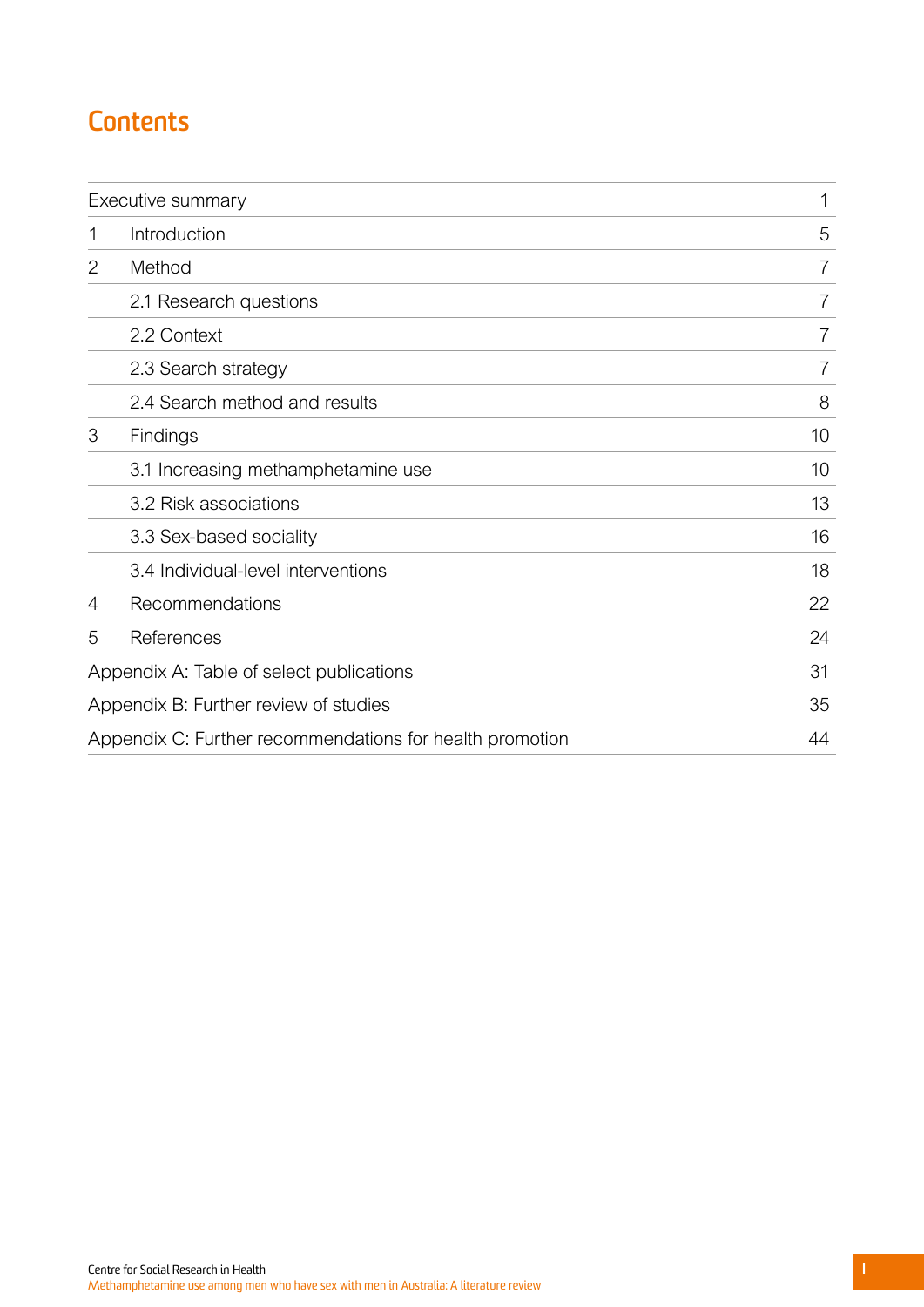# <span id="page-3-0"></span>Executive Summary

This review aimed to investigate methamphetamine use among men who have sex with men (MSM) in Australia and other developed regions to help build an understanding of the contexts where high-risk sex and drug use practices occur. This information can be used to inform the development of treatment and prevention interventions specifically for MSM.

Peer-reviewed journal articles, technical reports and editorials regarding meth/ amphetamine epidemiology, methamphetamine use, sexual risk practice, prevention and treatment were located in searches of Medline, PsycINFO, The Cochrane Library and Google Scholar databases. The literature search was conducted to answer four research questions, and a literature review identified four main themes across the topic areas, namely: increasing methamphetamine use; risk associations; sex-based sociality; and, individuallevel interventions. Within each theme there were several sub-themes. The review findings are organized around these themes and sub-themes in order to answer the research questions.

# **Main Findings**

### **Increasing methamphetamine use**

Despite some fluctuation in rates and some variation within affected groups, nationally we are seeing over the longer term, increasing rates of methamphetamine use among both young people and MSM in the major metropolitan communities.

However, among all MSM who have responded to the Perth Gay Community Periodic Surveys (GCPS), crystal use has remained stable during 2008 to 2016.

MSM report higher rates of methamphetamine use when compared with the broader Australian population. Crystal methamphetamine is the drug most commonly injected, particularly among HIV-positive MSM. HIV-positive men remain considerably more likely than HIV-negative men to report any injecting drug use.

Over the past decade, methamphetamine has increased in purity and decreased in cost.

## **Risk associations**

The health risks associated with methamphetamine use are related to factors such as the frequency of use, the drug form (i.e., powder, base, or crystal) and the mode of drug administration, with the greatest risk being the regular injection of crystal. Crystal injection is associated with an elevated risk of dependence, mental health problems (e.g., depression, psychosis), heart problems, overdose, increased blood–borne virus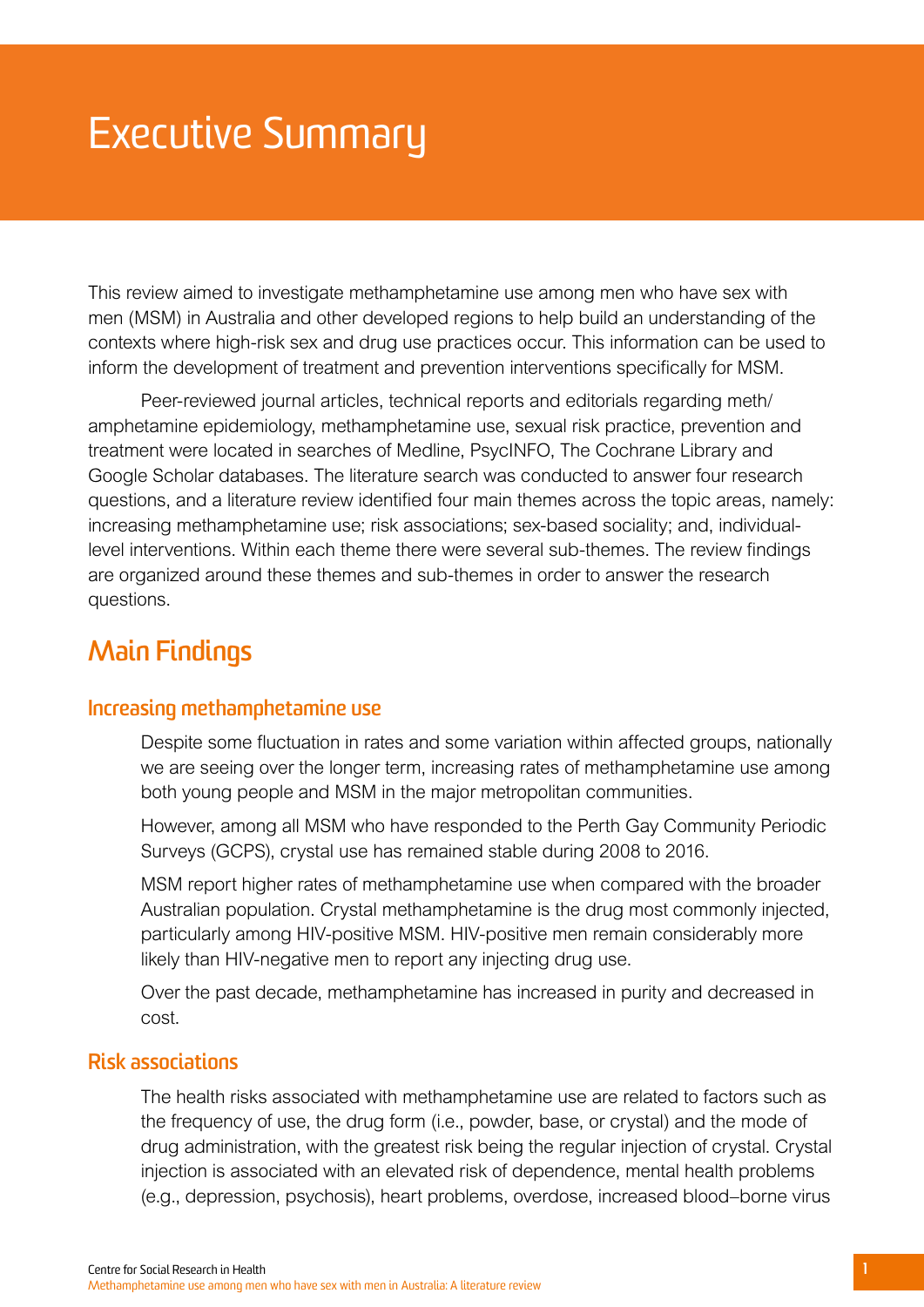(BBV) infections and death.

Crystal injection among MSM, in particular HIV-positive men, is associated with increased risk behaviors for acquiring HIV, hepatitis C (HCV) and other sexually transmissible infections (STIs), such as the sharing of injecting equipment and participation in condomless, adventurous sexual practices.

There is evidence to suggest that the relationship between methamphetamine use and risk behavior is complex and that it is hard to establish direct causality. Several authors of large studies have suggested that methamphetamine attracts a hypersexual, risk-taking group of men who engage in unprotected sexual behaviors regardless of their methamphetamine use.

Most research into methamphetamine use, to date, has employed quantitative methods. This has contributed to a particular view of methamphetamine as a dangerous drug that leads to risky behavior and poor health outcomes. While there is robust quantitative evidence to support such a view, research using a variety of methods is needed to progress our understanding of methamphetamine use and risk behavior.

Further research using qualitative methods could help explain the risk associations identified in quantitative research, and qualitative methods would assist in shining a light upon factors, such as the meanings ascribed to methamphetamine use and risk practice among MSM.

#### **Sex-based sociality**

Sex-based sociality is a theme identified in MSM-related research and is used as a framework to describe the sexual construction of social life among MSM. This framework focuses attention on how men in contemporary, urban, gay communities socialise, often in groups and in places where sexual expression and activity have a central role.

The concept of sex-based sociality assists in drawing together drug use, sexual practice, BBV risk and MSM socialising through its focus on the inter-connected nature of MSM's lives and their drug- and sex-related risk practices.

The research literature usually characterizes drug use as an individual practice. Yet among MSM, drug use is often a collective practice, and is commonly connected to sex-based sociality. Sex and drug use among MSM need to be understood as socially mediated, co-occurring risk practices for BBVs, STIs and other negative health outcomes, requiring simultaneous sex-drugs interventions focused upon groups rather than individuals.

Methamphetamine, in particular crystal, is said to have an 'elective affinity' with urban gay sexual socializing (i.e., sex-based sociality) as it heightens a sense of sexual intimacy, disinhibition, and social connectedness, while enhancing sexual endurance. Among MSM, crystal use is one of a number of ways of increasing the range and intensity of sexual experience.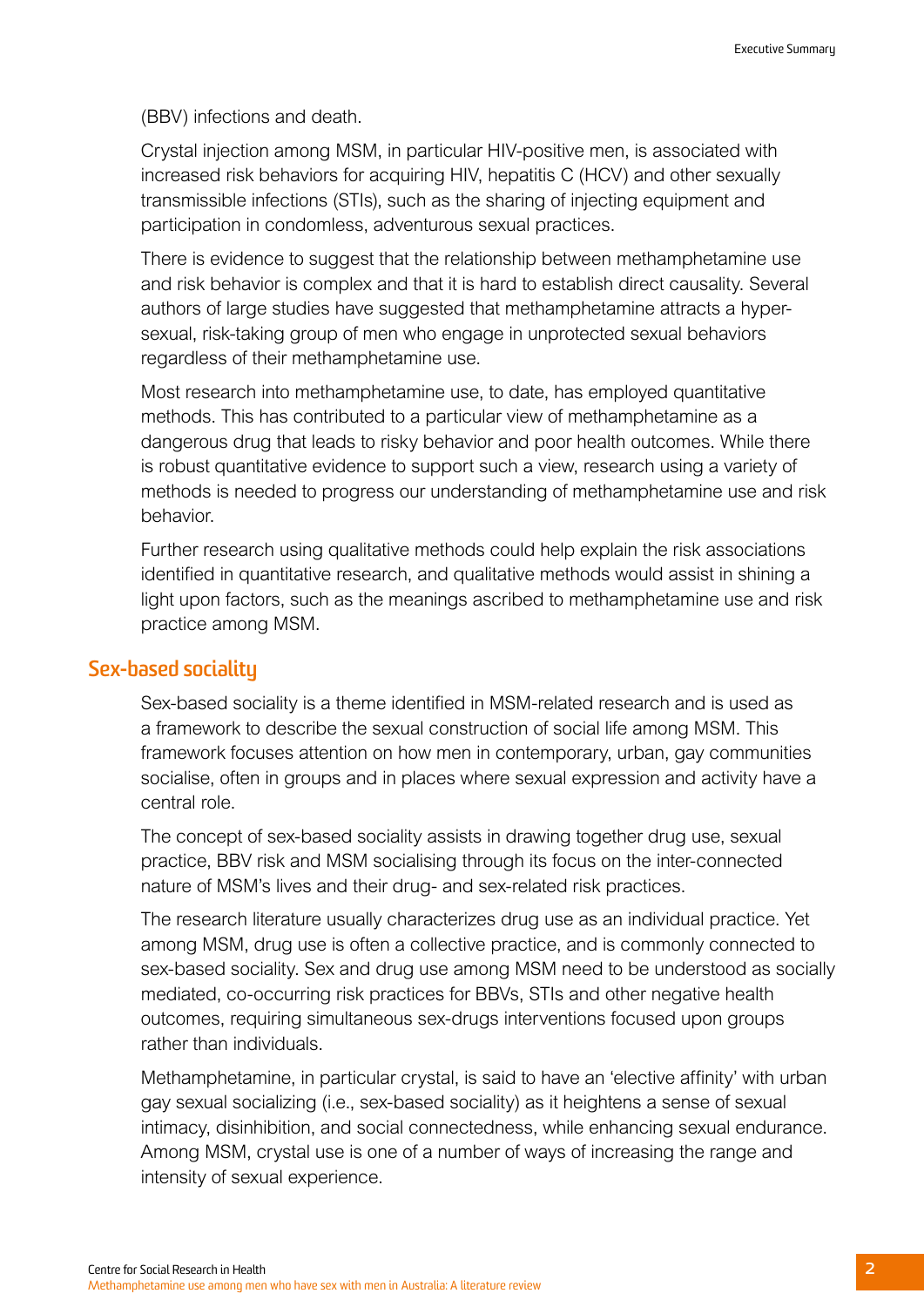Qualitative research is needed to construct a broader and more sophisticated understanding of MSM's social-sexual contexts, their personal values, the meanings of drug use and the ways that MSM use drugs and socialize for sex, than is currently available from the research literature.

## **Individual-level interventions**

Randomised controlled trials (RCTs) of interventions to prevent and to treat methamphetamine use have been limited to a focus upon individual-level, behavioral and cognitive interventions such as cognitive behavioral therapy (CBT), contingency management (CM), motivational interviewing (MI), and combinations of these. The results of such interventions have been mixed.

Currently, there are a limited number of studies of interventions for the treatment and prevention of methamphetamine use. In addition to too few studies, poly-drug use, which is common, has hampered the development of effective methamphetaminefocused treatment and prevention interventions.

Online harm reduction resources and health services for MSM who use illicit drugs exist, but there is little evidence that they have been rigorously evaluated.

Culturally appropriate interventions to reduce sex and drug risk practices among MSM are missing from the literature, and are urgently needed.

## **Recommendations for future action**

To view MSM's drug use as a collective practice rather than seeing it as solely a practice of individuals.

To acknowledge that methamphetamine use among MSM has perceived benefits.

To conduct research into MSM from Perth and Western Australia who use methamphetamine.

To conduct research to develop specific, detailed information about methamphetamine use among MSM and to inform ongoing support to prevent BBV transmission, STIs and other harms among MSM.

To build a concurrent stream of work in knowledge translation to assist in developing new HIV, HCV and other STI prevention strategies and to support the relevant workforces.

To encourage researchers and policy-makers to adopt a frame of critical thinking about methamphetamine-related research and policy, in order to avoid 'problem inflation'.

To consider online sexual meeting community websites to disseminate harm reduction interventions.

To implement a HCV awareness campaign for MSM to highlight the risk of both HCV sexual transmission and transmission via the sharing of any injecting and/or smoking equipment.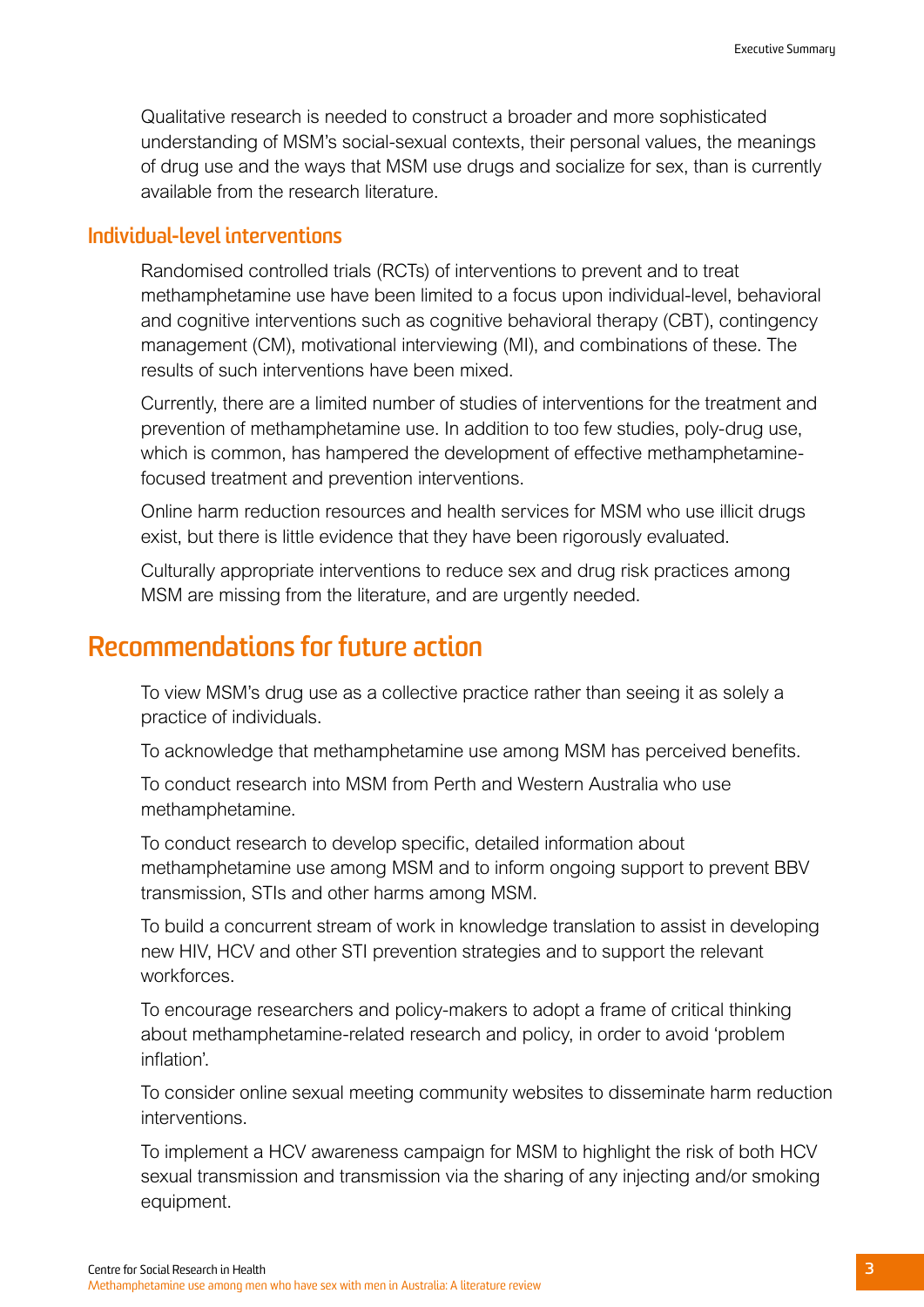To support the use of qualitative research to better understand the dynamics that underpin sex and drug use risk practice within sex-based sociality among Australian MSM.

To explore interventions that move beyond the individual-level.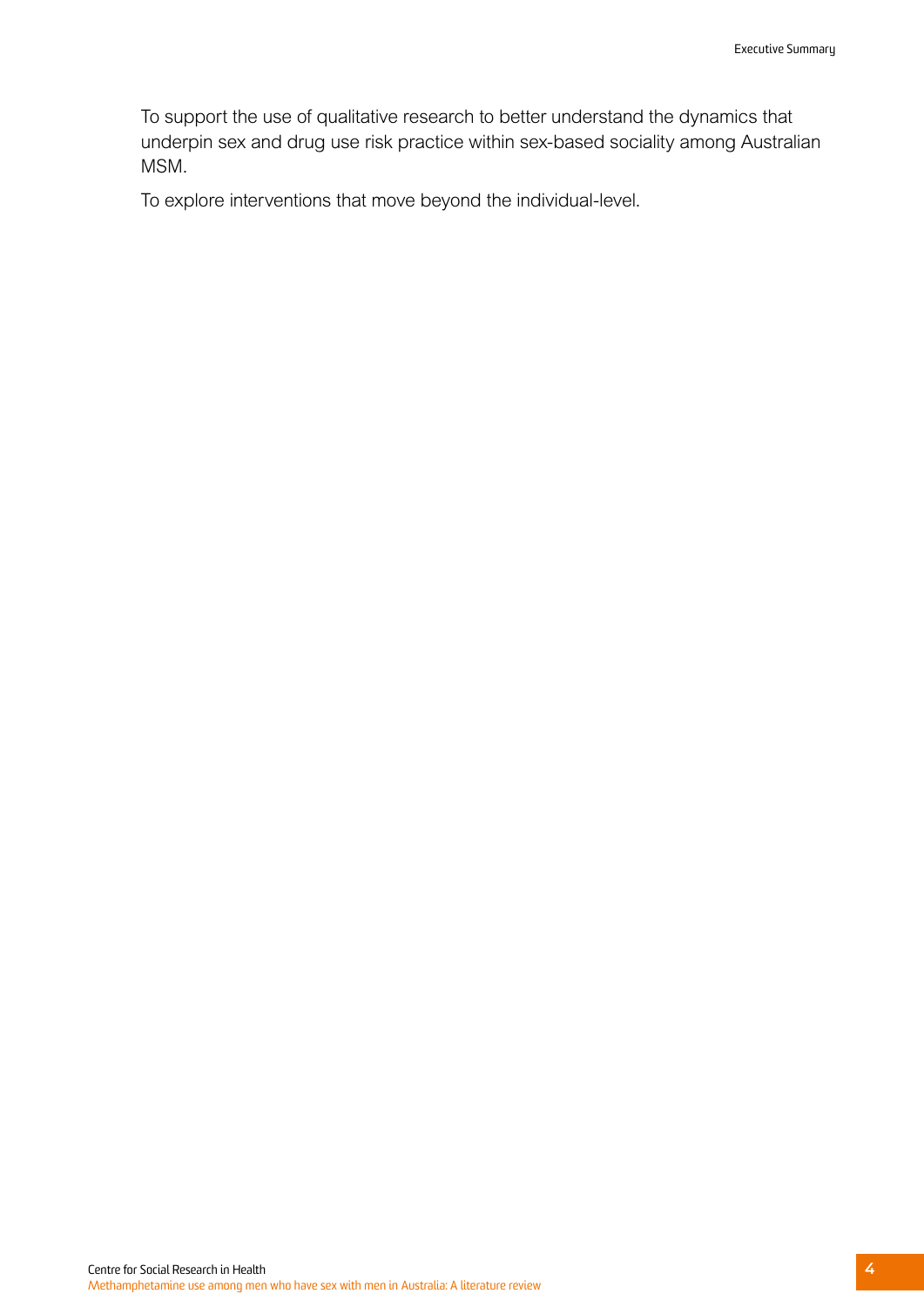# <span id="page-7-0"></span>1 Introduction

Methamphetamine is a drug used by men who have sex with men (MSM), where it has been associated with risk practices for the transmission of blood borne viruses (BBV) such as HIV and hepatitis C (HCV) and other sexually transmissible infections (STIs). The combination of drug use and group sex among MSM can facilitate the transmission of BBV and STI infections. This review examines methamphetamine use among MSM in order to better understand the social-sexual contexts of the drug's use, including the associated risks, and to help identify and develop effective interventions to reduce risky sexual and drug use practices.

Australian and international evidence demonstrates the importance of understanding these multiple and co-occurring risks, but also highlights the dearth of research available to design prevention responses that are relevant to and effective in affected communities. Recent evidence of increases in HIV infections and other STIs in Melbourne and Sydney (The Kirby Institute, 2015) indicates an urgent need to address systemic failures to engage with methamphetamine-related risk in relation to sexual activity, and a failure to design effective harm reduction for MSM that connects the two. Innovative, national and local approaches are needed to educate MSM methamphetamine users about the risks of BBV and STI transmission and other harms (Lyons et al, 2013).

This review investigates methamphetamine use among Australian MSM to help build an understanding of the contexts where high-risk sex and drug use practices occur (hereafter, 'sexual contexts'). Previous research has shown the increased risk of HIV and other BBV/STI transmission when methamphetamine is injected within sexual contexts (Holt et al, 2015). Methamphetamine use is also associated with drug dependence and physical and mental health problems (Degenhardt et al, 2008; McKetin et al, 2006).

Despite these significant public health challenges, there has been no published peer-reviewed research to date that has systematically explored the relationship between methamphetamine use, BBV transmission and sexual risk-taking among MSM in Australia. In the current situation of rising HIV and HCV infections, research is urgently needed to help understand the antecedents of unsafe sexual practices, and the sharing of injecting equipment, when MSM use methamphetamine in sexual contexts, with a view to identifying those practices that need to be addressed by, and are entry points for, prevention interventions.

Research informs policy aimed at reducing methamphetamine-related harms, and precision and rigor in methamphetamine-related research and policy-making is needed to avoid 'problem inflation' (Moore and Fraser, 2015). Moore and Fraser (2015) identify four key problematic trends that concern methamphetamine-related research and policy, namely: (i) producing research knowledge carelessly and uncritically, where the authors highlight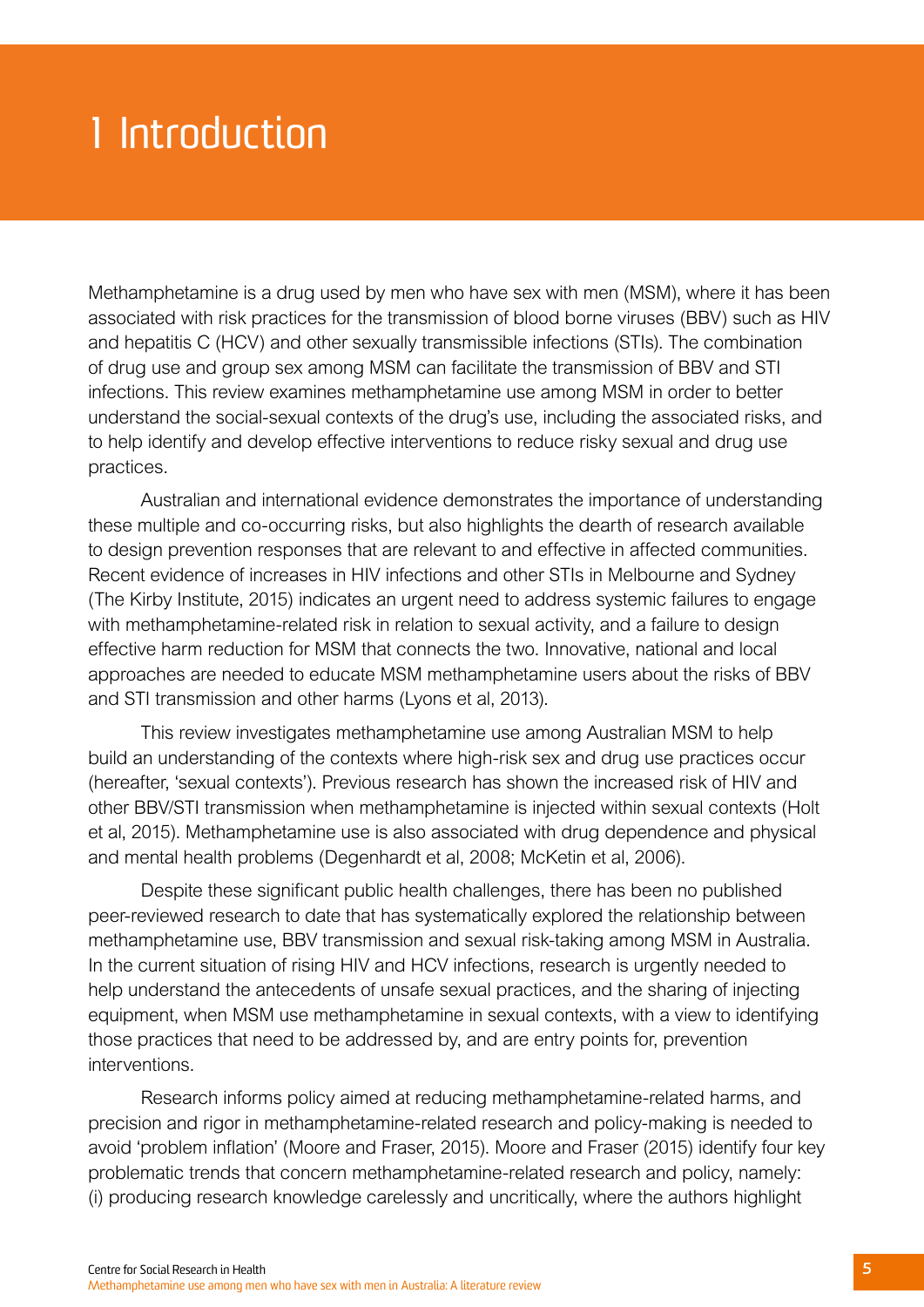how methamphetamine researchers make choices about methods, theory, statistical tests etc. that can lead to diametrically opposed findings, for example, about the harms of methamphetamine use (e.g., compare the findings of Darke and colleagues' (2008) review with those of Degenhardt and colleagues' (2008) analyses of five databases); (ii) causation, regarding the obfuscation of the relationship between patterns of methamphetamine use and forms of methamphetamine harm; (iii) the use of research knowledge in policy (e.g., where policy reproduces shortcomings in research, or policy documents seldom define key terms such as 'drug dependence' and 'drug abuse'); and, (iv) ignoring the complexity of drug effects in research and policy, whereby there is an over reliance upon quantitative and biomedical research to make sense of methamphetamine use with scant attention paid to qualitative research and the historical, political, economic and social dimensions of methamphetamine use (Moore & Fraser, 2015).

In summary, the trends within methamphetamine-related research and policy identified by Moore and Fraser (2015) point toward problem inflation. Research has a profound responsibility to treat its objects of investigation with greater rigor and precision than is evident in some studies. Similarly, policy-makers must critically assess the research about methamphetamine, by applying rigor and precision (Moore & Fraser, 2015). Until further studies are conducted into methamphetamine use among MSM, and intervention development and evaluation occurs, researchers and policy-makers who work in MSMrelated research and policy are advised to avoid problem inflation.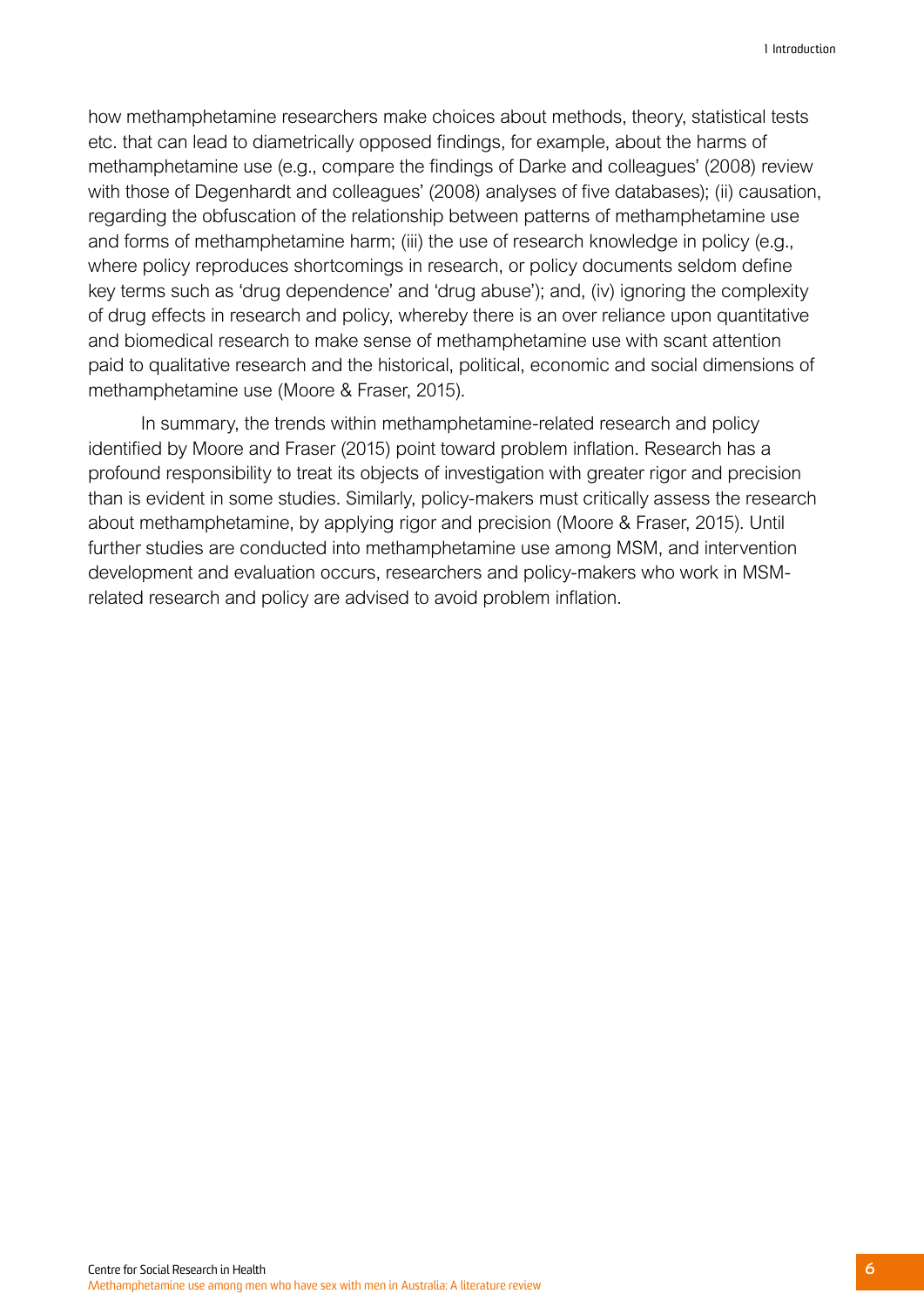# <span id="page-9-0"></span>2 Method

# **2.1 Research questions**

As specified in the proposal and in meeting with the Government of Western Australia Department of Health, this search of the key academic databases and other sources was structured to answer three questions (questions 1-3 below). An additional request was made by the Department of Health via teleconference to include literature about interventions to reduce risk practice among methamphetamine users (question 4).

- 1. What patterns of methamphetamine use are common among Australian MSM?
- 2. What health risks are associated with these patterns of use?
- 3. What is 'sex-based sociality' and how does this mode of sexual socialising influence risk practices that contribute to BBV/STI transmission and other harms among MSM?
- 4. Which interventions have been demonstrated to reduce methamphetamine use and/or sexual risk behavior among MSM?

# **2.2 Context**

The literature search included any international and Australian research literature pertaining to methamphetamine use and sexual behavior among MSM, with an emphasis on Australian research. Sources searched for evidence were:

- 1. Peer-reviewed journal articles, editorials and commentaries via the Cochrane Library, Medline and PsycINFO databases.
- 2. Searches of other academic databases, including PubMed and Google Scholar and Google for reports of government departments and non-government organisations, news stories and media accounts of methamphetamine use.
- 3. Website searches for publications of relevant research centres, including: Australian Research Centre for Sex, Health and Society (La Trobe University), Centre for Social Research in Health (UNSW), The Kirby Institute (UNSW), National Drug and Alcohol Research Centre (UNSW), and National Drug Research Institute (Curtin University).

# **2.3 Search strategy**

## **Cochrane Database of Systematic Reviews**

Search terms: Title, Abstract, Keywords

• Methamphetamine hydrochloride OR methamphetamine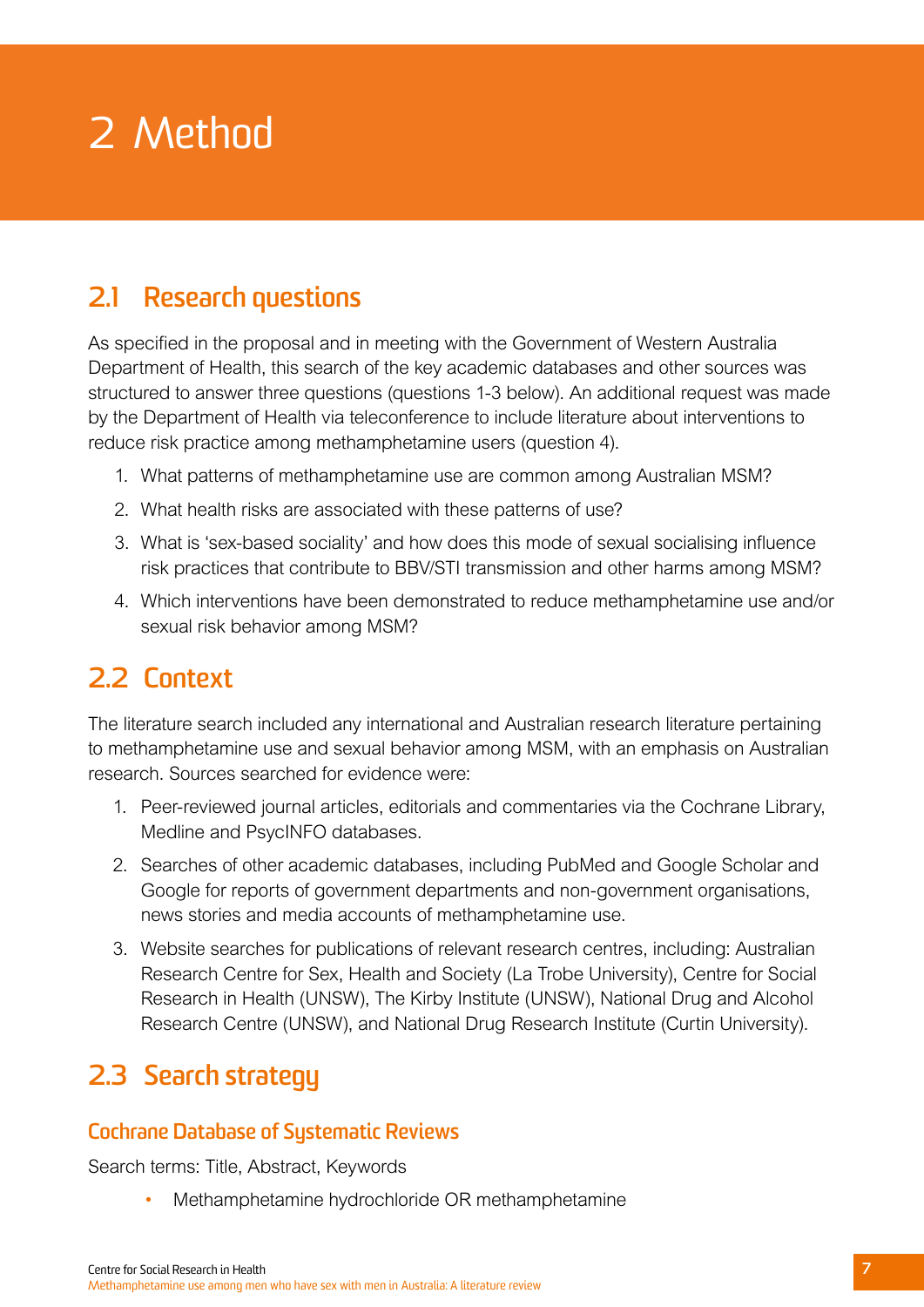- <span id="page-10-0"></span>• Drug inject\*
- HIV
- Sexually transmissible infections
- Gay men
- MSM
- Sexual behavior
- Unsafe sex
- Interven<sup>\*</sup>
- Contingency management
- Cognitive-behavioral therapy

Total: Four systematic reviews of RCTs focused upon treatment and prevention.

## **Medline, PsycINFO and Google Scholar databases**

Search terms: Title, Abstract, Keywords

- Crystal
- Methamphetamine
- Drug use
- Drug inject\*
- HIV
- Sexually transmissible infections
- Sexually transmitted diseases
- Gay men
- MSM
- Sexual behavior
- Unsafe sex
- Interven<sup>\*</sup>
- Contingency management
- Cognitive-behavioral therapy

Total: 220 Medline records and 86 PsycINFO records covering methamphetamine epidemiology, sex- and drug-related risk practice, and treatment and prevention.

# **2.4 Search method and results**

Peer-reviewed journal articles, technical reports and editorials regarding methamphetamine epidemiology, drug use, sexual risk practice among MSM, health outcomes of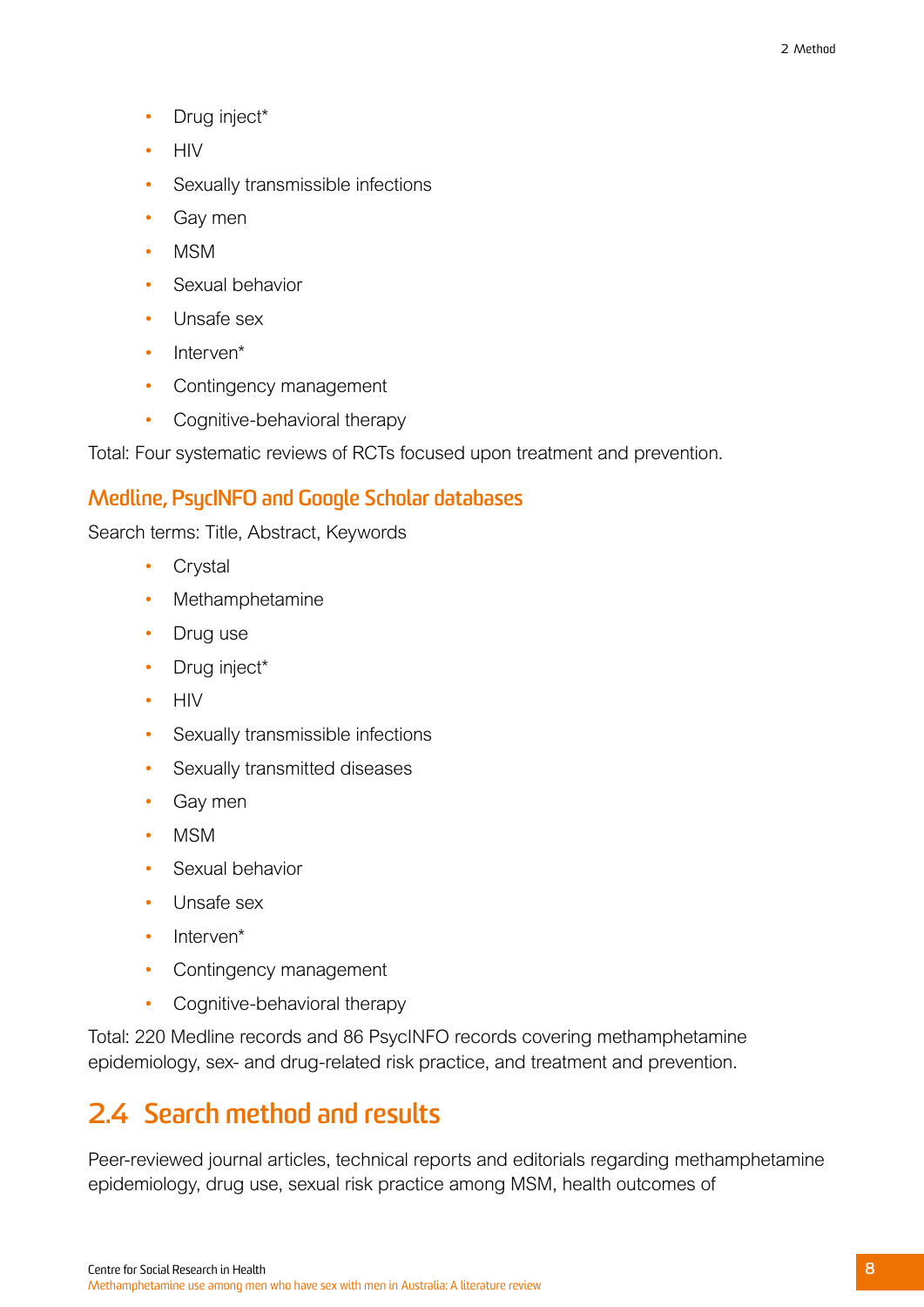methamphetamine use (and other illicit drug use), and interventions for prevention and treatment were located in searches of Medline, PsycINFO, the Cochrane Library and Google Scholar databases. An initial search of the Cochrane Library found four systematic reviews of: media campaigns to prevent uptake of illicit drug use among young people; reviews of treatment for cocaine dependency and amphetamine dependency; and a review of urinary pharmacokinetics of methamphetamine. These records were not included in this current review as they did not include reference to MSM and sex- and drug-related risk practice. A subsequent search of the Cochrane Library, employing the Trials filter, located 18 research articles that reported on randomized controlled trials (RCTs) of interventions to reduce methamphetamine use. Thirteen of these articles had been identified in previous database searches; five of the remaining RCT articles were selected for review, and four of these articles were considered suitable for inclusion in the final literature review.

Based on literature searches conducted to answer the research questions, a total of 96 articles, predominantly peer-reviewed, were read and grouped according to their research focus (i.e., methamphetamine epidemiology, MSM sex- and drug-related cultures and risk practice, and treatment and prevention interventions). The research represented within articles included in this review was critically assessed for rigor and precision in accordance with recommendations by Moore and Fraser (2015). Articles needed to be critical and reflexive in regards to study method and findings, and to contain a clear, meaningful discussion of results. Ultimately however, all research contains bias, and all studies have limitations. Effort was made to only include articles that achieved a balance between rigor in research and a contribution to answering the research questions; for example, some themes, such as sex-based sociality had far fewer articles of any quality to assess and include in the review compared to the large volume of articles focused upon the epidemiology of methamphetamine use and associated risks. Similarly, there was a dearth of qualitative and mixed-methods research to include. The final list of articles presented in this review, in general, reflect a high research standard.

The findings are presented in narrative form and are written in language accessible to the lay reader who has an understanding of basic statistics. Some technical phrases and abbreviations are used, however while minimized this language could not be completely avoided. If researchers referred to 'crystal' or 'crystal methamphetamine' in their articles, the authors of this report used the same term. However, the form of methamphetamine was not always clearly stated by authors in publications. Similarly, some studies refer to 'gay men', 'homosexually active men', and 'gay and bisexual men' rather than 'MSM'. Accordingly, the authors of this report used the specific terminology reported in studies. Finally, Appendix B comprises a review of additional articles for those readers seeking further detail.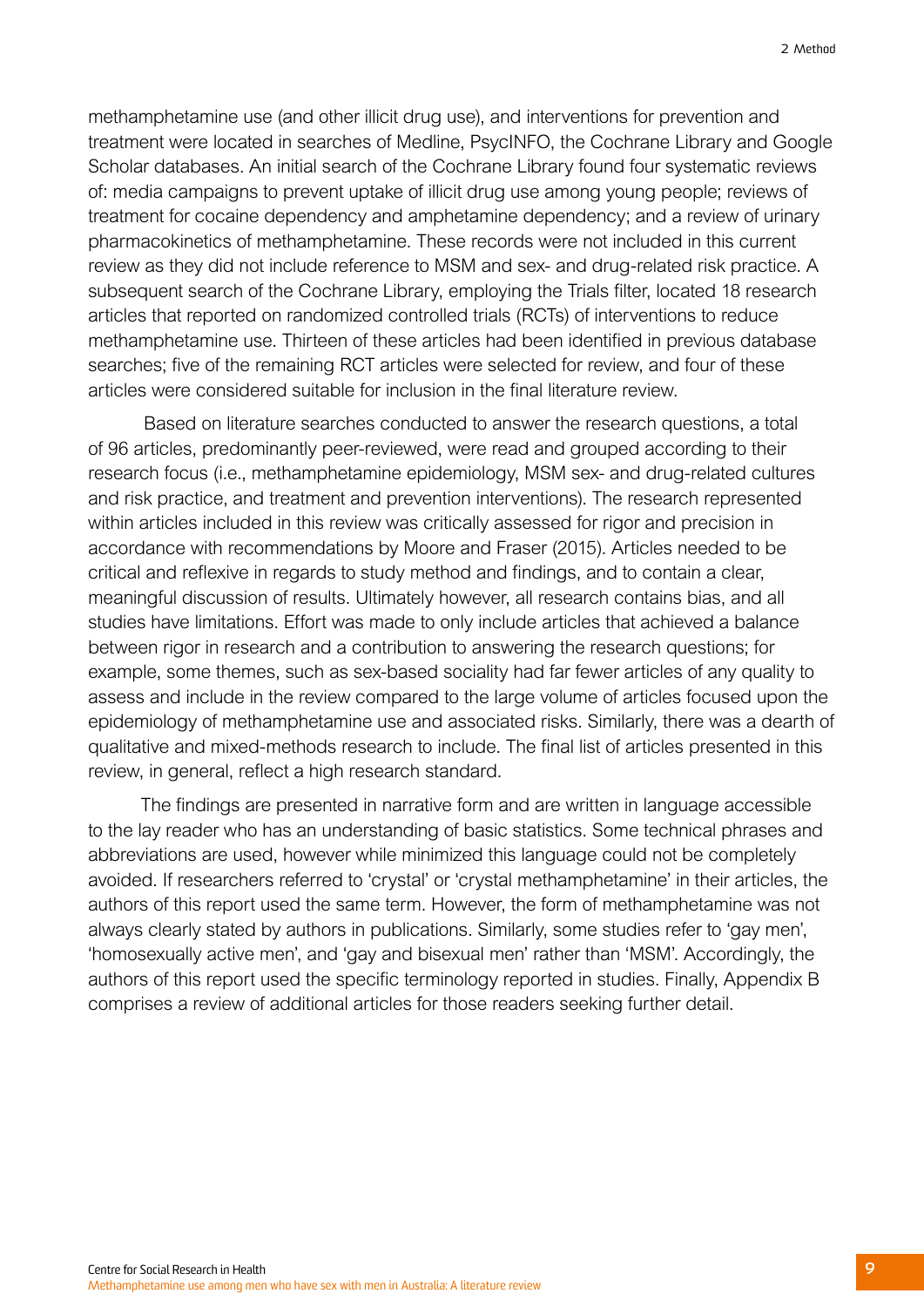# <span id="page-12-0"></span>3 Findings

The review identified four main themes, namely: increasing methamphetamine use; risk associations; sex-based sociality; and, individual-level interventions. The review findings are organized around these themes, and several sub-themes, in order to answer the research questions. Each theme is defined and discussed at the beginning of each section.

# **3.1 Increasing methamphetamine use**

The main theme to emerge from a review of the epidemiology of methamphetamine in Australia was increasing methamphetamine use, particularly the use of crystal methamphetamine. Despite some fluctuation in rates and some variation within affected groups, nationally we are seeing over the longer term, increasing rates of methamphetamine use among both young people and MSM in the major metropolitan communities of the eastern states, but not among MSM in Perth and Western Australia, where rates have been stable since 2008. Similarly, while in the larger metropolitan centres we are seeing increasing rates of injecting drug use among MSM who use crystal methamphetamine, in Perth and Western Australia injecting drug use has been stable among MSM since 2008.

Increasing rates of methamphetamine use in Australia's larger cities, including crystal use among MSM, is a major public health concern because it is occurring in a context of: (i) an increase in the rate of condomless anal intercourse with casual partners among HIVnegative men (from 27% in 2005 to 35% in 2014, p <0.001), which is the primary driver of new HIV infections in Australia (de Wit et al, 2015; Zablotska et al, 2010); (ii) an increase of 13% between 2005 and 2014 in newly diagnosed HIV infections (The Kirby Institute, 2015); (iii) the proportion of men testing HIV antibody positive increased from 1.4% in 2011 to 2.2% in 2015 (Memedovic et al, 2016); (iv) the proportion of respondents reporting methamphetamine as the last drug injected increased from 27% in 2011 to 36% in 2015 (Memedovic et al, 2016); (v) a total of 10,621 cases of newly diagnosed HCV infection reported in Australia in 2014 (The Kirby Institute, 2015); and (vi) a high rate (41%) of sharing injecting equipment among MSM, a primary risk factor for HCV transmission (Hopwood et al, 2015a).

## **Methamphetamine use among the Australian population**

Over the past five years in Australia, there have been substantial increases in the number of regular and dependent methamphetamine users, particularly among people aged 15 to 34 years (Degenhardt et al, 2016), and crystal methamphetamine is described as 'very easy' to obtain (Stafford et al, 2016). As well, the rate of methamphetamine injection increased nationally between 2011 and 2015 (Memedovic et al, 2016). There has been an observed trend away from the use of the less potent powder form ('speed') towards the use of the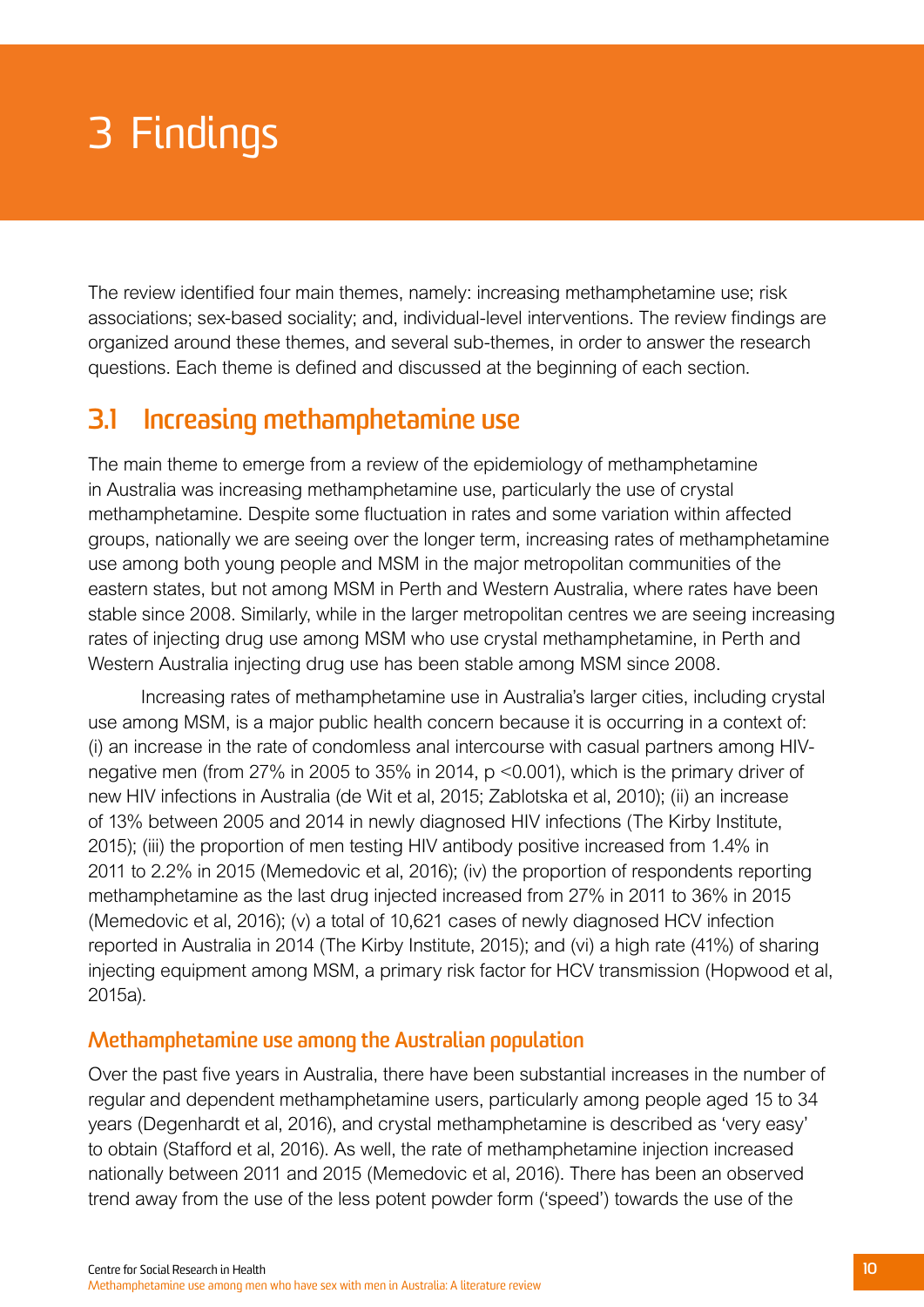more potent crystal methamphetamine, with more people reporting regular crystal use, as well as an increase in the average purity of crystal and a decline in the purity-adjusted cost (Degenhardt et al, 2016; Scott et al, 2015; Stafford et al, 2016). Regular crystal use is associated with an elevated risk of dependence, mental health problems (e.g., depression, psychosis) and BBV risk (McKetin et al, 2006; Degenhardt et al, 2016; Darke et al, 2008). These problems are more likely to occur among people using crystal compared with less potent forms of methamphetamine, and among regular users (McKetin et al, 2006). It has been also suggested that these changes are responsible for increases in drug-related harms and presentations to treatment services and emergency departments (Australian Institute of Health and Welfare, 2015; Roxburgh & Burns, 2015).

### **Methamphetamine use among Australian MSM**

Compared with the broader Australian population, Australian MSM report high rates of methamphetamine use, with crystal being the drug most commonly injected (Lea et al, 2013). This is particularly an issue for HIV-positive MSM. In the 2013 Australian National Drug Strategy Household Survey, MSM were significantly more likely to report methamphetamine use in the previous 12 months compared with heterosexual men (9.7% vs. 2.5%; adjusted odds ratio=2.9, p<0.01) (Roxburgh et al, 2016). Data from national behavioral surveillance surveys of MSM show that rates of crystal use in the previous six months significantly increased during 2010 and 2014 (from 9.6% to 11.4%, p<0.001), while speed use decreased (from 15.2% to 10.2%, p<0.001) (Lea et al, 2016). HIV-positive MSM were significantly more likely to report crystal use compared with HIV-negative and untested men (21.4% vs. 7.3%; adjusted odds ratio=1.9, p<0.001) (Lea et al, 2016). Among men who reported crystal use, rates of recent injecting increased between 2005 and 2014 (18.7% to 28.7%, p<0.001). HIVpositive MSM who used crystal were also considerably more likely to report recent injecting compared with HIV-negative and untested men (53.8% vs. 21.9%, p<0.001) (Lea et al, 2016). There is evidence that methamphetamine treatment services, with a high caseload of MSM clients, are currently operating at capacity in Australian capital cities (Findlay, 2015; Scott & Branley, 2015).

## **Methamphetamine use among MSM in Perth and Western Australia**

The Perth Gay Community Periodic Survey (Perth GCPS) is a longitudinal, cross-sectional study of gay and homosexually active men (i.e., MSM) who live in Perth and other parts of Western Australia. Data collection for the Perth GCPS occurs every two years (Lee et al, 2016a). As the survey report highlights, its major aim is to provide data on sexual, drug use and testing practices related to the transmission of HIV and other STIs among MSM. The tenth and most recent Perth GCPS was conducted in February 2016 where 900 men were recruited. The majority of men in the 2016 survey (72%) were recruited from gay men's social venues and community sites such as bars, sex-on-premises venues, a sexual health clinic and via Perth Pride Fair Day. The remainder (28.0%) participated in an online version of the survey. There were a number of differences between men recruited online and men recruited through venues and events, with the online sample being younger, more likely to be born in Australia, more likely to live outside the Perth metropolitan area and more likely to report that they did not know their HIV status. Compared to men recruited through venues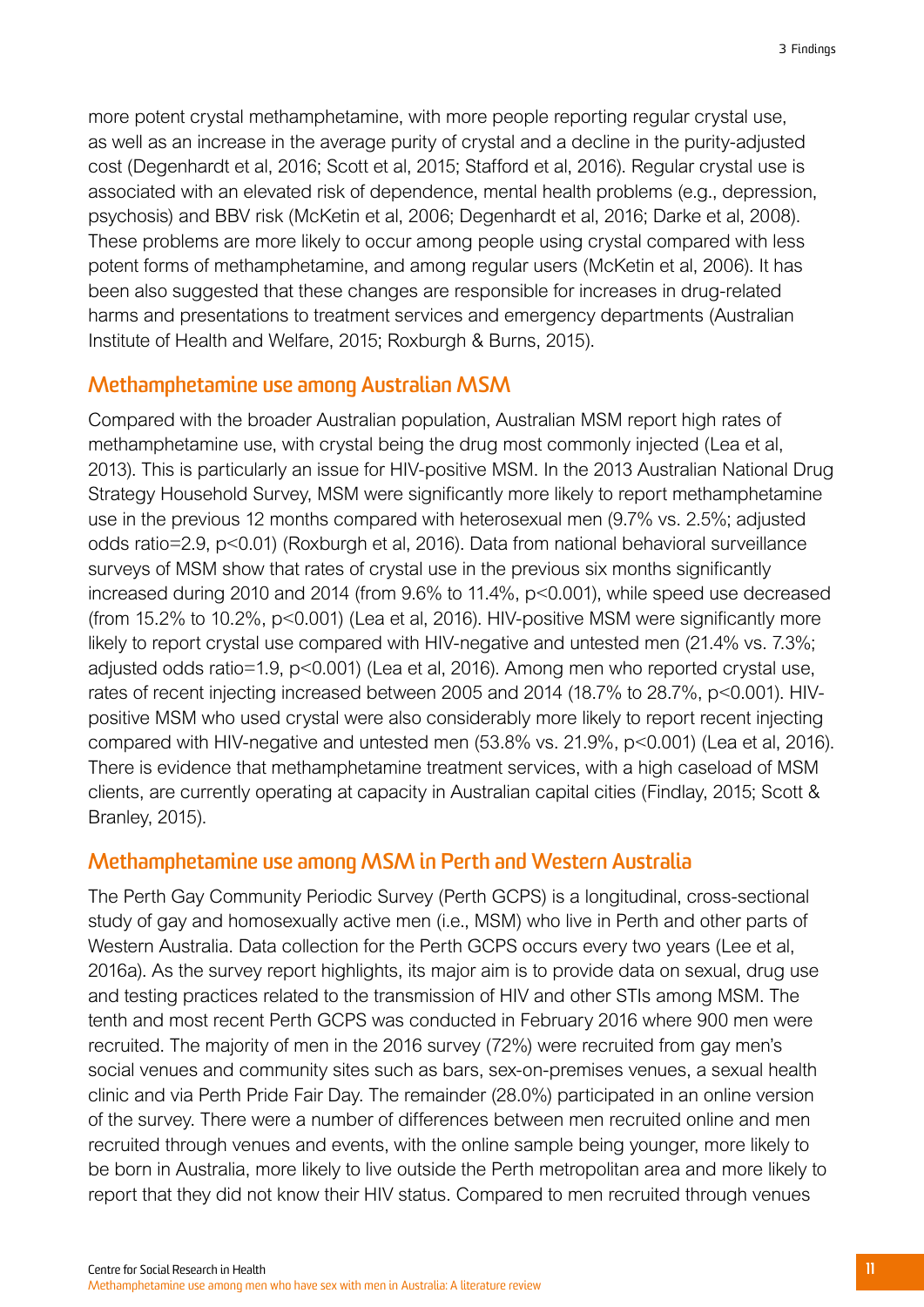and events, men recruited online were more likely to report condomless anal intercourse with both regular and casual partners than were men recruited face-to-face, and men recruited online were less likely to report HIV and STI testing than men recruited offline (Lee et al, 2016a).

Opposing the national trend, data collected from the Perth Periodic Survey shows that crystal methamphetamine use has remained stable during the reporting period (i.e., the past six months). And when compared with previous years (i.e., 2008-2016), there has been no significant change in the rate of crystal use among all MSM respondents to the Perth GCPS. Similarly, there has been no change in the rate of crystal use among HIV-positive MSM between 2008 and 2016, however among HIV-negative MSM there has been a significant decrease (14.2% vs. 10.4%, p<0.05) in the rate of crystal use between 2012 and 2016 (Lee et al, 2016a). Conversely, since 2012, the proportion of men who reported the use of one or two drugs has increased significantly (33.1% vs. 37.3, p<0.01), while the proportion of men who reported the use of more than two drugs has declined (23.4% vs. 20.5%, p<0.001).

In general, HIV-positive men remain more likely to report any illicit drug use compared with HIV-negative men, which is a pattern commonly reported among MSM in developed regions of the world. In Perth and Western Australia, among all MSM, the rate of injecting drug use in 2016 was 4.2%, which has remained stable since 2008. In Perth and Western Australia, HIV-positive men remain considerably more likely than HIV-negative men to report any injecting drug use (14.7% vs. 3.4% in 2016). In 2016, 15.1% of all men reported using 'party drugs' (undefined, but often refers to ecstasy, cocaine, ketamine and other psychostimulants) for sex in the six months prior to the survey and fewer than one in ten men (8.2%) said they had engaged in group sex during or after drug use. The proportion of men using party drugs for sex has decreased over time (19.4% vs. 15.1%, p<0.05) (Lee et al, 2016a).

### **Summary of increasing methamphetamine use**

Compared with the broader Australian population MSM reported high rates of methamphetamine use, with crystal being the drug most commonly injected, particularly among HIV-positive MSM. Crystal use among MSM is occurring in a context of rising risk factors, including increasing condomless anal intercourse with casual partners among HIVnegative men, an increase in newly diagnosed HIV infections, and high rates of STIs, HCV, and injecting equipment sharing among MSM. In recent years, there has been an increase in the average purity of methamphetamine and a decline in the purity-adjusted cost.

Crystal use has remained stable during 2008 to 2016 among all MSM respondents to the Perth Gay Community Periodic Surveys (GCPS). However, interestingly, among HIVnegative MSM there has been a significant decrease in the rate of crystal use between 2012 and 2016. In Perth and Western Australia, HIV-positive men remain considerably more likely than HIV-negative men to report any injecting drug use. In 2016, around 15% of all men surveyed reported using party drugs for sex in the six months prior to the GCPS and fewer than one in ten men said they had engaged in group sex during or after party drug use.

Please refer to Appendix B (page 42) for further discussion of methamphetamine use among the general population in Perth and Western Australia.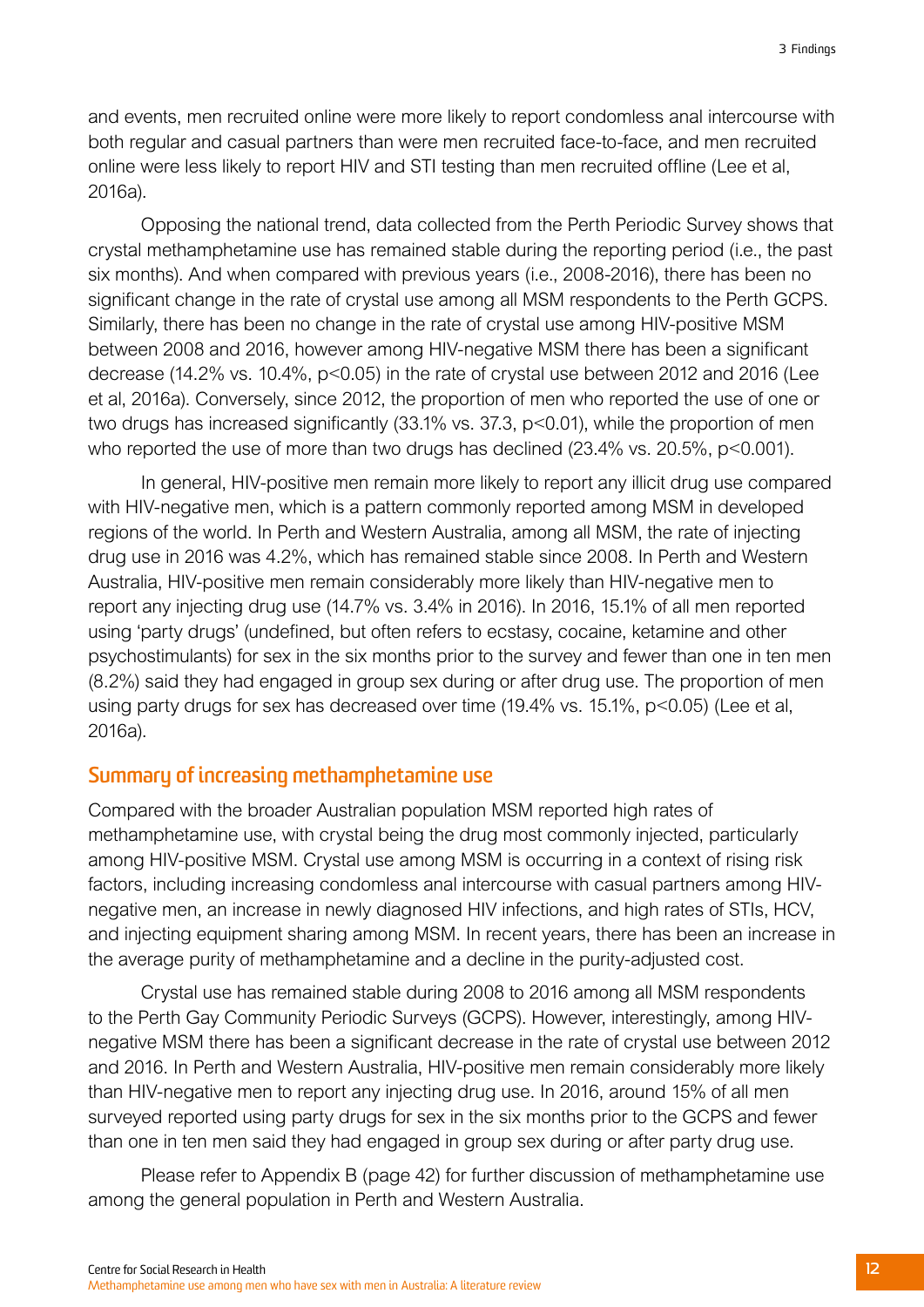## <span id="page-15-0"></span>**3.2 Risk associations**

An overarching theme identified in the review concerned the statistical association between methamphetamine use, risk practice and poor health outcomes, labelled in this review as risk associations. Across the research literature, methamphetamine use among MSM is consistently linked to sexual practice and contexts (i.e., sex-based sociality) where BBV and STI transmission occurs. Furthermore, an analysis of articles in the review identified a subtheme regarding research methods; there is a bias toward the use of quantitative research methods to describe methamphetamine use in terms of statistical risk associations. This subtheme highlights a gap in the research literature; studies using qualitative research methods are needed to help explain the meanings behind observed risk associations in quantitative surveys.

### **Risk practice and health impact**

The health risks associated with methamphetamine use are reportedly extensive and varied with risk related to factors such as the frequency of use, the drug form (i.e., powder, base, or crystal) and the mode of drug administration, with the greatest risk being the regular injection of crystal (Degenhardt et al, 2008). Regular crystal injection is associated with an elevated risk of dependence, mental health problems (e.g., depression, psychosis) and BBV risk (Darke et al, 2008; Degenhardt et al, 2016; Holt et al, 2015). These problems are more likely to occur among people using crystal compared with those using the less potent forms of methamphetamine, and among regular crystal injectors (Holt et al, 2015; Lim et al, 2015).

Frequent crystal injection also presents a greater risk for overdose (Degenhardt et al, 2008). It has been suggested that the change from powder methamphetamine to crystal methamphetamine is responsible for increases in drug-related harms and presentations to treatment services and emergency departments (Australian Institute of Health and Welfare, 2015; Lim et al, 2015; Roxburgh & Burns, 2015). Degenhardt and colleagues (2008) reported that population level harms have been more difficult to estimate compared to the harms of methamphetamine use found in sentinel groups of regular drug users, such as people who inject drugs (PWID).

Over several decades, research has found that drug use in general, including alcohol use, is associated with risk behavior for HIV infection among gay men and other MSM (e.g., Bull et al, 2002; Hirshfield et al, 2004; Prestage et al, 2009a; Southgate & Hopwood, 2001). Similarly, the use of methamphetamine among MSM is reportedly associated with increased risk behaviors for acquiring HIV infection and other STIs in numerous studies from Australia and around the world (e.g., Bourne et al, 2015a, 2015b; Eu & Roth, 2014; Green & Halkitis, 2006; Reback 1997). While occasional crystal use can be unproblematic (Leonard et al, 2008), the regular and longer-term use of crystal and other drugs in sexual contexts, particularly via injection, is associated with an increased likelihood of engaging in high-risk sexual practices for BBV transmission, such as condomless anal intercourse with casual partners, multiple sex partners, group sex and brachiorectal insertion (commonly referred to as 'fisting', which is the practice of anal penetration using a whole hand) (Green & Halkitis, 2006; Kippax et al, 1998; Rawstorne et al, 2007; Halkitis et al, 2014; Prestage et al, 2007b; Vosburgh et al, 2012; Vu et al, 2015).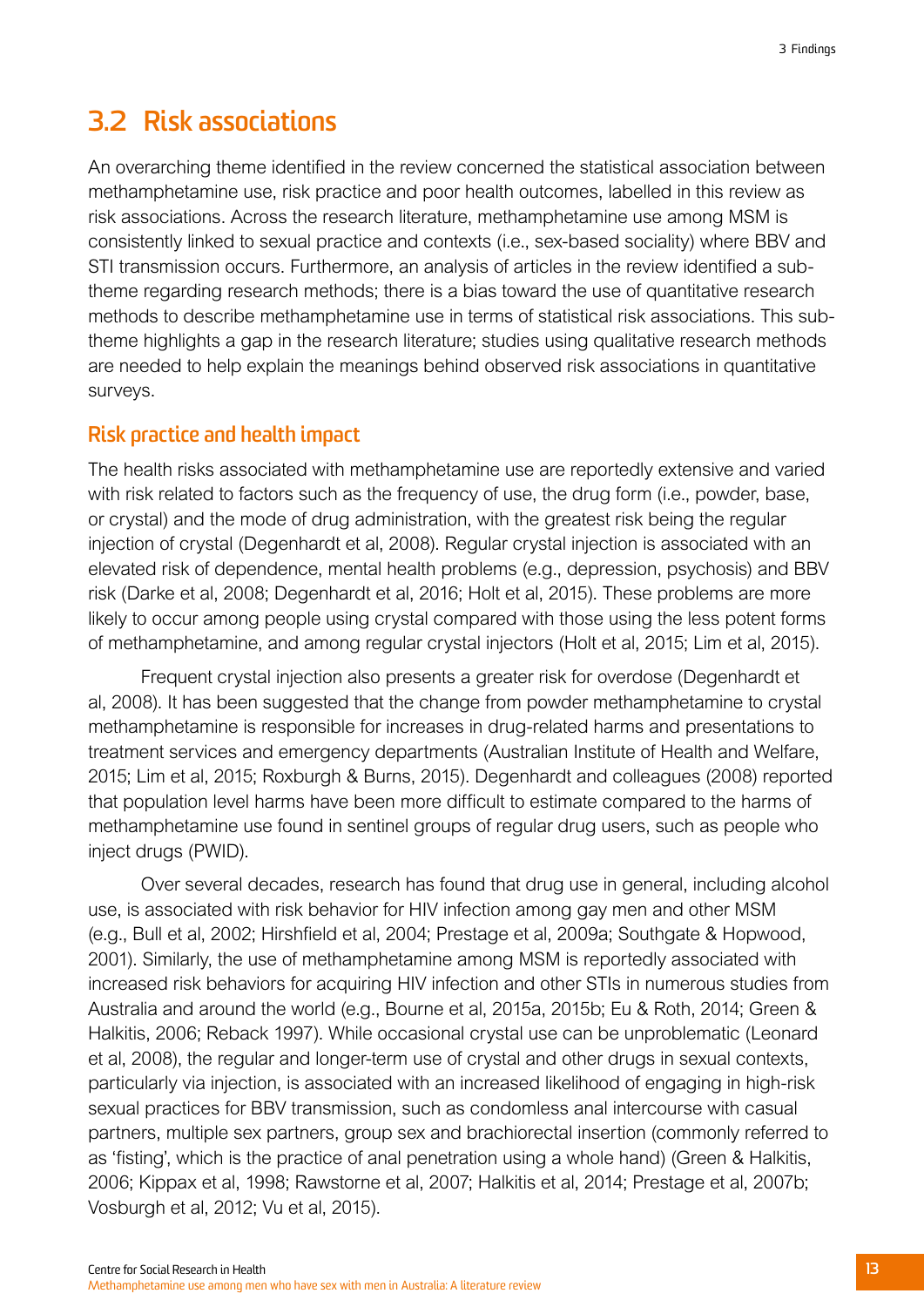Of note, the rate of injecting drug use is around ten times higher among MSM than among men in the general population (Lea et al, 2013), which places MSM at increased risk of BBV infections, in particular HCV infection. In a recent study, men who injected were more likely than men who did not to be HIV-positive, HCV-positive, to have recently used drugs during sex and to have had condomless anal intercourse with casual partners (Lea et al, 2013). HIV-positive MSM, particularly those who engage in high risk practices in sexual contexts, are highly vulnerable to HCV infection through the sharing of injecting equipment and via sexual transmission (Rawstorne et al, 2007; Kippax et al, 1998; Hurley & Prestage, 2009; Jin et al, 2010; Matthews & Dore, 2008; Deacon et al, 2013; Danta et al, 2007; van de Laar et al, 2010), and to the problems associated with living with HIV and HCV co-infection (Matthews & Dore, 2008).

In a 2013 study of HCV infection among MSM, 41% of survey respondents reported sharing injecting equipment (Hopwood et al, 2015a). Importantly, the sharing of injecting equipment was significantly more likely among MSM who injected crystal in sexual contexts, and among men who reported spending much of their free time socialising with other MSM. The rate of sharing equipment reported in the study was higher than rates of equipment sharing reported in the 2014 Australian Needle and Syringe Program Survey (30%), an annual survey of people who inject drugs (Iversen & Maher, 2015). The study's findings suggest a poor awareness for the potential of HCV transmission through sharing injecting equipment. Conversely, as discussed in the next section of the report, such high rates of sharing equipment may be indicative of particular social meanings influencing injecting (Fraser et al, 2014) in particular sexual contexts.

#### **Research methods**

Research into drug use and sexual behavior among MSM has often used quantitative methods, in particular self-report cross-sectional surveys. However, the bi-directionality of cross-sectional designs limits our understanding of these data to statistical statements of association between drug use and BBV/STI-related risk practice (Prestage et al, 2009a). Causality is harder to establish (Degenhardt et al, 2010). To date, relative to quantitative research designs, few qualitative studies of methamphetamine using MSM have been conducted. This field of research could benefit greatly from a larger number of studies which employ a diverse range of methodologies such as ethnography in order to understand the dynamics behind statistical associations and to develop effective strategies to reduce harm.

In an effort to build an evidence-base to assemble effective interventions to reduce methamphetamine use, sexual risk practice and HIV and other STI infections, Mimiaga and colleagues (2008) conducted in-depth interviews in Boston Massachusetts with 20 methamphetamine-using HIV-positive MSM who reported acquiring HIV infection in the context of using crystal methamphetamine. The study findings revealed participants' beliefs about the 'highly destructive' effects of the drug and its likely role in their HIV acquisition. Participants described a rapid escalation of methamphetamine use following initiation, moving from social use to sexual use. Half of the sample reported bingeing on crystal, sometimes continuously for several months. Condomless anal intercourse, anonymous sex and 'aggressive' sex where reported by 20% of the sample (n=4) following their HIV-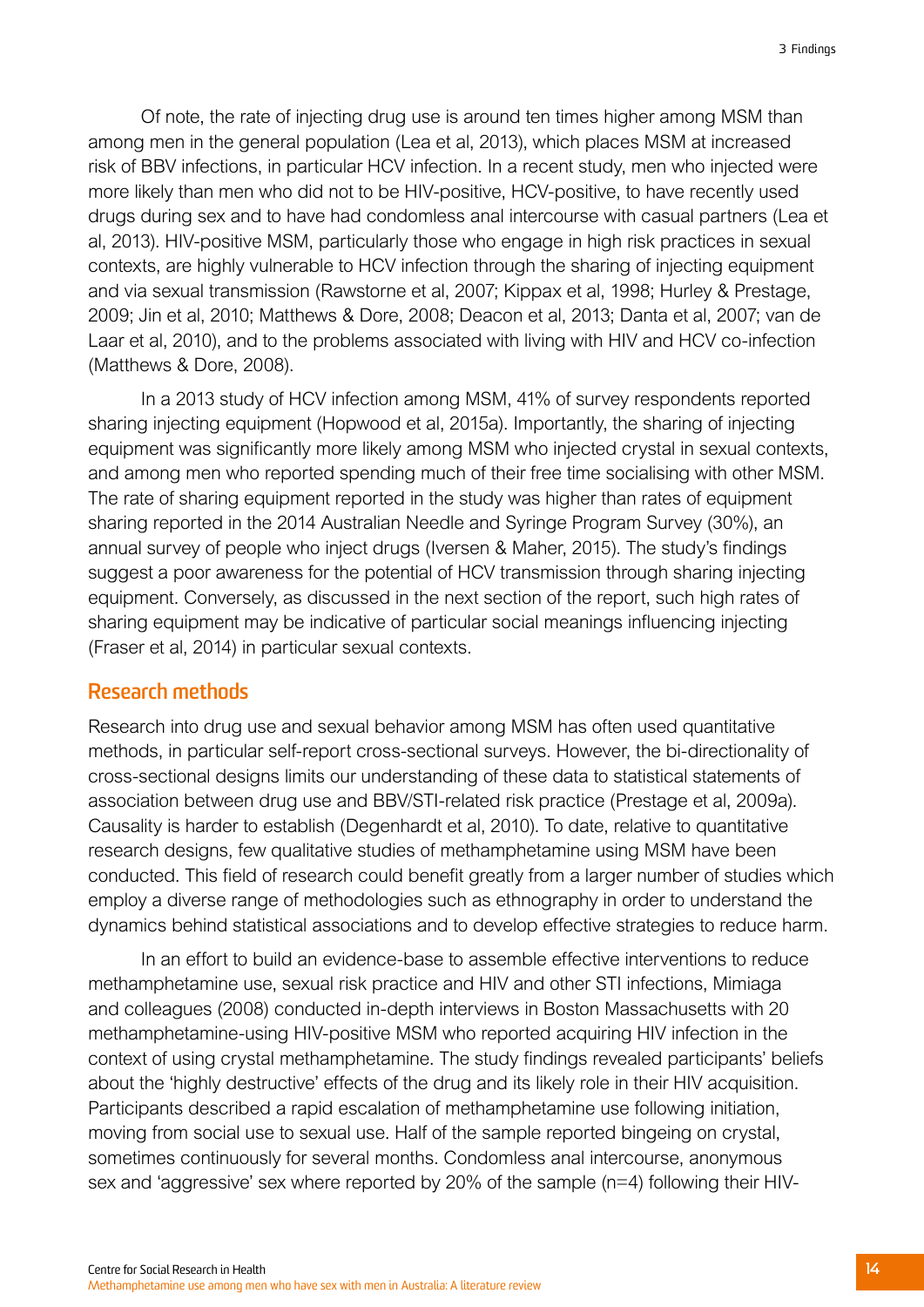positive diagnosis, and many spoke about the chronic depression and anxiety that followed cessation of methamphetamine use (Mimiaga et al, 2008).

Echoing findings by Chew Ng and colleagues (2013) (see Appendix B), nearly twothirds of participants in Mimiaga and colleagues' (2008) study believed that the online sexual meeting community websites presented a major starting point for their crystal influenced sexual hook-ups, and as such these sites should be considered a starting point for harm reduction interventions (Mimiaga et al, 2008). Participants believed there was a need for interventions to deglamorize methamphetamine use, in part by highlighting how dependent use can eventually destroy men's physical appearance.

In an article from a qualitative study of 'chemsex' (i.e., sex on drugs) among gay men from the inner southern London gay community boroughs of Lambeth, Southwark and Lewisham (Bourne et al, 2015a, 2015b), participants reported using gamma hydroxybutyrate (GHB), mephedrone, and crystal methamphetamine to enhance their sexual experiences. Similar to findings from Mimiaga and colleagues' (2008) study, some participants believed that their drug use had led them unwittingly to take risks and was directly implicated in their HIV acquisition while conversely others said that they maintained strict rules regarding condom use when using drugs. HIV-positive gay men said that their drug use facilitated sex with more men and for longer periods. Similar to the conclusions drawn by Australian researchers (i.e., Degenhardt et al, 2010; Prestage et al, 2009a, 2009b; Rawstorne et al, 2007), Bourne and colleagues concluded that many HIV-positive participants' reports of condomless anal intercourse were unlikely to have been due to their drug use, however, chemsex did sometimes lead men in this study to have risky sex (Bourne et al, 2015a, 2015b).

## **Summary of risk associations**

The health risks associated with methamphetamine use are related to factors such as the frequency of use, the drug form and the mode of drug administration. Regular crystal injection is associated with an elevated risk of dependence, mental health problems, heart problems, overdose, increased BBV/STI infections and mortality. These problems do not affect all users, but appear more likely to occur among people injecting crystal compared to the less potent forms of methamphetamine, and among regular users.

Among MSM, the observed strong association between risky sexual behavior and methamphetamine use is instructive; crystal methamphetamine appears to augment MSM's sex drive and enable users to stay high for extended periods, which can increase the likelihood of multiple sexual encounters with multiple sex partners over an extended time. Authors of several studies have suggested that crystal use per se does not necessarily drive unsafe sexual behavior. Rather, they suggest that methamphetamine attracts a hypersexual, risk-taking group of men who engage in unprotected sexual behaviors regardless of their methamphetamine use. The factors that cause HIV risk among methamphetamine using MSM may be more complex than simply methamphetamine use or drug use generally. MSM who use methamphetamine (and other drugs), at the least, require specific, detailed information and ongoing support to prevent BBV transmission, STIs and other harms. Online sexual meeting community websites could be a starting point for harm reduction interventions.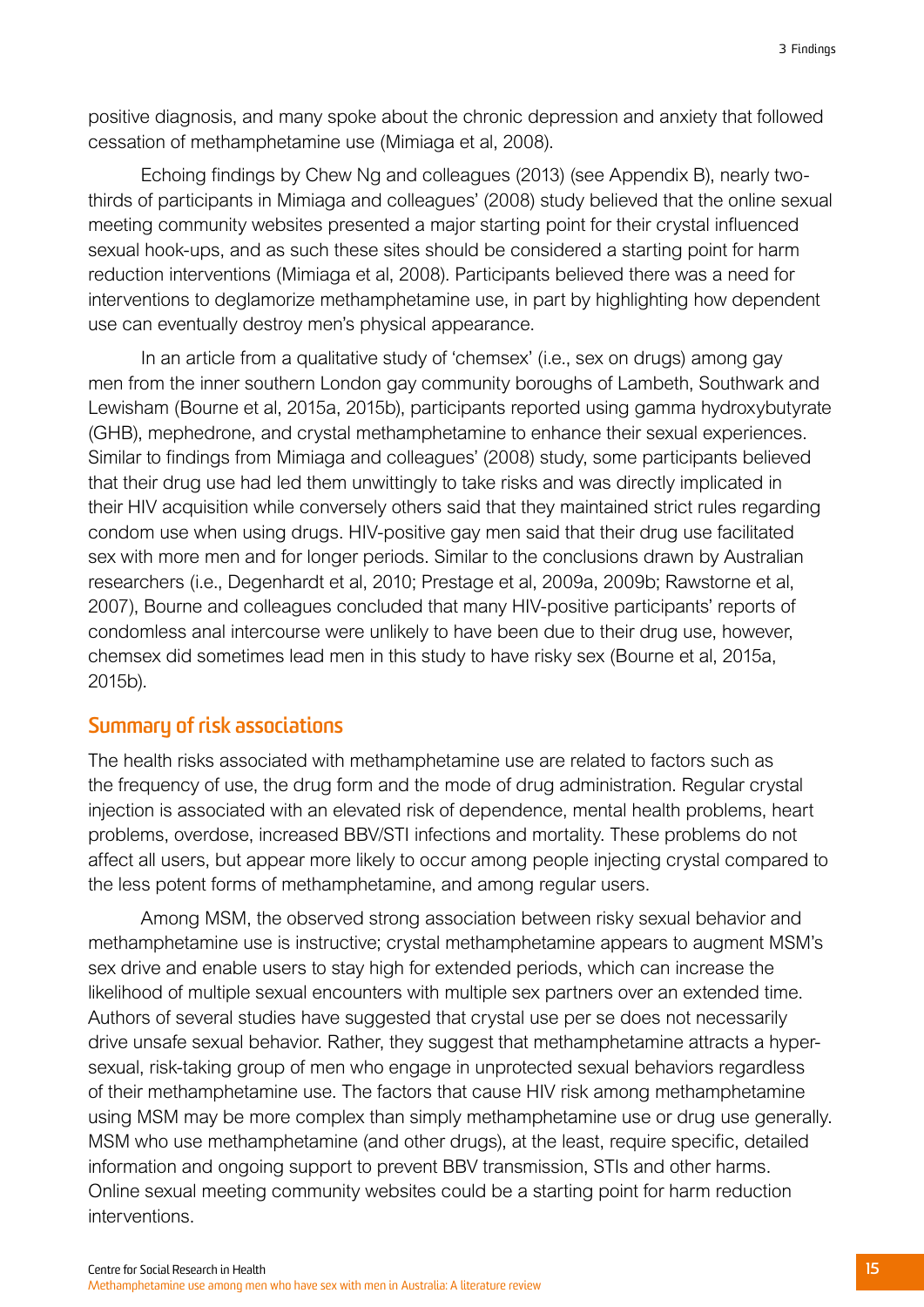## <span id="page-18-0"></span>**3.3 Sex-based sociality**

A theme running through the social research literature was the call for researchers to effectively engage with the inter-connected nature of MSM's sexual socializing, which has been termed sex-based sociality. Sex-based sociality is a unique, gay-community pattern of social relations and sexual interaction, which offers a framework to describe the sexual construction of social life among MSM. This framework focuses attention on how men in contemporary, urban, gay communities socialise, often in groups and in places where sexual expression and activity have a central role. It can be witnessed inter alia in gay dance parties, in sex-on-premises venues and saunas, and in private parties, where group sex and collective drug use is commonplace (Kippax et al, 1998; Hurley & Prestage, 2009; Slavin, 2004a). Very few peer-reviewed publications in this review engaged meaningfully with MSM's social-sexual contexts, particularly regarding the 'elective affinity' between sex-based sociality and the pharmacological properties of methamphetamine, and risk and health outcomes. On the contrary, studies mostly individualized MSM's methamphetamine use and risk practice, whereby poor health outcomes such as BBV infections were largely seen to be a product of poor decisions by individuals.

 Dowsett and colleagues (2005: 31) have argued that sex-based sociality has helped produce distinctively 'gay ways of using drugs', whereby MSM become part of interconnected relations of sex and drug use that, in turn, build stronger engagement with aspects of gay community life through friendship and sexual networks. For some MSM, socialising in sexual contexts involving crystal use heightens a sense of sexual intimacy, disinhibition, social connectedness, enhanced sexual endurance, reduced sense of pain, and increased social connectedness (Bourne et al, 2015b; Chartier et al, 2009; Halkitis et al, 2014; Leonard et al, 2008; Prestage et al, 2007a; Prestage et al, 2009a & 2009b; Rawstorne et al, 2007; Reback, 1997; Slavin, 2004a & 2004b). Consequently, the ways MSM use crystal, are not only informed by, but also add to, the meanings and understandings that MSM share about drugs and sex. Injecting drug use and sharing (e.g., drugs, injecting equipment and/ or sex toys) add further dimensions of intimacy and connectedness to sex-based sociality. Separate Australian studies by Dowsett and colleagues (2005) and by Southgate and Hopwood (2001) have identified how specific patterns of socialising associated with drug use, in private and commercial spaces, have become normalised and deeply embedded within gay communities.

The concept of sex-based sociality assists in drawing together drug use, sexual practice, BBV risk and MSM socialising through its focus on the inter-connected nature of MSM's lives and their drug- and sex-related risk practices (Kippax et al, 1998). It is important to understand that sexual relations within sex-based sociality are qualitatively different from sexual relations in long-term couples (Hurley & Prestage, 2009; Fraser et al, 2014). For example, sex and drug use in sexual contexts such as public saunas may involve two casual partners, groups of five to ten men, or at private sex parties groups of 30 to 40 men or more. In these sexual contexts, social benefits accrue to MSM who participate in commonly valued practices such as crystal use. However currently we know very little about 'gay ways of using drugs', the social meanings these carry, and their risks in relation to HIV and BBV transmission (Dowsett et al, 2005).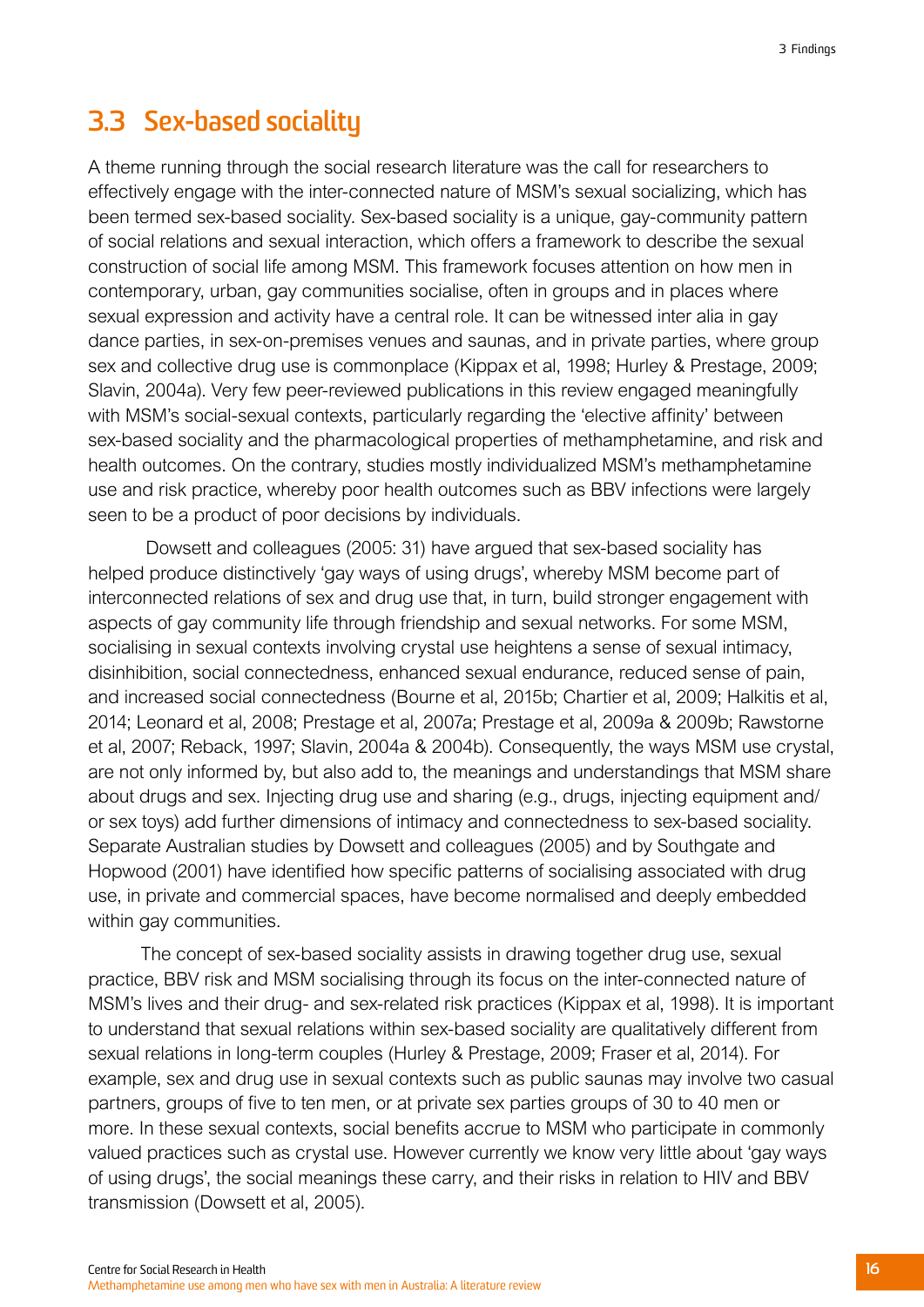To effectively intervene in sex-based sociality to reduce BBV/STIs and other harms associated with methamphetamine use among MSM, approaches will be required that move away from viewing drug use and sex as practices of individuals, to encompass a broader and more sophisticated understanding of MSM's social-sexual spaces. This includes an analysis of MSM's inter-connected social and sexual relationships, their personal values, the meanings of drug use in social-sexual spaces and the ways that MSM use drugs and socialize for sex.

### **Collective drug use, sex and risk practice**

To date, most drug- and sex-related research has tended to appraise drug- and sexrelated risk as different and separate problems, to be addressed in separate if related policy responses, most usually focused upon individuals (Anglemyer et al, 2011; Cavacuiti, 2004). Although useful, such an approach obscures the social embeddedness of sexual, injecting and equipment sharing practices, and their links to different kinds of sexual activity. Moreover, a focus on individuals alone precludes the development of effective harm reduction strategies that take account of MSM's shared drug-use practices, sexual norms, and sexual contexts (i.e. how they can act together to prevent harm in ways that are relevant to MSM). To understand increasing rates of crystal injection, high rates of injecting equipment sharing and increased sexual risk practices among MSM, sexual practice should be viewed as a collective activity, and drug use in sexual contexts as a phenomenon grounded in MSM's sex-based sociality and relationships. Research that adopts such an approach will yield information that can be directly used to develop strategies to minimise injecting-related harm and sexual risk practice in MSM's sexual contexts.

Drawing upon 49 interviews with a sample of gay and bisexual men from Manhattan, Green and Halkitis (2006) argued that because of crystal methamphetamine's pharmacological properties, it is used strategically by gay and bisexual men to negotiate sex-based sociality and to increase sexual pleasure; the particular pharmacological effects of crystal are said to have an 'elective affinity' with urban gay settings and gay sexual subcultures. In Green and Halkitis' (2006) study, gay and bisexual men strongly favoured crystal methamphetamine despite its use within sexual subcultures being linked to unsafe sexual practice or the social conditions that exacerbate HIV/STI risk.

## **Translating and implementing sex-based sociality for BBV/STI risk reduction**

In-depth accounts of gay community and MSM norms and practices of sex-based sociality and the place of crystal methamphetamine are currently needed, and with a concurrent stream of work in knowledge translation, would assist in developing new HCV and HIV prevention strategies and in supporting the relevant workforces. Such studies are important to conduct now, not only because there is a greater availability of crystal and a documented increase in its use in Australia (Degenhardt et al, 2016; Eu & Roth, 2014; Iversen & Maher, 2015), but also because organisations that provide for the health education needs of gay communities currently report that they do not know what forms of explicit crystal-focused community-based health education are needed, particularly if these are to add more impact to longstanding sex-focused health promotion messages related to HIV. It is important therefore to know how HCV also is understood by MSM and how this understanding affects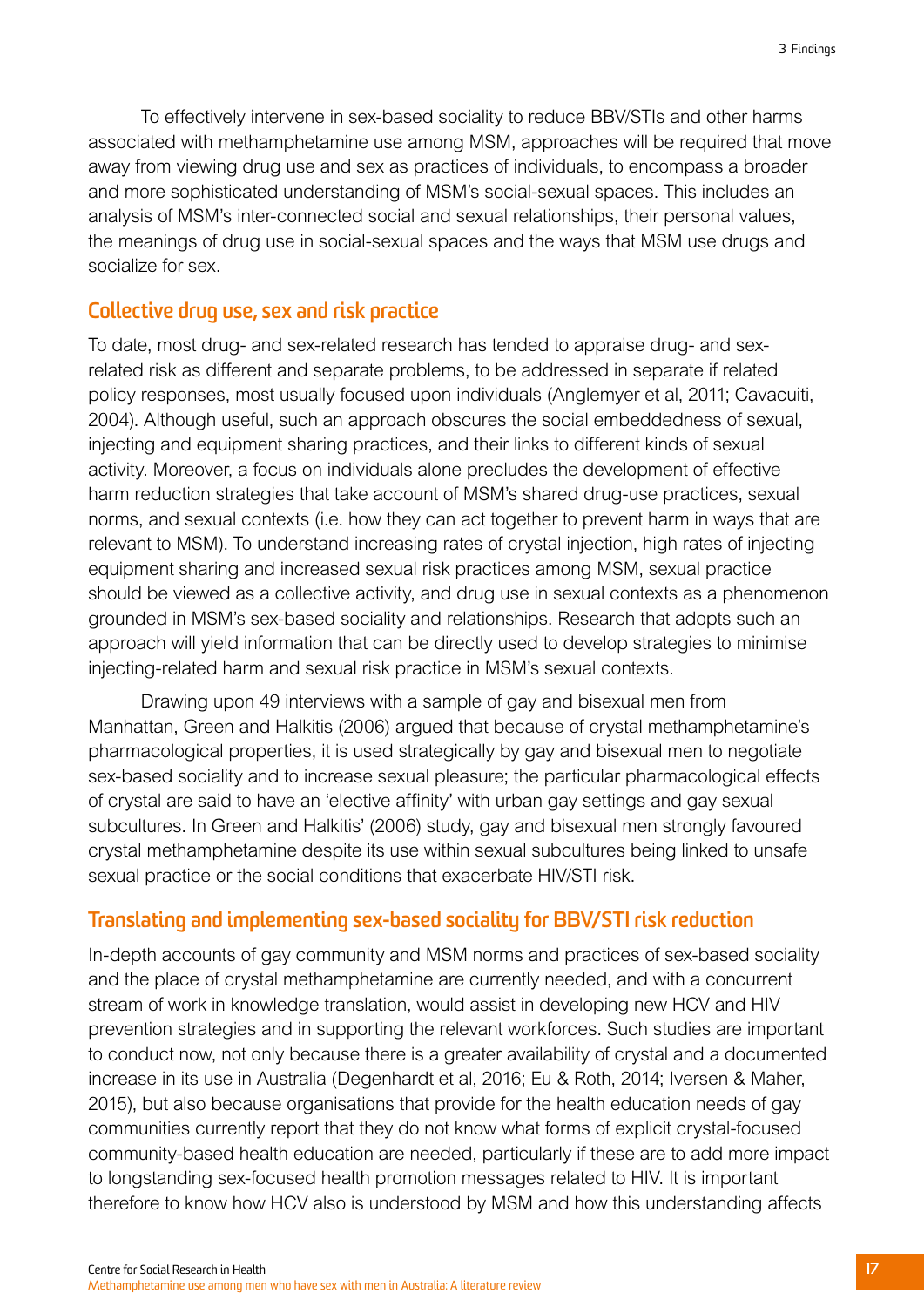<span id="page-20-0"></span>risk practice, because sex-based sociality often includes sharing (e.g., injecting equipment, lubricant and sex-toys) among numbers of men, which can efficiently transmit HCV as well as HIV between unwary MSM. HCV and HIV transmission among MSM need to be addressed together to circumvent the longer-term costs associated with BBV infections, particularly co-infection.

### **Summary of sex-based sociality**

Sex-based sociality is a framework, and an overarching theme in the social research literature, that focuses attention on how men in contemporary, urban, gay communities socialise, often in groups and in places where sexual expression and activity have a central role. The concept of sex-based sociality assists in drawing together drug use, sexual practice, BBV risk and MSM socialising through its focus on the inter-connected nature of MSM's lives and their drug- and sex-related risk practices. In these sexual contexts, social benefits accrue to MSM who participate in commonly valued practices such as crystal methamphetamine use.

Because of its pharmacological properties, methamphetamine, in particular crystal, is said to have an 'elective affinity' with urban gay sexual socializing as it heightens a sense of sexual intimacy, disinhibition, and social connectedness, while enhancing sexual endurance. Currently however the public health-focused research literature provides very little insight into sex-based sociality, the social meanings of collective drug use among MSM, and its risks in relation to sexual practice and BBV/STI transmission. This gap impedes the development of effective interventions to reduce harm.

## **3.4 Individual-level interventions**

During the past decade, there has been an ongoing effort to identify interventions to reduce drug use or sexual risk practice among MSM who use illicit stimulants. This work perpetuates a theme in the literature, identified in the previous section, of a focus upon individuals in research, rather than a focus on social-sexual contexts where risk practice occurs. The research literature that reports on RCTs of methamphetamine treatment and prevention, utilize individual-level, behavioral and cognitive interventions, namely cognitive behavioral therapy (CBT: a psychotherapeutic approach to re-organising unhealthy patterns of thinking, perceiving, and behaving), contingency management (CM: in this context, incentives in the form of small cash rewards for evidence of abstinence from drug use), motivational interviewing (MI: a method of increasing one's intrinsic motivation to change behavior), and combinations of these individual-level interventions (Lee & Rawson, 2008).

 To date, there is a limited number of RCTs in this area, and much of this work has focused upon cocaine users. Where methamphetamine use is explored, the results are somewhat unclear, as participants are mostly poly-drug users (Lee & Rawson, 2008). In a systematic review of cognitive and behavioral interventions for methamphetamine dependence, Lee and Lawson (2008) reported that CBT and MI helps to increase abstinence and self-efficacy to quit, with an indication that even very brief interventions may be effective. Similarly, the review found that CM interventions, which are based on incentive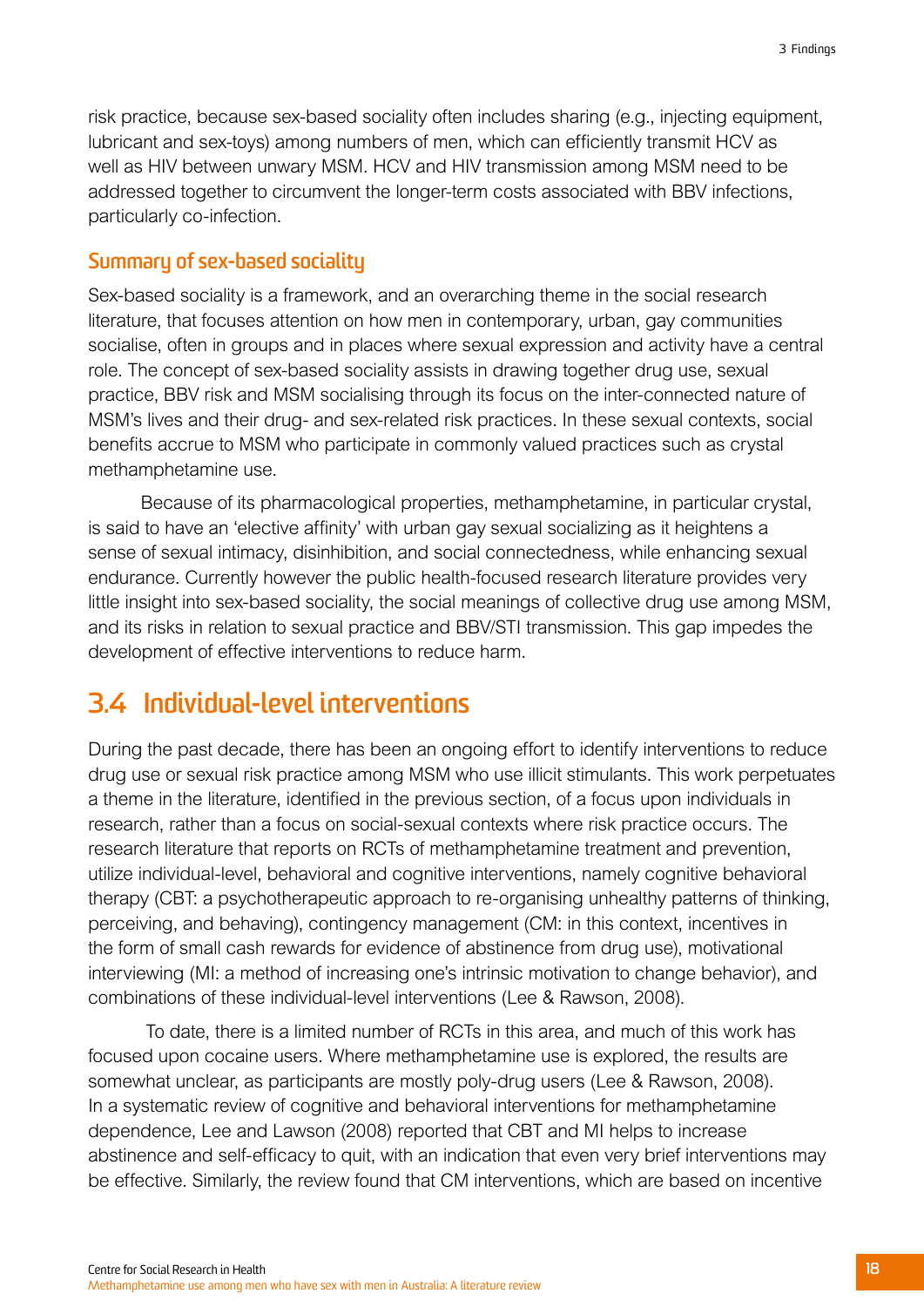payments for methamphetamine users who return a 'clean' urine sample (i.e., positive reinforcement for proving no drug use), have demonstrated consistently reduced drug use during the intervention period. However, once the CM intervention concluded, and the reinforcement discontinued, the sustained effect of CM was reportedly less discernible at post-intervention follow-up points, and participants resumed their drug use.

In studies comparing CM and CBT, adding CBT did not seem to improve outcomes over the CM-only condition (Lee & Rawson, 2008). The efficacy of CM was questioned further in an RCT by Menza and colleagues (2010), which randomly assigned 127 methamphetamine-using MSM from Seattle to receive a 12-week CM intervention (n=70) or referral to community resources (n=57). No differences in drug use were found between groups during the trial, and at follow-up CM participants were more likely to provide urine samples containing methamphetamine than control participants (Menza et al, 2010). The authors concluded that CM is not likely to have a sustained preventative effect on methamphetamine use.

In Mimiaga and colleagues' (2008) study reported earlier, which interviewed 20 methamphetamine-using HIV-positive MSM from Boston who had acquired HIV infection in the context of using crystal methamphetamine, participants described a need for interventions to deglamorize methamphetamine use among MSM, in part by highlighting how dependent use can eventually destroy men's physical appearance. However, other research advises against adopting such an approach. For example, in a recently published article from the United States (Marsh et al, 2016), the authors reported on a study of methamphetamine users' (n=47) perceptions of other users who have appeared in antimethamphetamine campaign images. Participants' sexual identity was not reported in this study, but the images used in the campaigns suggest the intervention was focused upon heterosexual people. The images used in the campaigns included before-and-after shots of men and women, a picture of a dirty toilet with the wording 'No one thinks they'll lose their virginity here - Meth will change that', and images of men and women picking at their skin, looking frail, vulnerable and in one ad, potentially violent (Marsh et al, 2016). Participants believed that the images used in the ads did not reflect their experiences of using methamphetamine, but rather the images represented a dysfunctional user who the participants did not personally relate to or associate with. The authors suggested that the use of inauthentic imagery can have unintended consequences. The images were overly stigmatizing and reportedly did not prompt study participants to stop their methamphetamine use or to seek help (Marsh et al, 2016).

### **Online and service-based resources for MSM who use illicit drugs**

A range of online and service-based resources for MSM provide health information (such as 'Reshape') and details about alcohol and other drug services (such as 'Club Drug Clinic') aimed at lesbian, gay, bisexual, transgender, and intersex (LGBTI) people and MSM who use licit and illicit drugs in the United Kingdom, the United States and Australia.

From information garnered via websites, these online and service-based resources mostly utilize individual-focused interventions. For example, the Stonewall Project in San Francisco is described as 'a family of programs dedicated to providing harm reduction-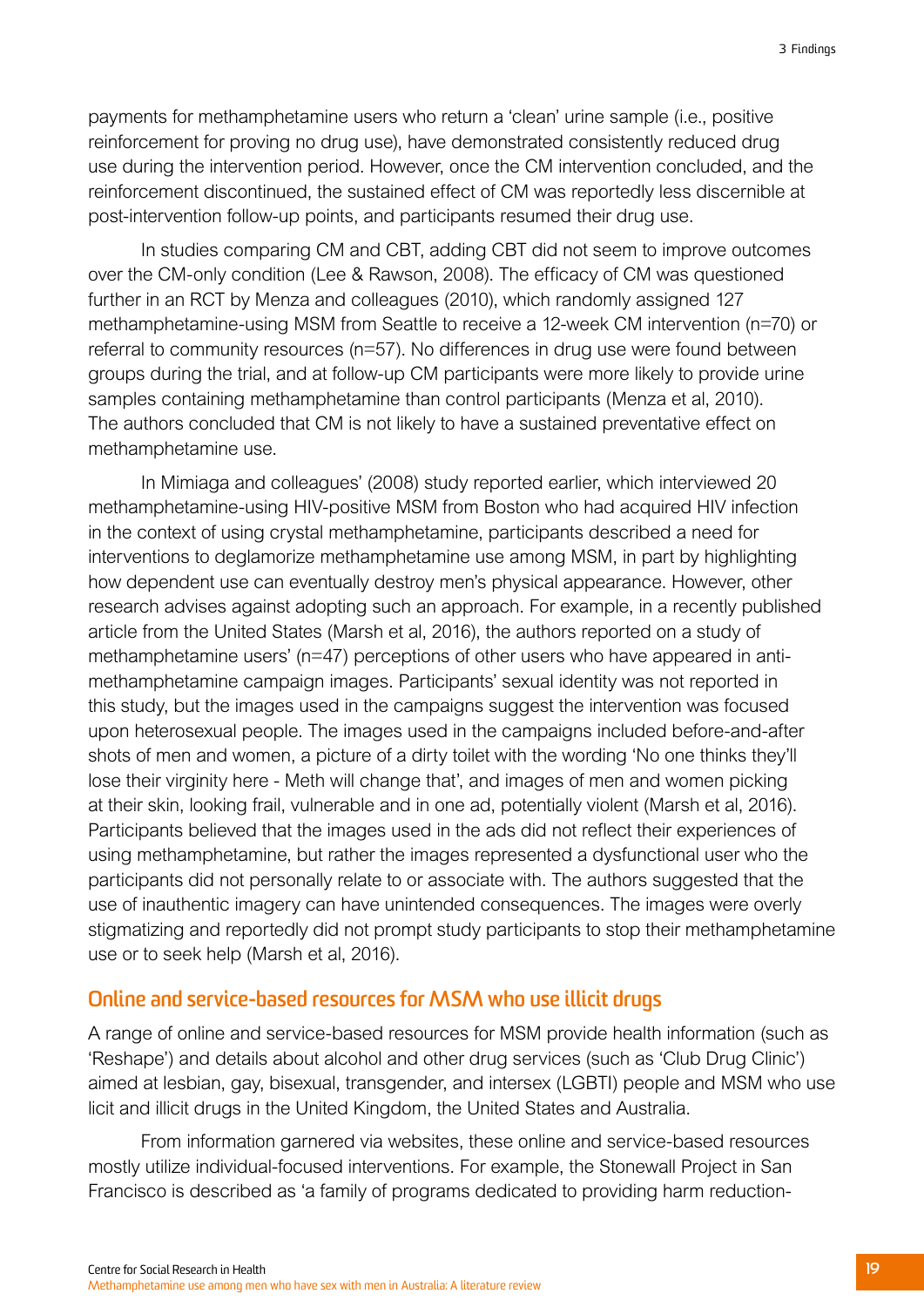based counseling, treatment, and support services to gay men, transmen who have sex with men, and other men who have sex with men who are having issues with drugs and/or alcohol'. Some services such as Antidote in London UK, provide group-work programs for MSM 'involved in chemsex', as well as an evening drop-in centre where MSM can speak with 'experts'. The links to several of these online resources and services are below:

- http://www.stimcheck.org.au/s-check
- http://www.reshapenow.org/chemsex
- http://clubdrugclinic.cnwl.nhs.uk/need-help/lgbt-communities/
- http://londonfriend.org.uk/get-support/drugsandalcohol/antidote-accessing-ourservices/
- http://theinstituteofmany.org/index.php/home/turning-tina/
- http://www.stonewallsf.org/

Apart from the S-check Clinic, there is no evidence that these services' online and in-house interventions, including 'one-to-one support', 'groups', 'peer mentoring' or information resources have been rigorously evaluated. The S-check Clinic model comprised a four-session brief intervention with psychosocial assessment, medical assessment, a medical feedback session and a psychosocial feedback session (Brener et al, 2016). The outcome measure however was not health-related but instead based on attendance at the four sessions. While interviews with S-check Clinic attendees revealed satisfaction with the service, there was no follow-up data collected regarding the Clinic's post-intervention efficacy for reducing rates of stimulant use or sexual risk behaviors. Despite the generally positive comments from participants during the evaluation, currently there is little evidence to support the efficacy of this program.

When visiting some links on the above websites, several pages were 'no longer available' (such as 'Drugfucked' run by the Terence Higgins Trust). The significance of the (currently active) sites for LGBTI people, and their links to information and support, is unknown and while most sites provided links to other LGBTI- and MSM-related information and services, without a rigorous evaluation it is currently not possible to recommend the sites as evidence-based interventions. While 'Reshape' provides active links to three LGBTIand MSM-related sexual health and drug use articles published since 2013 in the journals The Lancet and HIV Nursing, these articles did not evaluate the information and interventions these services provide. The articles highlighted a LGBTI targeted health service (i.e., chemsex support at 56 Dean St) (Stuart & Weymann, 2015) and proposed interventions such as a smartphone app for health promotion messaging (Kirby & Thornber-Dunwell, 2014). The value of such sites may reside in their capacity to provide basic harm reduction information to interested methamphetamine (and other drug) users, to inform drug users of available treatment services, and to help sustain a sense of community among LGBTI people, including MSM who use illicit drugs, in part by providing safe spaces to discuss sex and drug use.

In an effort to move beyond individual-focused interventions, it may be instructive to highlight an innovative community-based intervention. The study conducted by Adam and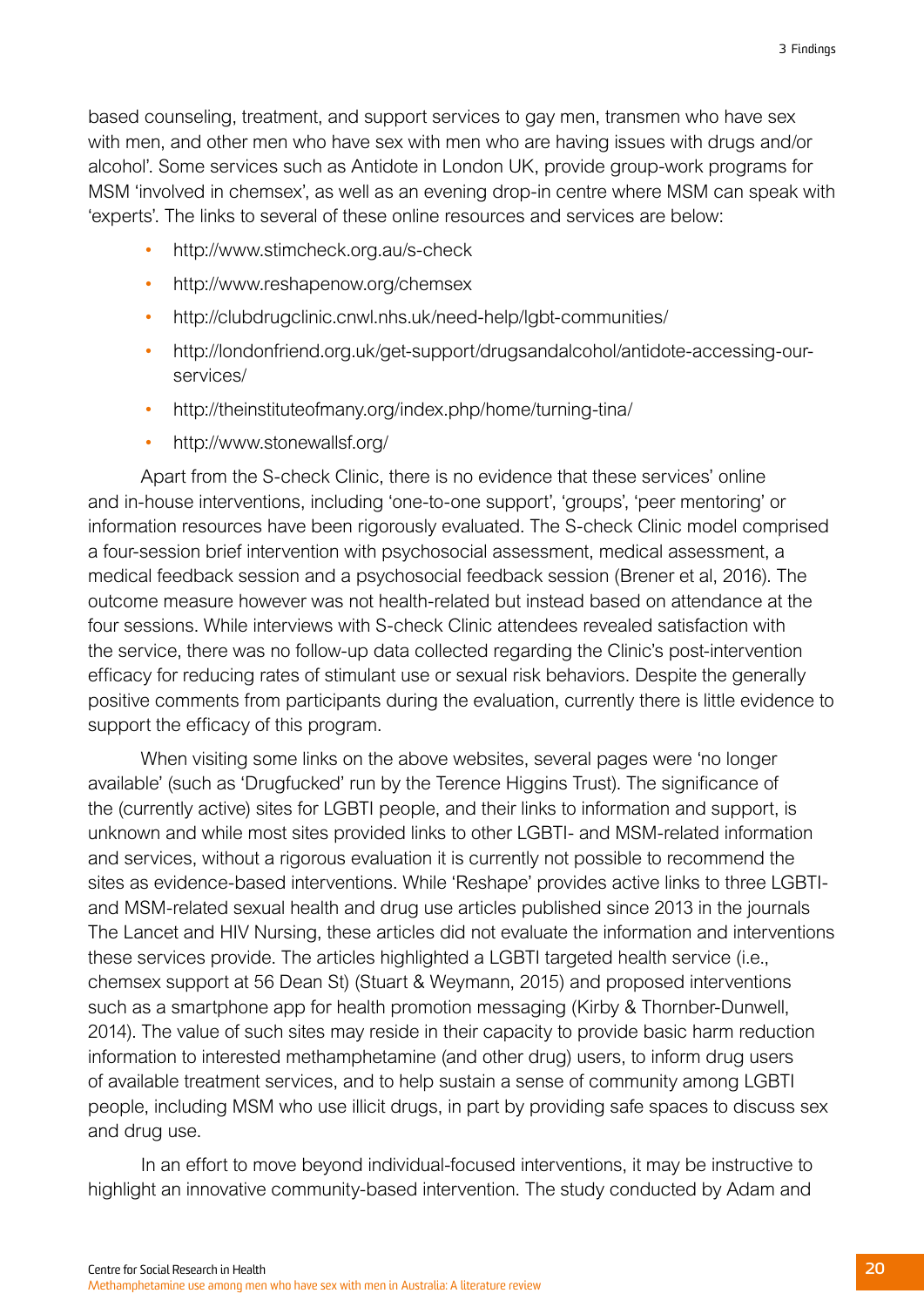colleagues (2011) to address HIV-related stigma directed at MSM may suggest a strategy for developing an effective web-based intervention to reduce methamphetamine-related risk practice among MSM. In Adam and colleagues' study, an intervention that aimed to reduce stigma and make a HIV-positive disclosure safer and easier was developed via a community-based process involving HIV prevention workers, public health, government and researchers in Ontario, Canada. The intervention discouraged MSM from relying on disclosure to prevent HIV transmission, and encouraged men to test for HIV. Through extensive workshopping the researchers came up with the question, 'If you were rejected every time you disclosed, would you?' This question was widely disseminated throughout the local gay community and supported by the web site, hivstigma.com, to encourage participation in blog-based discussions, which were moderated by eight bloggers over five months. Almost 2000 MSM answered a pre-test survey on a popular gay dating site and 1791, a post-test evaluation (Adam et al, 2011).

Results of this study showed a statistically significant shift in attitudes and behaviors among those aware of the intervention. The findings indicated that the intervention helped to move MSM toward recognition that HIV-positive gay men face stigma in their community and that stigma reduces the likelihood of HIV disclosure (Adam et al, 2011). Such a communityand web-based intervention, despite being expensive, organizationally complex, and difficult to determine long-term effectiveness, may be worth trialing to reduce methamphetaminerelated harm. Community- and web-based interventions have the potential to engage people such as MSM who are differentiated by class, region, age, serostatus and cultural background, and to impact on popular risk-related discourses that circulate within communities and influence risk decision making (Adam et al, 2011).

#### **Summary of individual-level interventions**

To date, RCTs have focused upon individual-level, behavioral and cognitive interventions such as cognitive behavioral therapy (CBT), contingency management (CM), motivational interviewing (MI), and combinations of these individual-level interventions. The results of trials using CBT, CM, MI and combinations have been mixed, but are usually described as poor to middling. While individual level interventions can in some contexts reduce sexual risk behaviors among MSM, there remains much uncertainty as to their longer-term beneficial effects.

There is no evidence of rigorous evaluation of currently existing online and primary healthcare-focused alcohol and other drug resources and services that target MSM methamphetamine users. Therefore, caution is advised in recommending the adoption of individual-level interventions based on CM, MI, or CBT, such as those presented above. Culturally appropriate, innovative, community-based, targeted interventions for treatment and prevention, which simultaneously address sex and drug risk practices among groups of MSM in sex-based social contexts, are urgently needed.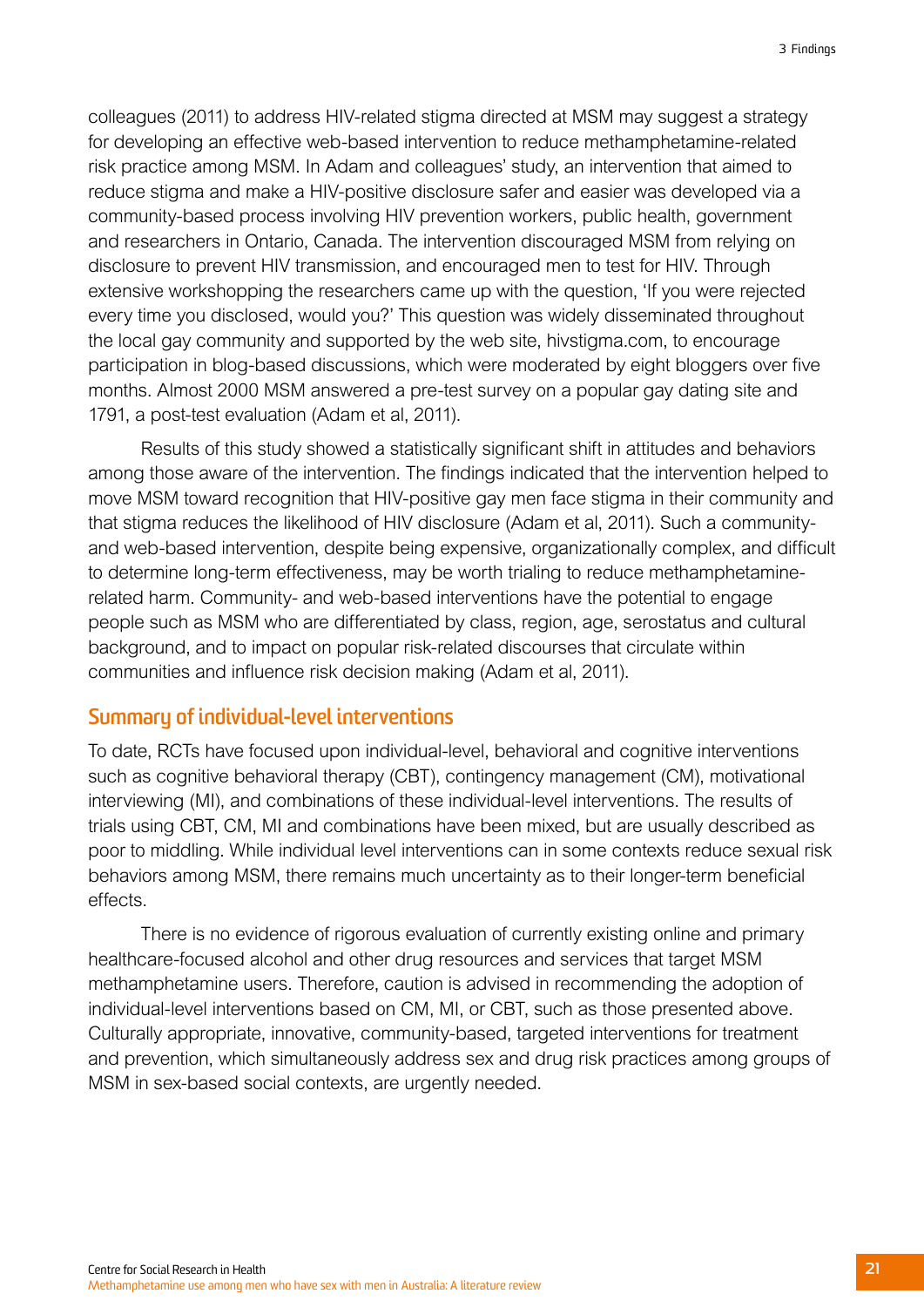# <span id="page-24-0"></span>4 Recommendations

The following recommendations are consistent with the literature reviewed above regarding research into MSM who use methamphetamine. These recommendations can be used to assist in designing appropriate and innovative harm reduction strategies and for designing relevant policy.

- Viewing MSM's drug use as a collective practice, rather than solely a practice of individuals. Current harm reduction messages are often based on notions of individual responsibility and although important, individual responsibility will need augmenting with advice around risk reduction strategies in the context of collective risk practices within MSM's sex-based social networks.
- Considering and engaging with the perceived benefits of methamphetamine use (not just the risks) for sexual socializing among MSM, as is evident in the nascent research into sex-based sociality.
- Further research into the Perth/Western Australian methamphetamine-using MSM 'scenes', with a focus on local venues, private sex-party networks, and other spaces where men meet for sex while using illicit drugs.
- Research is required for the production of specific, detailed information about methamphetamine use among MSM and to inform ongoing support to prevent BBV transmission, STIs and other harms among MSM.
- A concurrent stream of work in knowledge translation is needed to assist in developing new HIV, HCV and other STI prevention strategies and to support the relevant workforces.
- Critical thinking by researchers and policy-makers to avoid problem inflation, which is the reproduction, reinforcement and legitimation of past errors, assumptions and myths about methamphetamine use among MSM.
- Considering online sexual meeting community websites (e.g., Grindr) as a starting point for community-based methamphetamine-related harm reduction interventions.
- Implementation of a HCV awareness campaign for MSM to highlight the risk of both HCV sexual transmission and transmission via the sharing of any injecting (and/or smoking) equipment. Such a strategy could also include messages about not sharing sex toys and lubricant with sexual partners of unknown BBV serostatus, including partners with an unknown HCV genotype.
- Caution in recommending widespread adoption of individual-level psychological interventions based on contingency management (CM), motivational interviewing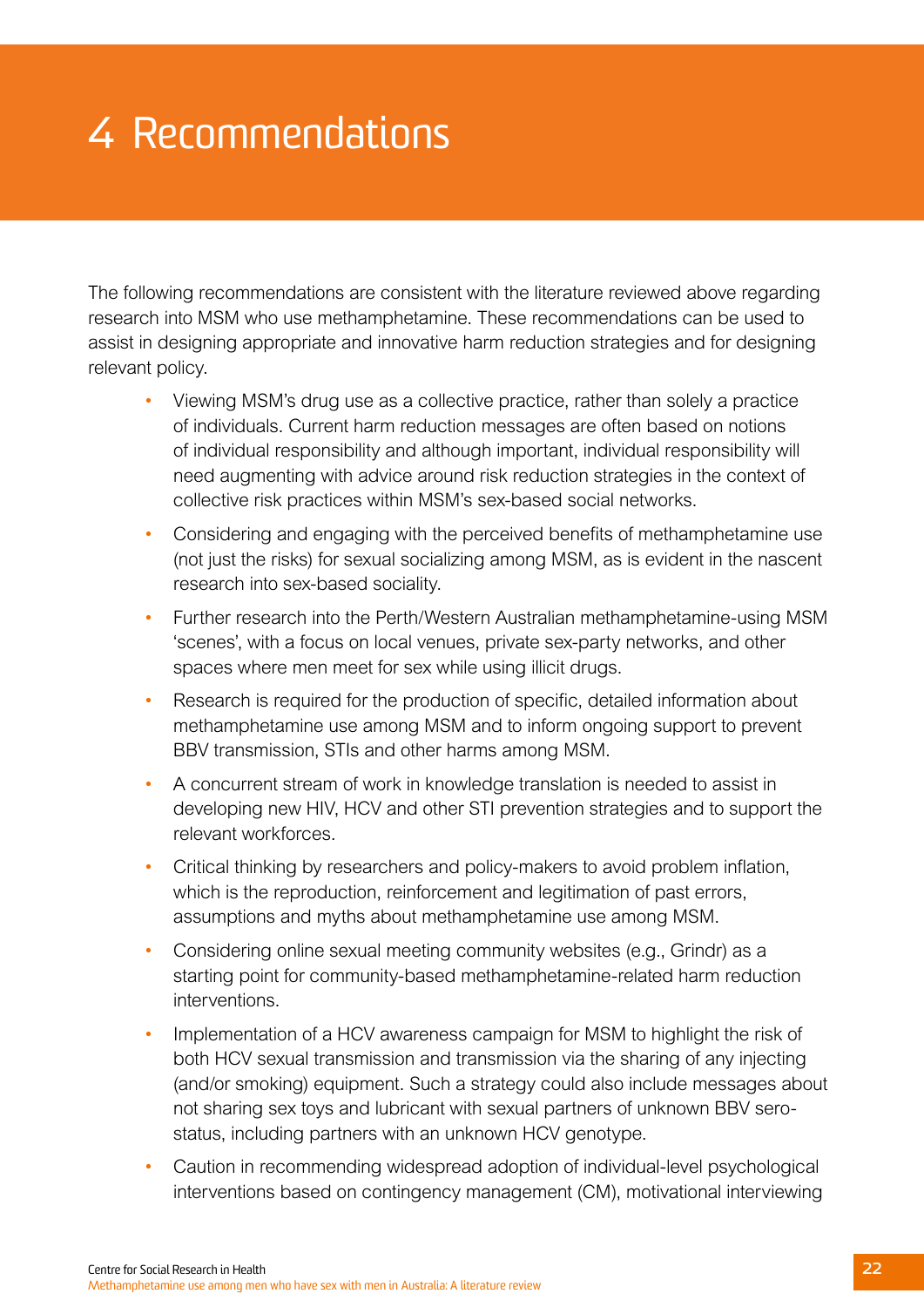(MI) and cognitive behavioral therapy (CBT).

• Further research, in particular qualitative studies, to better understand the dynamics that underpin sex and drug use risk practice within sex-based sociality among Australian MSM. Effective intervention will first require an in-depth understanding of gay community norms, including MSM norms and practices of sex-based sociality.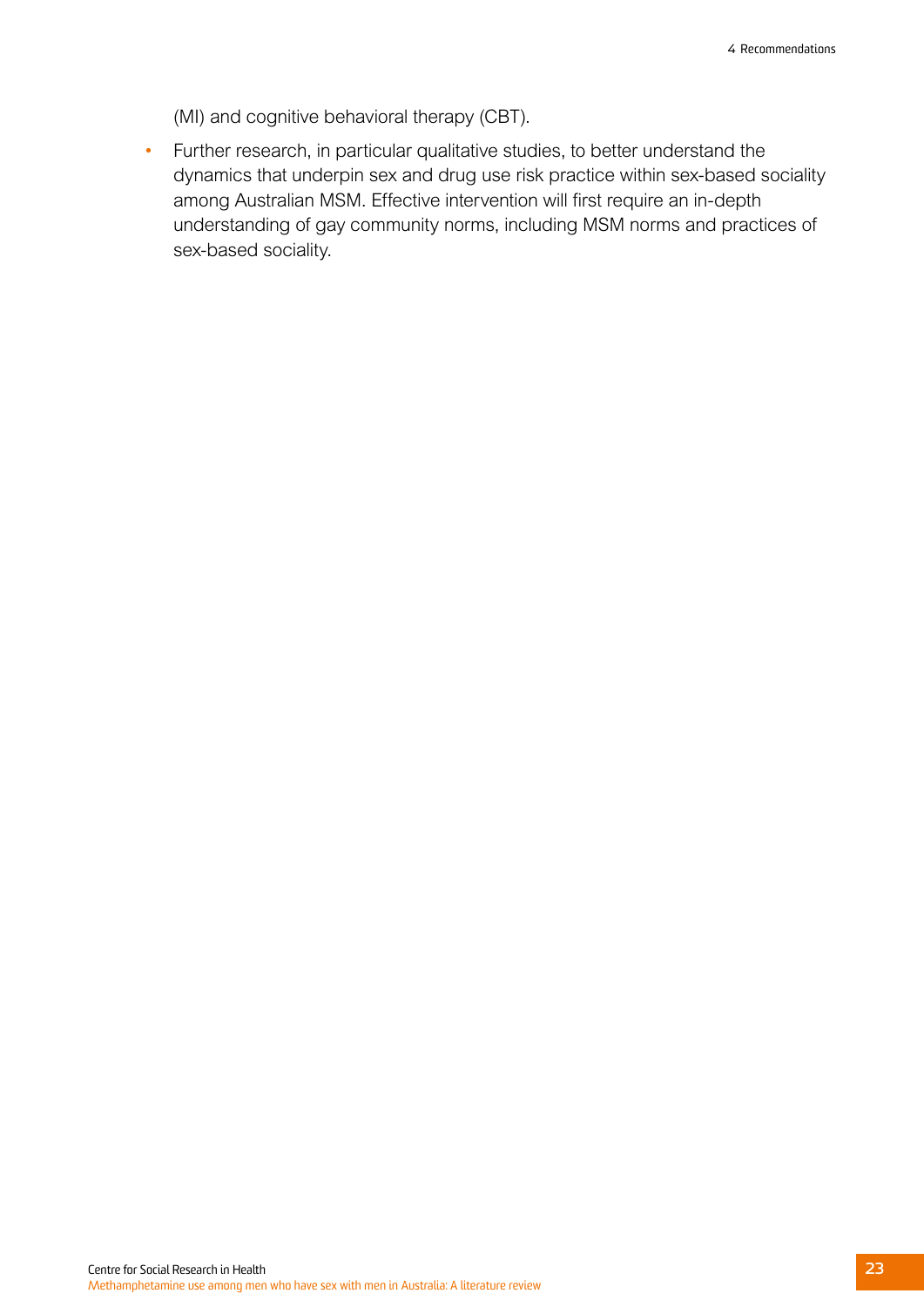# <span id="page-26-0"></span>5 References

Adam, B. D., et al. (2011). 'hivstigma.com, an innovative web-supported stigma reduction intervention for gay and bisexual men'. *Health Education Research* 26(5): 795-807.

Anglemyer, A., et al. (2011). 'Antiretroviral therapy for prevention of HIV transmission in HIVdiscordant couples'. *Cochrane Database Syst Rev* (5): Cd009153.

Australian Institute of Health and Welfare (2015). Alcohol and other drug treatment services in Australia 2013–14. *Drug treatment series no. 25. Cat. no. HSE 158.* Canberra, Commonwealth Government of Australia.

Bolding, G., et al. (2006). 'Use of crystal methamphetamine among gay men in London'. *Addiction* 101(11): 1622-1630.

Bonell, C. P., et al. (2010). 'Methamphetamine use among gay men across the UK'. *International Journal of Drug Policy* 21(3): 244-246.

Bourne, A., et al. (2015a). '"Chemsex" and harm reduction need among gay men in South London'. *International Journal of Drug Policy* 26(12): 1171-1176.

Bourne, A., et al. (2015b). 'llicit drug use in sexual settings ('chemsex') and HIV/STI transmission risk behaviour among gay men in South London: findings from a qualitative study'. *Sexually Transmitted Infections*.

Brener, L., et al. (2016). 'Providing a model of health care service to stimulant users in Sydney'. *Drugs: Education, Prevention and Policy*: 1-8.

Bull, S. S., et al. (2002). 'Men who have sex with men and also inject drugs-profiles of risk related to the synergy of sex and drug injection behaviors'. *Journal of Homosexuality* 42(3): 31-51.

Carrico, A. W., et al. (2014). 'Community-Based Harm Reduction Substance Abuse Treatment with Methamphetamine-Using Men Who Have Sex with Men'. *Journal of Urban Health* 91(3): 555-567.

Carrico, A. W., et al. (2015). 'Pilot randomized controlled trial of an integrative intervention with methamphetamine-using men who have sex with men'. *Archives of Sexual Behavior* 44, 1861-1867 DOI: 10.1007/s10508-015-0505-5.

Cavacuiti, C. A. (2004). 'You, me...and drugs-a love triangle: important considerations when both members of a couple are abusing substances'. *Substance Use Misuse* 39(4): 645-656.

Chartier, M., et al. (2009). 'Personal Values and Meaning in the Use of Methamphetamine Among HIV-Positive Men Who Have Sex With Men'. *Qualitative Health Research* 19(4): 504- 518.

Chew Ng, R. A., et al. (2013). 'Sex, Drugs (Methamphetamines), and the Internet: Increasing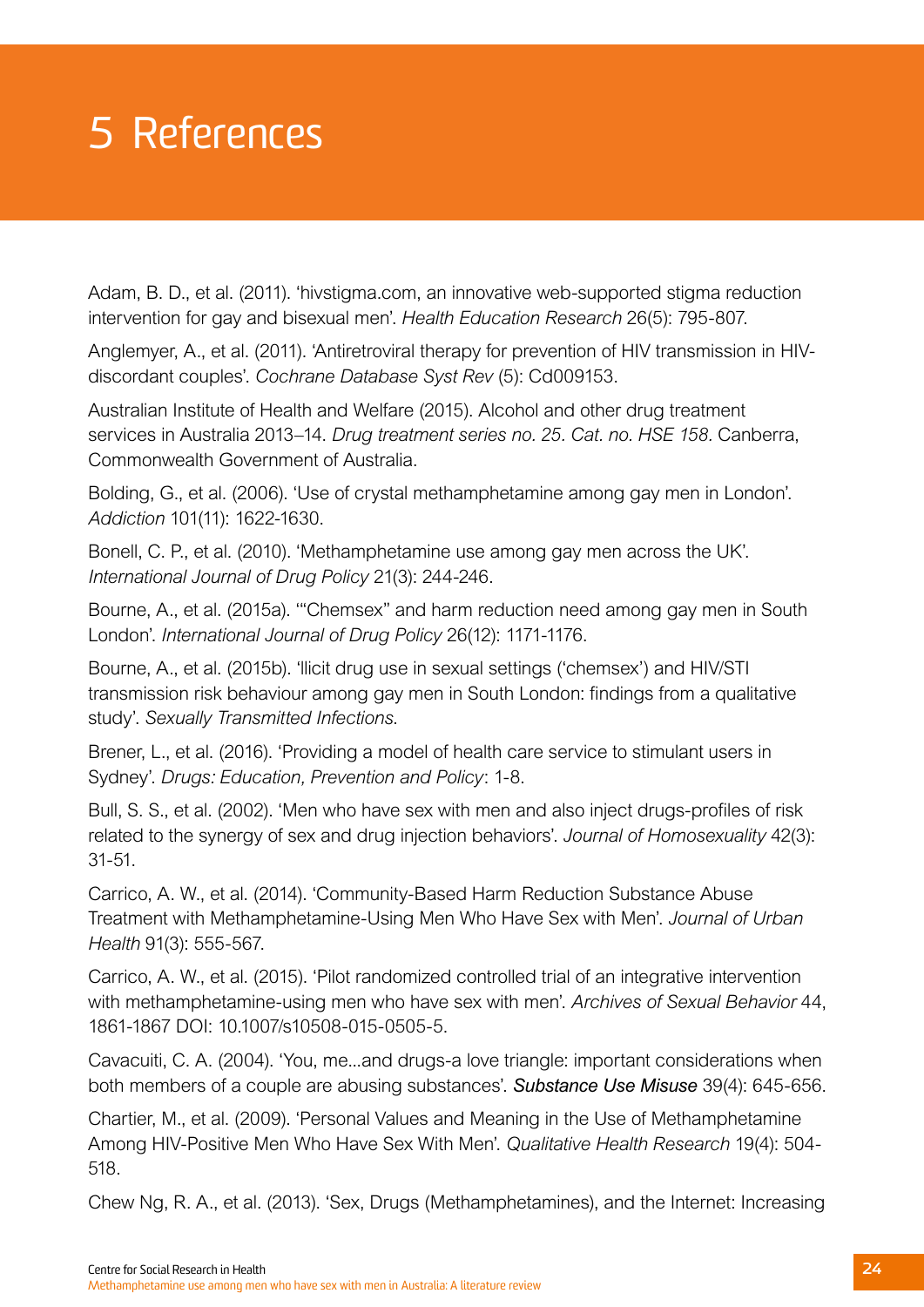Syphilis Among Men Who Have Sex With Men in California, 2004–2008'. *American Journal of Public Health* 103(8): 1450-1456.

Commonwealth of Australia (2015). *Final Report of the National Ice Taskforce*. Canberra: Department of the Prime Minister and Cabinet.

Cumming, C., et al. (2016). 'Barriers to accessing methamphetamine treatment: A systematic review and meta-analysis'. *Drug Alcohol Dependence* 168: 263-273.

Danta, M., et al. (2007). 'Recent epidemic of acute hepatitis C virus in HIV-positive men who have sex with men linked to high-risk sexual behaviours'. *Aids* 21(8): 983-991.

Darke, S., et al. (2008). 'Major physical and psychological harms of methamphetamine use'. *Drug Alcohol Review* 27(3): 253-262.

de Wit, J., Mao, L., Adam, P., & Treloar, C. (Eds.) (2015). *HIV/AIDS, hepatitis and sexually transmissible infections in Australia: Annual report of trends in behaviour 2015*. Sydney, Centre for Social Research in Health, UNSW Australia.

Deacon, R. M., et al. (2013). 'At the intersection of marginalised identities: lesbian, gay, bisexual and transgender people's experiences of injecting drug use and hepatitis C seroconversion'. *Health Society Care Community* 21(4): 402-410.

Degenhardt, L., et al. (2016). 'Estimating the number of regular and dependent methamphetamine users in Australia, 2002-2014'. *Medical Journal of Australia* 204(4): 153.

Degenhardt, L., et al. (2010). 'Meth/amphetamine use and associated HIV: Implications for global policy and public health'. *International Journal of Drug Policy* 21(5): 347-358.

Degenhardt, L., et al. (2008). 'The epidemiology of methamphetamine use and harm in Australia'. *Drug Alcohol Review* 27(3): 243-252.

Dowsett, G. W., et al. (2005). 'Good gay men don't get "Messy": Injecting drug use and gay community'. *Sexuality Research & Social Policy* 2(1): 22-36.

Zu, B. and N. Roth (2014). 'Association between known recent HIV infections and methamphetamine use (ASK HIM study) in Melbourne between 2011 and 2013: a casecontrol study'. *Sex Health* 11(6): 583-584.

Fetherston, J. and Lenton, S. (2016). 'WA Drug Trends 2015: Findings from the Illicit Drug Reporting System (IDRS)'. *Australian Drug Trends Series No. 151*. National Drug and Alcohol Research Centre, University of New South Wales, Sydney.

Findlay, J. (2015). Concern over rise in gay men using crystal meth. Gay News Network. Australia, EVO Media.

Fraser, S., et al. (2014). 'Hepatitis C prevention education needs to be grounded in social relationships'. *Drugs: Education, Prevention and Policy* 21(1): 88-92.

Green, A. I. and P. N. Halkitis (2006). 'Crystal methamphetamine and sexual sociality in an urban gay subculture: an elective affinity'. *Cultural Health Sex* 8(4): 317-333.

Green, R. and D. Moore (2013). '"Meth Circles" and "Pipe Pirates": Crystal Methamphetamine Smoking and Identity Management Among a Social Network of Young Adults'. *Substance Use Misuse* 48(9): 691-701.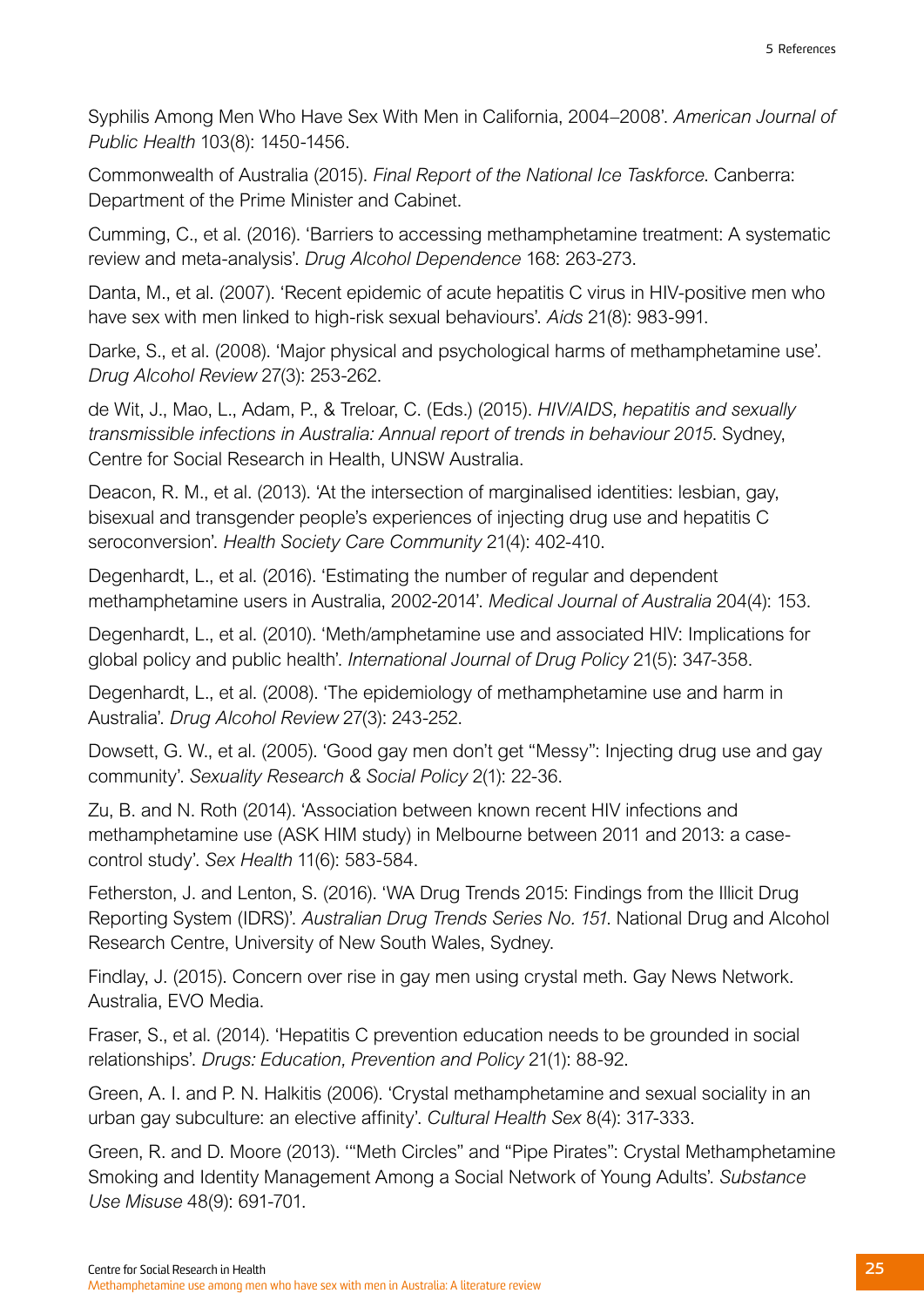Griffiths, P., et al. (2008). 'Quite a lot of smoke but very limited fire—the use of methamphetamine in Europe'. *Drug and Alcohol Review* 27(3): 236-242.

Halkitis, P. N., et al. (2005a). 'Explanations for methamphetamine use among gay and bisexual men in New York City'. *Substance Use Misuse* 40(9-10): 1331-1345.

Halkitis, P. N., et al. (2014). 'Crystal Methamphetamine Use and HIV Transmission Among Gay and Bisexual Men'. *Current Addiction Reports* 1(3): 206-213.

Halkitis, P. N., et al. (2009). 'Longitudinal modeling of methamphetamine use and sexual risk behaviors in gay and bisexual men'. *AIDS Behaviour* 13(4): 783-791.

Halkitis, P. N., et al. (2005b). 'Sexual behavior patterns of methamphetamine-using gay and bisexual men'. *Substance Use Misuse* 40(5): 703-719.

Hirshfield, S., et al. (2004). 'Crystal Methamphetamine Use Predicts Incident STD Infection Among Men Who Have Sex With Men Recruited Online: A Nested Case-Control Study'. *Journal Medical Internet Research* 6(4): e41.

Hoenigl, M., et al. (2016). 'Clear Links Between Starting Methamphetamine and Increasing Sexual Risk Behavior: A Cohort Study Among Men Who Have Sex With Men'. *Journal Acquired Immune Deficiency Syndrome* 71(5): 551-557.

Holt, M., et al. (2015). 'The prevalence and correlates of undiagnosed HIV among Australian gay and bisexual men: results of a national, community-based, bio-behavioural survey'. *Journal International AIDS Society* 18: 20526.

Hopwood, M., et al. (2015a). 'Drug, sex and sociality: factors associated with the recent sharing of injecting equipment among gay and bisexual men in Australia'. *International Journal Drug Policy* 26(2): 210-213.

Hopwood, M., et al. (2015b). 'Multiple strategies are required to address the information and support needs of gay and bisexual men with hepatitis C in Australia'. *Journal of Public Health*. doi: 10.1093/pubmed/fdv002

Hull, P., et al. (2016). *Gay Community Periodic Survey: Sydney 2016*. Sydney: Centre for Social Research in Health, UNSW Australia.

Hurley, M. and G. Prestage (2009). 'Intensive sex partying amongst gay men in Sydney'. *Cult Health Sex* 11(6): 597-610.

Iversen, J. and Maher, L. (2014). *Australian Needle and Syringe Program National Data Report 2009-2013*. The Kirby Institute: UNSW Australia.

Jin, F., et al. (2010). 'Prevalence, incidence and risk factors for hepatitis C in homosexual men: data from two cohorts of HIV-negative and HIV-positive men in Sydney, Australia'. *Sexually Transmitted Infections* 86(1): 25-28.

Kippax, S., et al. (1998). 'Cultures of sexual adventurism as markers of HIV seroconversion: a case control study in a cohort of Sydney gay men'. *AIDS Care* 10(6): 677-688.

Kirby, T. and M. Thornber-Dunwell (2014). 'Phone apps could help promote sexual health in MSM'. *The Lancet* 384(9952): 1415.

Lea, T., et al. (2013). 'Injecting drug use among gay and bisexual men in Sydney: prevalence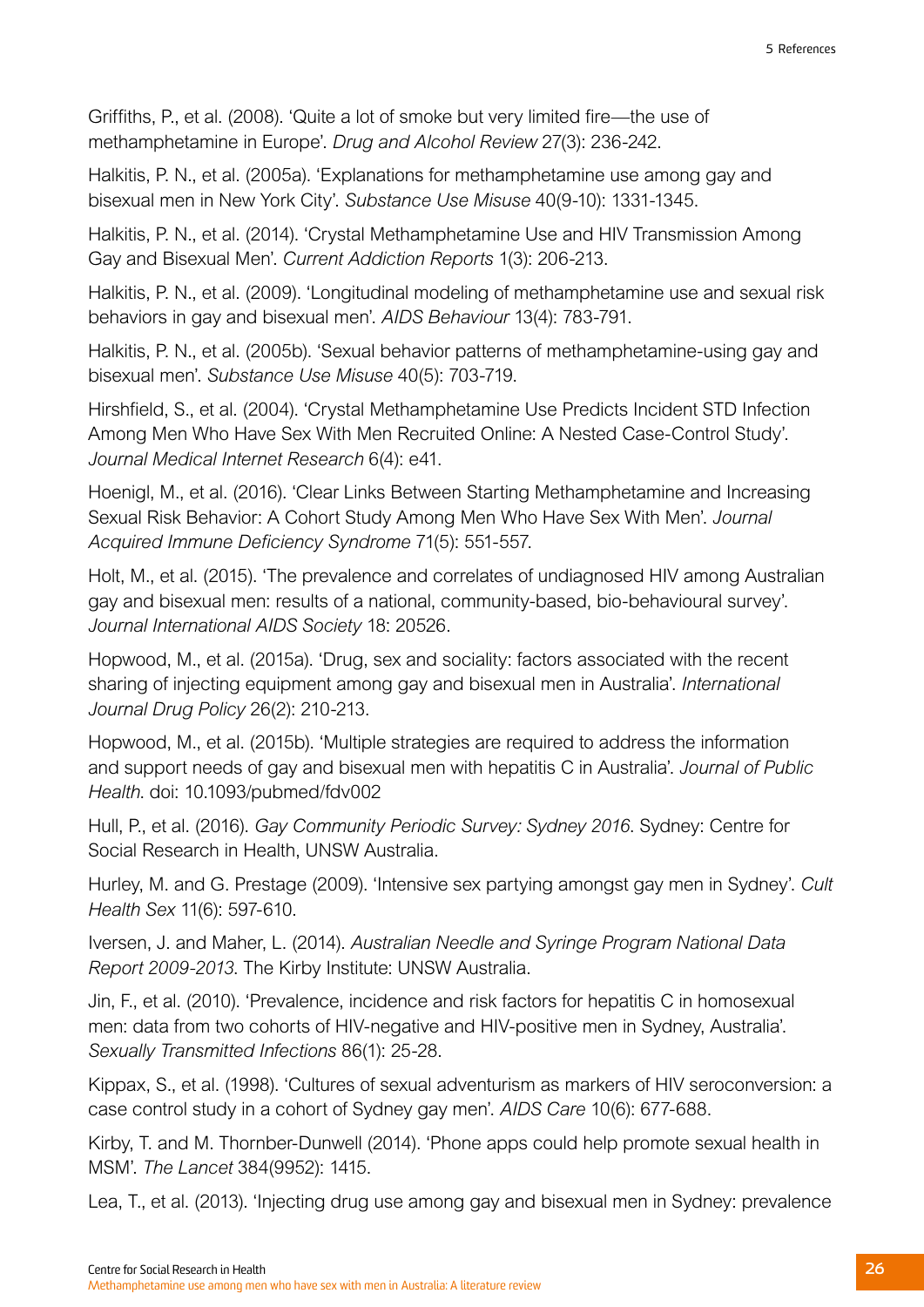and associations with sexual risk practices and HIV and hepatitis C infection'. *AIDS Behaviour* 17(4): 1344-1351.

Lea, T., et al. (2016). 'Methamphetamine use among gay and bisexual men in Australia: Trends in recent and regular use from the Gay Community Periodic Surveys'. *International Journal of Drug Policy* 29: 66-72.

Lee, E., et al. (2016a). *Gay Community Periodic Survey: Perth 2016*. Sydney: Centre for Social Research in Health, UNSW Australia.

Lee, E., et al. (2016b). *Gay Community Periodic Survey: Queensland 2015*. Sydney: Centre for Social Research in Health, UNSW Australia.

Lee, E., et al. (2016c). *Gay Community Periodic Survey: Melbourne 2016*. Sydney: Centre for Social Research in Health, UNSW Australia.

Lee, N. K. and R. A. Rawson (2008). 'A systematic review of cognitive and behavioural therapies for methamphetamine dependence'. *Drug Alcohol Review* 27(3): 309-317.

Leonard, W., et al. (2008). *Crystal clear: The social determinants of gay men's use of crystal methamphetamine in Victoria*. Monograph series #67. Melbourne, La Trobe University, Australian Research Centre in Sex, Health and Society.

Lim, M. S., et al. (2015). '"Ice epidemic?" Trends in methamphetamine use from three Victorian surveillance systems'. *Australia New Zealand Journal of Public Health* 39(2): 194- 195.

Lyons, A., et al. (2013). 'Methamphetamine use in a nationwide online sample of older Australian HIV-positive and HIV-negative gay men'. *Drug Alcohol Review* 32(6): 603-610.

Marsh, W., et al. (2016). 'Creating visual differences: Methamphetamine users perceptions of anti-meth campaigns'. *International Journal of Drug Policy* 39: 52-61.

Matthews, G. V. and G. J. Dore (2008). 'HIV and hepatitis C coinfection'. *Journal of Gastroenterology and Hepatology* 23(7pt1): 1000-1008.

Mausbach, B. T., et al. (2007). 'Efficacy of a behavioral intervention for increasing safer sex behaviors in HIV-positive MSM methamphetamine users: results from the EDGE study'. *Drug and Alcohol Dependence* 87, 249-257 DOI: 10.1016/j.drugalcdep.2006.08.026

Maxwell, J. C., et al. (2008). 'The prevalence of methamphetamine and amphetamine abuse in North America: a review of the indicators, 1992 – 2007'. *Drug and Alcohol Review* 27(3): 229-235.

McCormack, S., et al. (2016). 'Pre-exposure prophylaxis to prevent the acquisition of HIV-1 infection (PROUD): effectiveness results from the pilot phase of a pragmatic open-label randomised trial'. *The Lancet* 387(10013): 53-60.

McKetin, R., et al. (2006). 'The relationship between crystalline methamphetamine use and methamphetamine dependence'. *Drug Alcohol Dependence* 85(3): 198-204.

McKetin, R., et al. (2008). 'The rise of methamphetamine in Southeast and East Asia'. *Drug and Alcohol Review* 27(3): 220-228.

Memedovic, S., et al. (2016). *Australian Needle Syringe Program Survey National Data*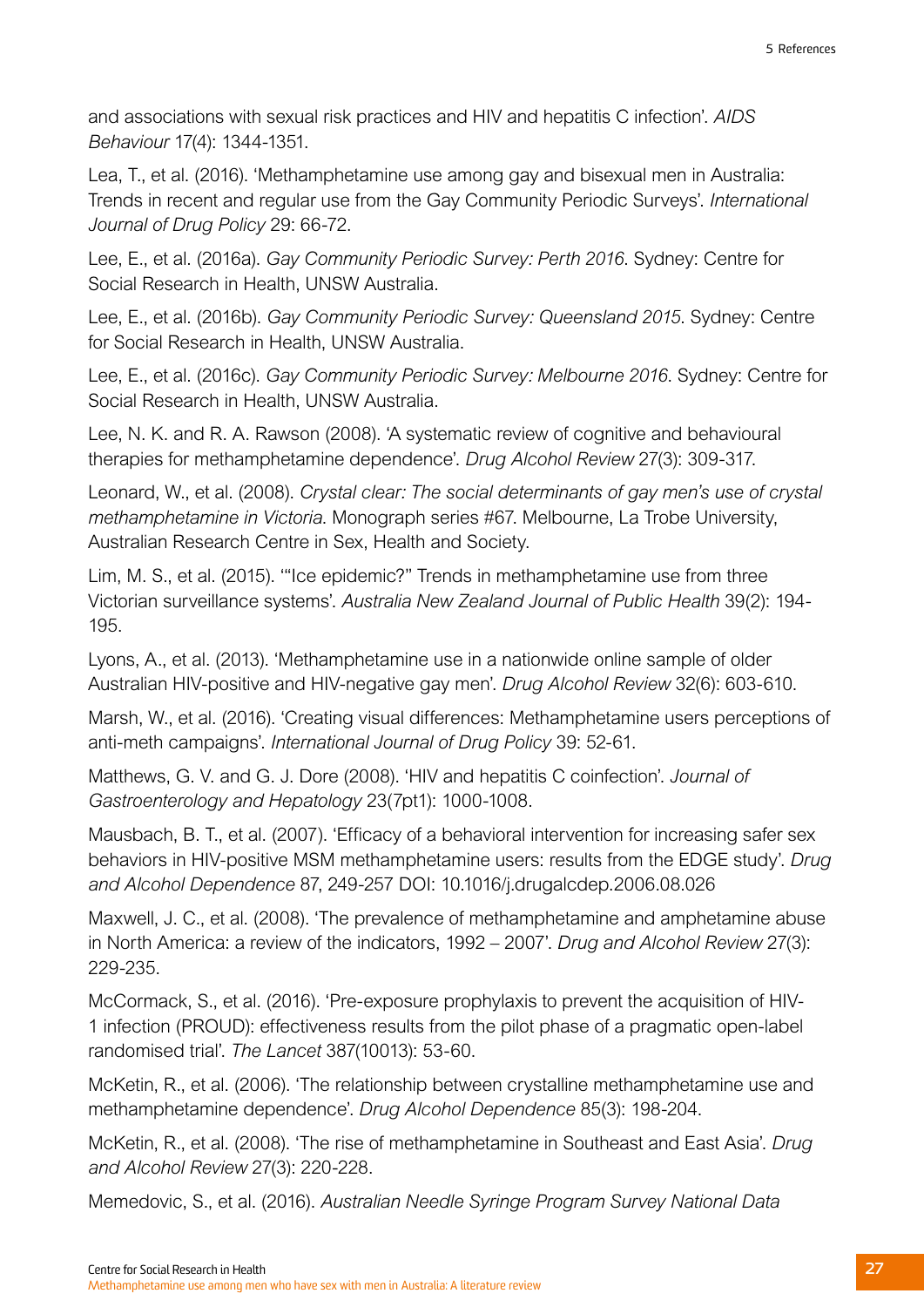*Report 2011-2015: Prevalence of HIV, HCV and injecting and sexual behaviour among NSP attendees*. Sydney: Kirby Institute, UNSW Australia.

Menza, T. W., et al. (2010) 'Contingency management to reduce methamphetamine use and sexual risk among men who have sex with men: a randomized controlled trial'. *BMC Public Health* 10, 774 DOI: 10.1186/1471-2458-10-774

Mimiaga, M. J., et al. (2008). 'Experiences and Sexual Behaviors of HIV–Infected MSM Who Acquired HIV in the Context of Crystal Methamphetamine Use'. *AIDS Education and Prevention* 20(1): 30-41.

Moore, D. and S. Fraser (2015). 'Causation, knowledge and politics: Greater precision and rigour needed in methamphetamine research and policy-making to avoid problem inflation'. *Addiction Research & Theory* 23(2): 89-92.

Prestage, G., et al. (2007a). 'Predictors of frequent use of amphetamine type stimulants among HIV-negative gay men in Sydney, Australia'. *Drug and Alcohol Dependence* 91(2-3): 260-268.

Prestage, G., et al. (2007b). 'Use of illicit drugs among gay men living with HIV in Sydney'. *Aids* 21 Suppl 1: S49-55.

Prestage, G., et al. (2009a). 'The role of drugs during group sex among gay men in Australia'. *Sex Health* 6(4): 310-317.

Prestage, G., et al. (2009b). 'Use of illicit drugs and erectile dysfunction medications and subsequent HIV infection among gay men in Sydney, Australia'. *Journal Sex Medicine* 6(8): 2311-2320.

Rajasingham, R., et al. (2012). 'A systematic review of behavioral and treatment outcome studies among HIV-infected men who have sex with men who abuse crystal methamphetamine'. *AIDS Patient Care STDS* 26(1): 36-52.

Rawstorne, P., et al. (2007). 'Associations between crystal methamphetamine use and potentially unsafe sexual activity among gay men in Australia'. *Archive Sexual Behaviour*  36(5): 646-654.

Reback, C. J. (1997). *The social construction of a gay drug: methamphetamine use among gay and bisexual males in Los Angeles*. City of Los Angeles, California. AIDS Coordinator.

Roxburgh, A., and Burns, L. (2015). *Drug-related hospital stays in Australia 1993-2013*. Sydney, National Drug and Alcohol Research Centre, UNSW Australia.

Roxburgh, A., et al. (2016). 'Sexual identity and prevalence of alcohol and other drug use among Australians in the general population'. *International Journal Drug Policy* 28: 76-82.

Saltman, D. C., et al. (2008). 'Experiences in managing problematic crystal methamphetamine use and associated depression in gay men and HIV positive men: indepth interviews with general practitioners in Sydney, Australia'. *BMC Family Practice* 9(1): 1-7.

Scott, H. M. and J. D. Klausner (2016). 'Sexually transmitted infections and pre-exposure prophylaxis: challenges and opportunities among men who have sex with men in the US'. *AIDS Research and Therapy* 13(1): 5.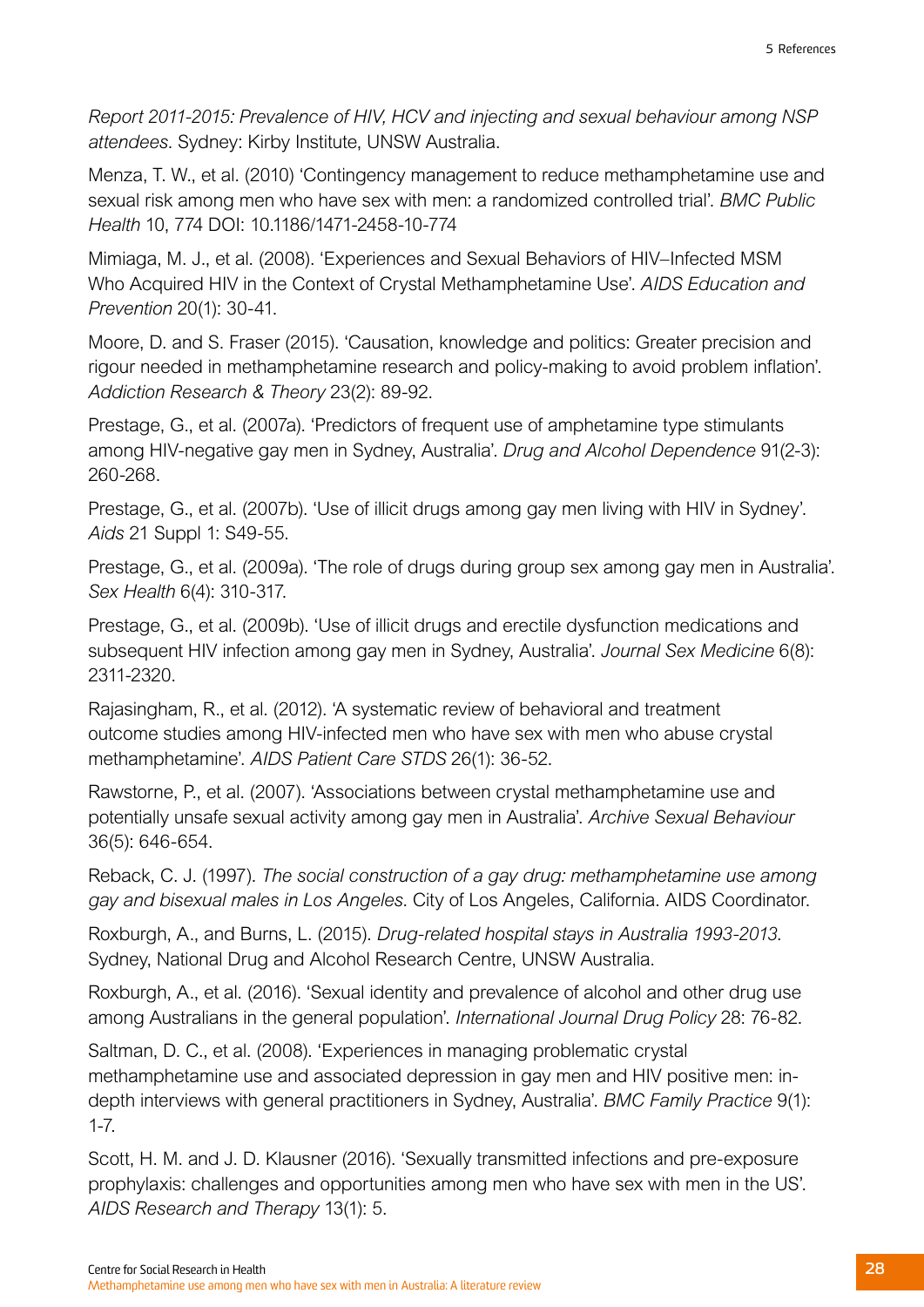Scott, N., et al. (2015). 'High-frequency drug purity and price series as tools for explaining drug trends and harms in Victoria, Australia'. *Addiction* 110(1): 120-128.

Scott S., and Branley, A. (2015). *Experts reject Jacqui Lambie's suggestion for mandatory ice treatment; warn no evidence it works*. Australia, ABC News.

Shoptaw, S. and C. J. Reback (2007). 'Methamphetamine use and infectious disease-related behaviors in men who have sex with men: implications for interventions'. *Addiction* 102: 130- 135.

Slavin, S. (2004a). 'Crystal methamphetamine use among gay men in Sydney'. *Contemporary Drug Problems* 31: 425.

Slavin, S. (2004b). 'Drugs, Space, and Sociality in a Gay Nightclub in Sydney'. J*ournal of Contemporary Ethnography* 33(3): 265-295.

Southgate, E. and M. Hopwood (2001). 'The role of folk pharmacology and lay experts in harm reduction: Sydney gay drug using networks'. *International Journal of Drug Policy* 12(4): 321-335.

Stafford, J., Sutherland, R., Burns, L., and Breen, C. (2016). *The 2016 EDRS key findings: A survey of people who regularly use psychostimulant drugs*. National Drug and Alcohol Research Centre, UNSW Australia.

Stuart, D. and Weymann, J. (2015). 'ChemSex and Care-panning: One Year in Practice'. *HIV Nursing Journal*, 15, 24-28.

The Kirby Institute (2015). *HIV, viral hepatitis and sexually transmissible infections in Australia Annual Surveillance Report 2015*. The Kirby Institute, UNSW Australia.

Thomas, K. V., et al. (2012). 'Comparing illicit drug use in 19 European cities through sewage analysis'. *Science of The Total Environment* 432: 432-439.

van de Laar, T. J., et al. (2010). 'Acute hepatitis C in HIV-infected men who have sex with men: an emerging sexually transmitted infection'. *Aids* 24(12): 1799-1812.

Vosburgh, H. W., et al. (2012). 'A review of the literature on event-level substance use and sexual risk behavior among men who have sex with men'. *AIDS Behavior* 16(6): 1394-1410.

Vu, N. T., et al. (2015). 'Amphetamine-type stimulants and HIV infection among menwho have sex with men: implications on HIV research and prevention from a systematic review and meta-analysis'. *Journal International AIDS Society* 18: 19273.

Weatherburn, P., et al. (2016). 'Motivations and values associated with combining sex and illicit drugs ('chemsex') among gay men in South London: findings from a qualitative study'. *Sexually Transmitted Infections*.

Wilkerson, J. M., et al. (2015). 'Substance-use and sexual harm reduction strategies of methamphetamine-using men who have sex with men and inject drugs'. *AIDS Care* 27(8): 1047-1054.

Winter, R., et al. (2012). *Technical review of hepatitis C health promotion resources*. National Centre in HIV Social Research, The University of New South Wales, Sydney.

Winter, R., et al. (2013). 'Authenticity and diversity: enhancing Australian hepatitis C prevention messages'. *Contemporary Drug Problems* 40, 505-529.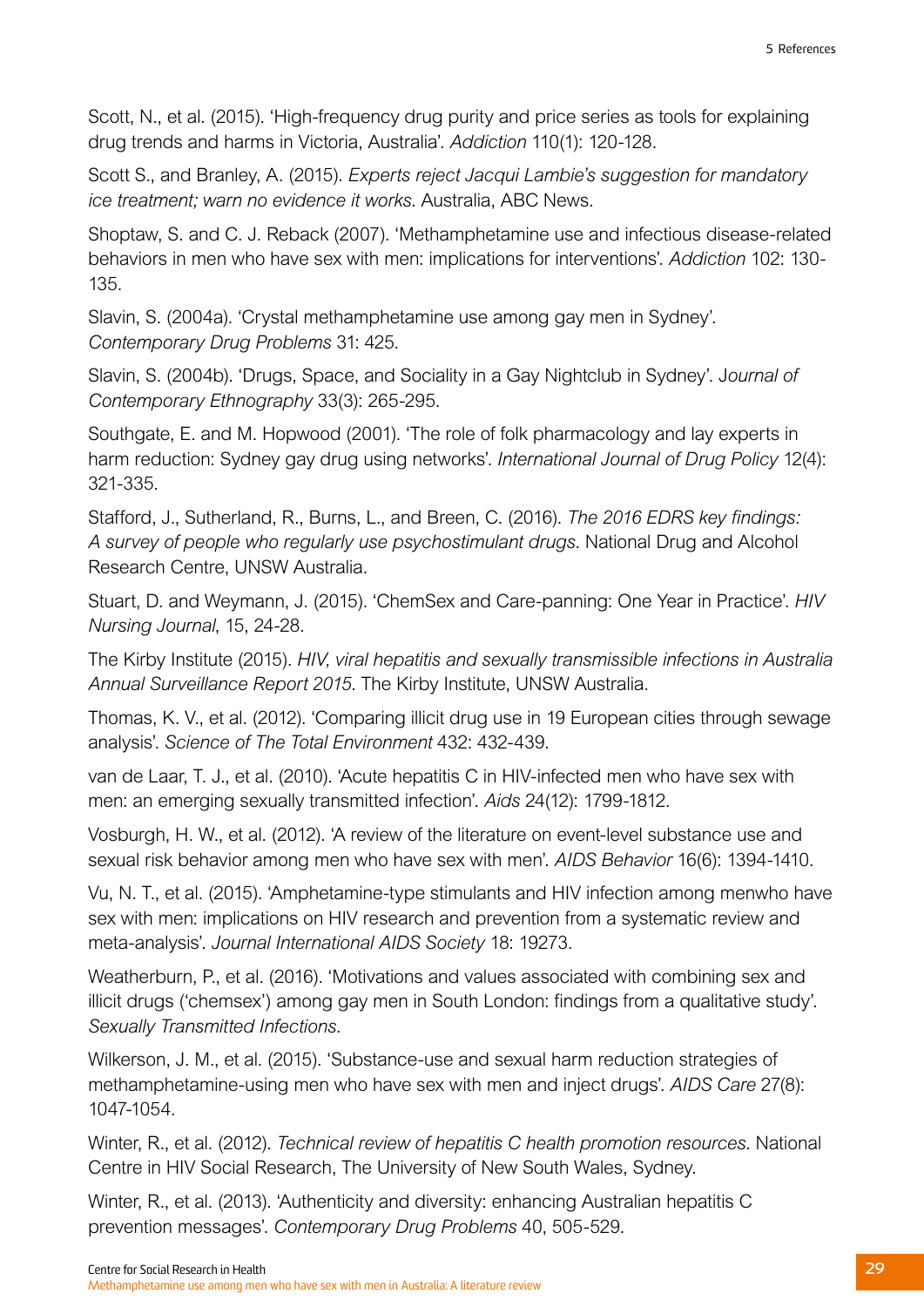Zablotska, I. B., et al. (2010). 'Contemporary HIV diagnoses trends in Australia can be predicted by trends in unprotected anal intercourse among gay men'. *AIDS* 24(12): 1955- 1958.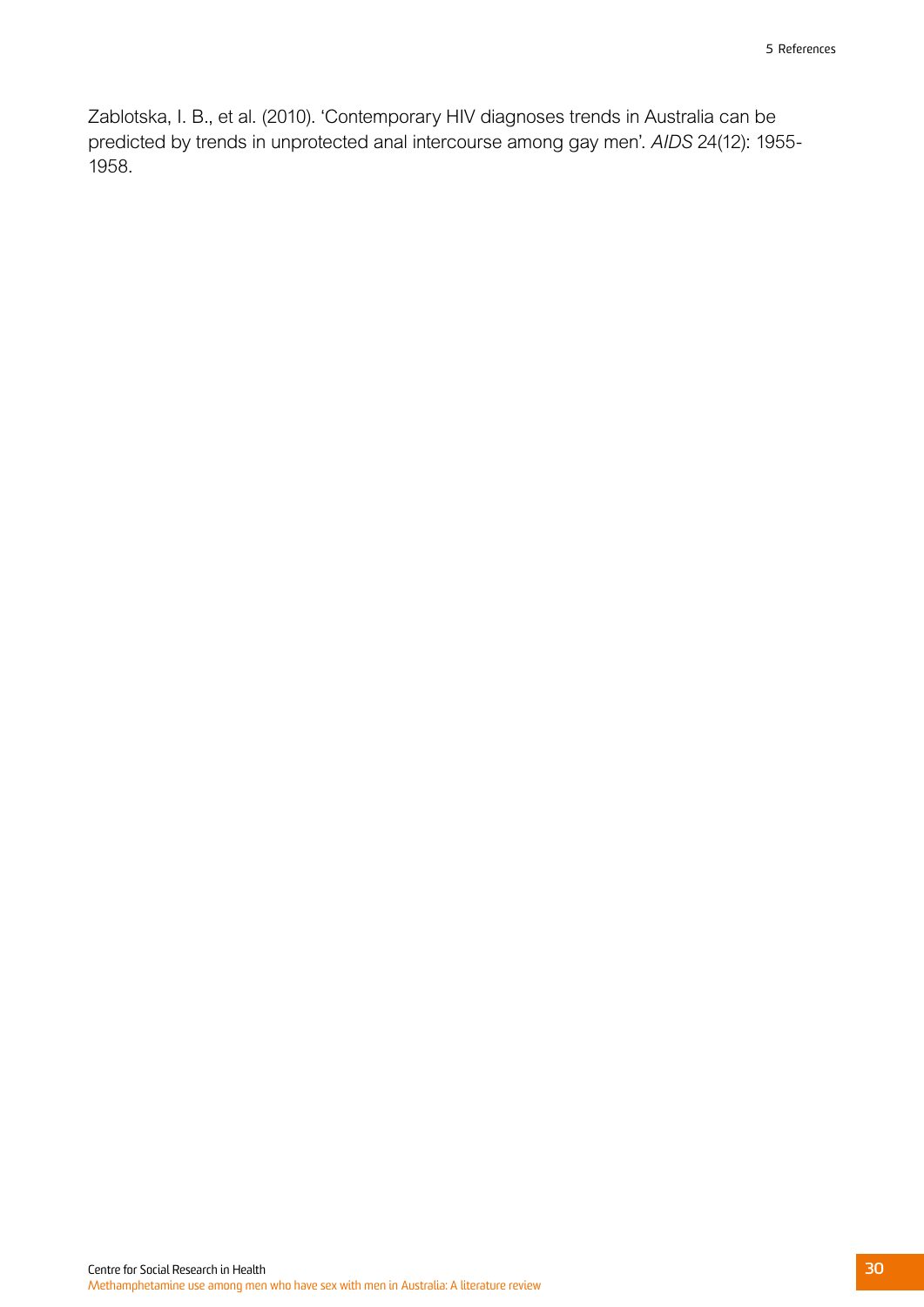# <span id="page-33-0"></span>Appendix A

# **Table of select publications**

## **1. Increasing methamphetamine use**

| <b>Source and</b><br>evidence type                              | <b>Study type/</b><br>method                         | <b>Population</b>                                                      | <b>Outcome</b><br>measure                                                                                                                                                                      | <b>Finding</b>                                                                                                                                                                                                                                                                                                                                                                                                                                                             |
|-----------------------------------------------------------------|------------------------------------------------------|------------------------------------------------------------------------|------------------------------------------------------------------------------------------------------------------------------------------------------------------------------------------------|----------------------------------------------------------------------------------------------------------------------------------------------------------------------------------------------------------------------------------------------------------------------------------------------------------------------------------------------------------------------------------------------------------------------------------------------------------------------------|
| Degenhardt et al.<br>(2016)<br>Peer reviewed<br>journal article | Cross-sectional<br>Existing, routine<br>data sources | Methamphetamine<br>users in Australia                                  | Outcome: Estimate of<br>the number of regular<br>and dependent<br>methamphetamine<br>users in Australia                                                                                        | Substantial increases over the past<br>five years in the number of regular<br>and dependent methamphetamine<br>users. Estimated 268,000<br>regular and 160,000 dependent<br>methamphetamine users in<br>Australia between 2013 and 2014.<br>Highest rates of methamphetamine<br>dependence were among people<br>aged 15-24 years.                                                                                                                                          |
| Lee et al. (2016a)<br>Report                                    | Cross-sectional<br>(longitudinal<br>surveillance)    | Gay and<br>homosexually<br>active men in<br>Perth                      | Outcomes: HIV<br>testing and treatment,<br>sexual behaviors and<br>drug use                                                                                                                    | In Perth and WA, crystal<br>methamphetamine use remained<br>stable between 2012 and 2016.<br>Almost 11% of the sample reported<br>using crystal methamphetamine<br>and 8% reported use of<br>amphetamine. HIV-positive men<br>were more likely to report any drug<br>use or injecting drug use across<br>the study period. 15% of all men in<br>2016 used party drugs for sex in<br>the previous 6 months, and 8% had<br>engaged in group sex during or<br>after drug use. |
| Lea et al. (2016)<br>Peer reviewed<br>journal article           | Cross-sectional<br>(longitudinal<br>surveillance)    | Gay and bisexual<br>men in Australia                                   | Outcome: Trends in<br>recent and regular<br>use of crystal<br>('ice') and powder<br>('speed') forms of<br>methamphetamine;<br>sexual risk practices<br>of men using crystal<br>methamphetamine | The use of crystal<br>methamphetamine among MSM<br>fluctuates however it increased<br>between 2010 and 2014. Men who<br>used crystal methamphetamine<br>were more likely to have used the<br>drug GHB, have used party drugs<br>for sex, and to have injected drugs<br>in the previous 6 months. Rates of<br>crystal use and injecting were high<br>among HIV-positive participants.                                                                                       |
| Lyons et al. (2013)                                             | Cross-sectional                                      | HIV-positive and<br>HIV-negative gay<br>men aged 40<br>years and older | <b>Outcome: Factors</b><br>associated with<br>methamphetamine<br>use                                                                                                                           | 13% of the sample had used<br>methamphetamine in the past<br>12 months. There were no<br>geographical differences in use by<br>state or territory. Use was greater<br>among men in their 40s versus 50s<br>and was also associated with being<br>single, being HIV-positive and<br>using other drugs for non-medical<br>purposes in the past 12 months.                                                                                                                    |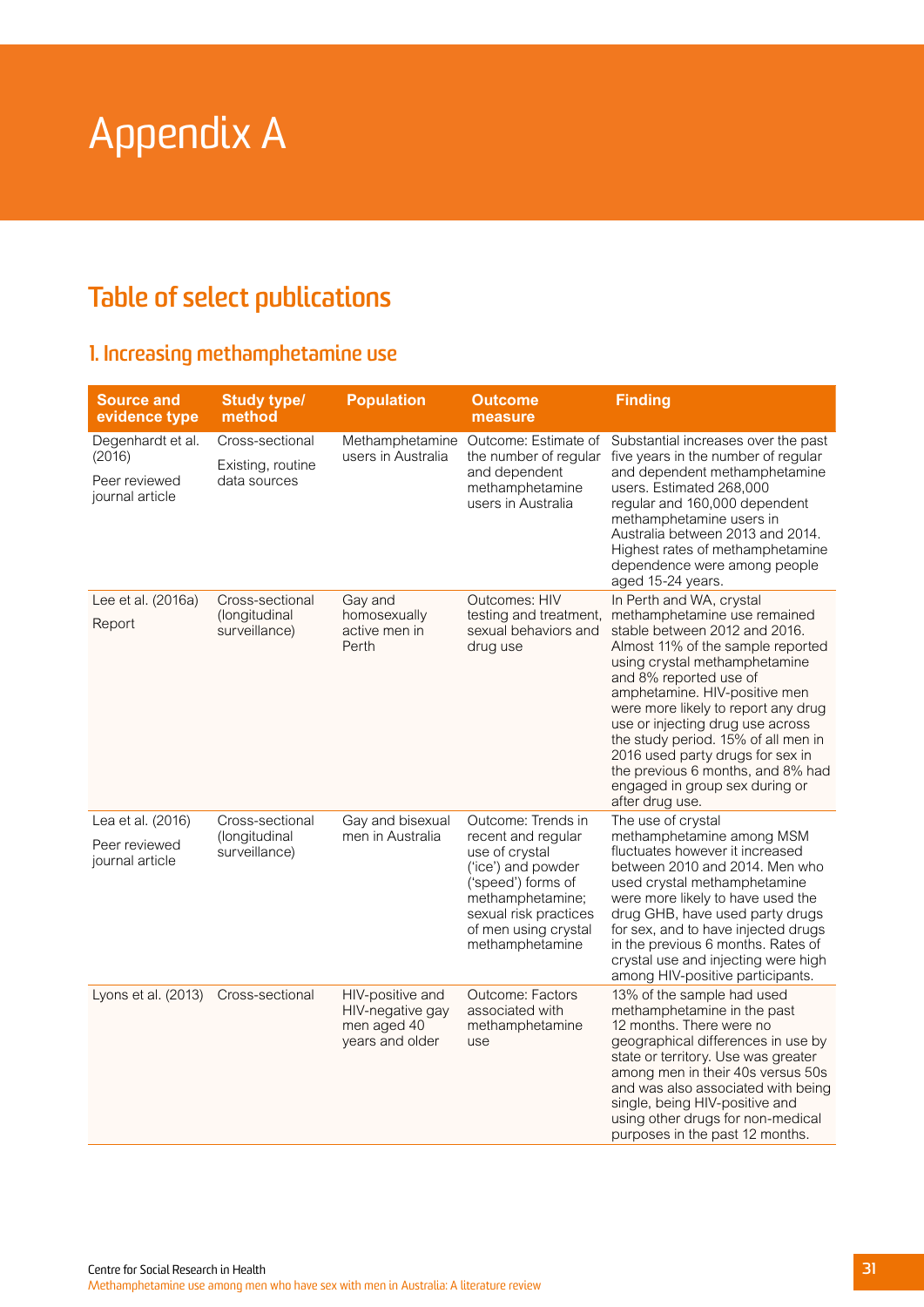## **2. Risk associations**

| <b>Source and</b><br>evidence type                              | <b>Study type/</b><br>method                      | <b>Population</b>                                                                                               | <b>Outcome</b><br>measure                                                                                                           | <b>Finding</b>                                                                                                                                                                                                                                                                                                                                                              |
|-----------------------------------------------------------------|---------------------------------------------------|-----------------------------------------------------------------------------------------------------------------|-------------------------------------------------------------------------------------------------------------------------------------|-----------------------------------------------------------------------------------------------------------------------------------------------------------------------------------------------------------------------------------------------------------------------------------------------------------------------------------------------------------------------------|
| Darke et al. (2008)<br>Peer reviewed<br>journal article         | Literature review                                 | People who use<br>methamphetamines                                                                              |                                                                                                                                     | There are a number of physical and<br>psychological harms associated<br>with methamphetamine use<br>including toxicity and mortality,<br>cardiovascular and cerebrovascular<br>pathology, dependence, blood-<br>borne virus transmission, psychosis,<br>depression, suicide, anxiety and<br>violent behavior.                                                               |
| Degenhardt et al.<br>(2008)<br>Peer reviewed<br>journal article | Longitudinal<br>Existing, routine<br>data sources | People who use<br>methamphetamines                                                                              | Outcome:<br>Methamphetamine<br>use in Australia<br>and trends in<br>methamphetamine-<br>related harm.                               | Data show increases in importation<br>and local manufacture of meth/<br>amphetamine, but population<br>data shows that use remains low<br>and stable. There have been<br>increases in use among regular<br>drug users. Use is associated with<br>earlier initiation to injecting, greater<br>participation in risky injecting<br>behaviors and criminal activity.           |
| Eu & Roth (2014)<br>Peer reviewed<br>journal article            | Case-control<br>study                             | Men who have sex<br>with men recently<br>diagnosed with HIV<br>and HIV-negative<br>men who have sex<br>with men | Outcome:<br>Association between<br>methamphetamine<br>use and HIV infection                                                         | Higher rates of methamphetamine<br>use were found among HIV-positive<br>men who have sex with men<br>compared to HIV-negative men who<br>have sex with men.                                                                                                                                                                                                                 |
| Hoenigle et al.<br>(2016)<br>Peer reviewed<br>journal article   | Cohort study                                      | Men who have sex<br>with men                                                                                    | Outcome:<br>Self-reported<br>methamphetamine<br>use and sexual<br>behavior                                                          | Men who engaged in more sexual<br>risk behaviors were more likely to<br>report recent methamphetamine<br>use. Initiation of methamphetamine<br>use appeared to increase sexual<br>risk behavior among men.                                                                                                                                                                  |
| Prestage et al.<br>(2009a)<br>Peer reviewed<br>journal article  | Cross-sectional                                   | Men who have<br>sex with men who<br>engaged in group<br>sex                                                     | Outcome: Self-<br>reported drug use<br>during group sex                                                                             | Nearly two-thirds of men<br>who engaged in group sex<br>reported that they had drugs<br>during the encounter. Use<br>of methamphetamine was<br>independently associated with<br>unprotected anal intercourse with<br>non-HIV seroconcordant partners.                                                                                                                       |
| Rawstorne et al.<br>(2007)<br>Peer reviewed<br>journal article  | Cross-sectional<br>and cohort<br>studies          | Men who have sex<br>with men                                                                                    | Outcome:<br>Trends in crystal<br>methamphetamine<br>use, other drugs and<br>participation in a<br>range of sex-related<br>behaviors | Compared to non-users, crystal<br>users reported more sexual<br>partners, looking for sex in more<br>types of venues and were more<br>likely to engage in unprotected anal<br>intercourse with casual partners<br>and in adventurous/esoteric sex.<br>Crystal methamphetamine was<br>independently associated with<br>unprotected anal intercourse with<br>casual partners. |
| Vu et al. (2015)<br>Peer reviewed<br>journal article            | Systematic<br>review and<br>meta-analysis         | Men who have sex<br>with men                                                                                    | Outcome:<br>Association between<br>amphetamine-type<br>stimulant use and HIV<br>infection                                           | Meth/amphetamine use was<br>significantly associated with HIV<br>infection among men who have sex<br>with men in high-income countries.                                                                                                                                                                                                                                     |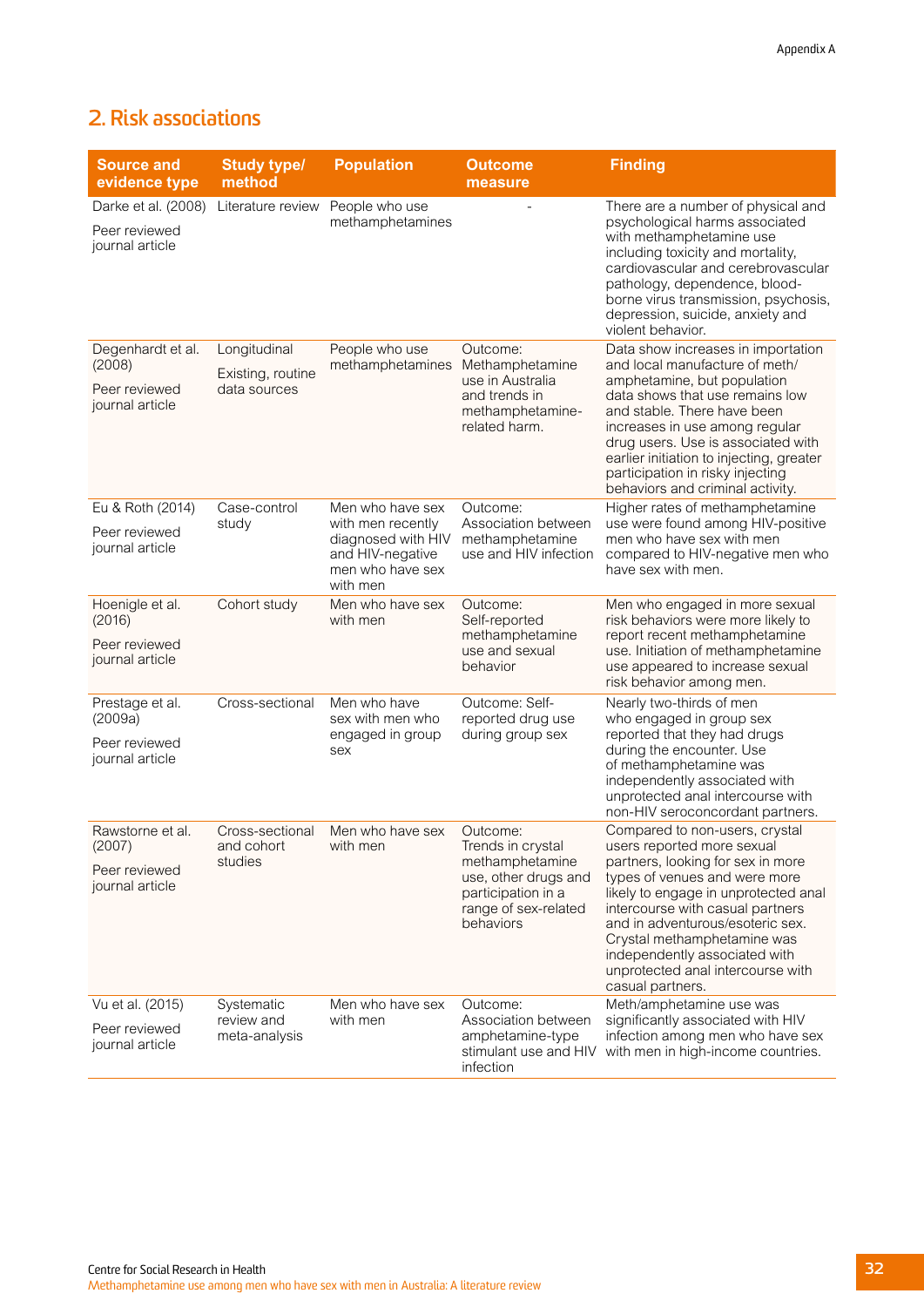## **3. Sex-based sociality**

| <b>Source and</b><br>evidence type | <b>Study type/</b><br>method | <b>Population</b>                                             | <b>Outcome</b><br>measure                                                                      | <b>Finding</b>                                                                                                                                                                                                                                                                                                                                                                           |  |
|------------------------------------|------------------------------|---------------------------------------------------------------|------------------------------------------------------------------------------------------------|------------------------------------------------------------------------------------------------------------------------------------------------------------------------------------------------------------------------------------------------------------------------------------------------------------------------------------------------------------------------------------------|--|
| Chartier et al.<br>(2009)          | Qualitative                  | HIV-positive men<br>who have sex                              | Outcome: Personal<br>values, meaning and                                                       | Constructs of context, meaning and<br>perceived impact (negative) were                                                                                                                                                                                                                                                                                                                   |  |
| Peer-reviewed<br>journal article   |                              | with men who use<br>methamphetamines                          | impact of drug use                                                                             | identified.                                                                                                                                                                                                                                                                                                                                                                              |  |
| Green & Halkitis<br>(2006)         | Qualitative                  | Gay and<br>bisexual men<br>who use crystal<br>methamphetamine | Outcome: Contextual<br>antecedents of<br>methamphetamine<br>use                                | Methamphetamine is used by men<br>to negotiate sexual sociality and<br>increase sexual pleasure. Gay men<br>are subsequently placed at risk of<br>HIV infection.                                                                                                                                                                                                                         |  |
| Peer-reviewed<br>journal article   |                              |                                                               |                                                                                                |                                                                                                                                                                                                                                                                                                                                                                                          |  |
| Hurley & Prestage<br>(2009)        |                              | Literature review Gay men in Sydney                           |                                                                                                | Intensive sex partying - behaviors<br>include multiple sex partners,                                                                                                                                                                                                                                                                                                                     |  |
| Peer-reviewed<br>journal article   |                              |                                                               |                                                                                                | more unprotected anal intercourse<br>with casual partners and more<br>frequent drug taking. Men<br>appear to be involved in high-<br>risk adventurous sex practices,<br>geared toward maximising sexual<br>pleasure. Emergence of crystal<br>methamphetamine has impacted<br>the dynamics of sex partying e.g.<br>increased bodily sensation, sharing<br>of physical and social affects. |  |
| Weatherburn et al.<br>(2016)       | Qualitative                  | Gay men in South<br>London                                    | Outcomes:<br>Motivations and<br>values associated<br>with sex and illicit<br>drugs ('chemsex') | There were two groups of reasons<br>for combining sex and drugs:                                                                                                                                                                                                                                                                                                                         |  |
| Peer-reviewed<br>journal article   |                              |                                                               |                                                                                                | 1) Drugs provide the means by<br>which men can have the sex they<br>desire (e.g. increasing libido,<br>confidence)                                                                                                                                                                                                                                                                       |  |
|                                    |                              |                                                               |                                                                                                | 2) Drugs enhance the qualities of<br>sex than men value (i.e. increased<br>physical sensation, perception of<br>intimacy, sexual adventure)                                                                                                                                                                                                                                              |  |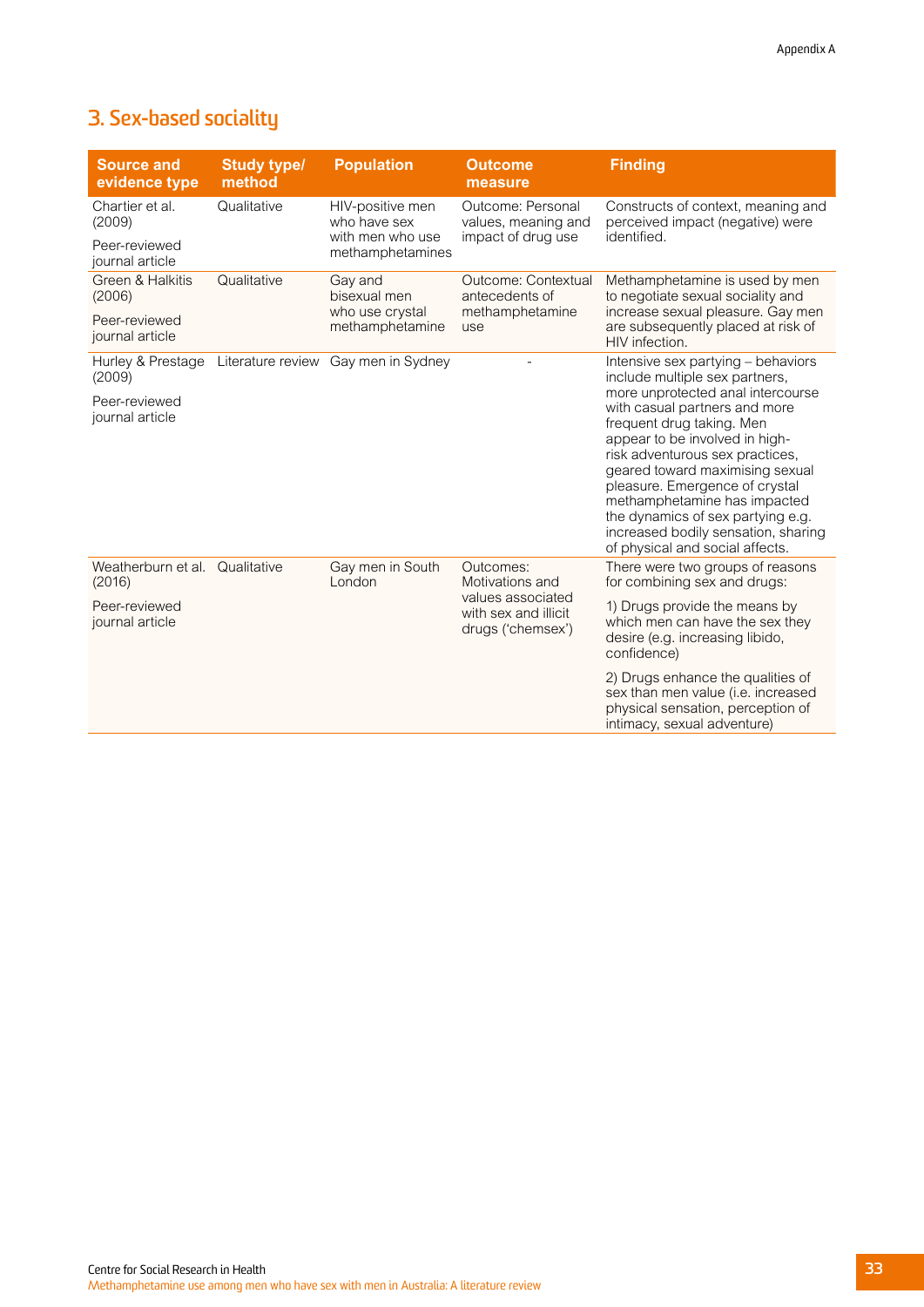## **4. Individual-level interventions**

| <b>Source and</b><br>evidence type                            | <b>Study type/</b><br>method   | <b>Population</b>                                                                                                                                  | <b>Outcome</b><br>measure                                                                                                                                               | <b>Finding</b>                                                                                                                                                                                                                                                                                                                                                                                                |
|---------------------------------------------------------------|--------------------------------|----------------------------------------------------------------------------------------------------------------------------------------------------|-------------------------------------------------------------------------------------------------------------------------------------------------------------------------|---------------------------------------------------------------------------------------------------------------------------------------------------------------------------------------------------------------------------------------------------------------------------------------------------------------------------------------------------------------------------------------------------------------|
| Carrico et al.<br>(2014)<br>Peer-reviewed<br>journal article  | Randomised<br>controlled trial | Men who have sex<br>with men who use<br>methamphetamine<br>recruited from<br>a community-<br>based 12-week<br>contingency<br>management<br>program | Intervention:<br>5-session positive<br>affect intervention<br>(intervention<br>+ contingency<br>management) with<br>a control group<br>(contingency<br>management only) | Significant increases in positive<br>affect among those in the<br>intervention group, which increased<br>self-awareness and led to greater<br>engagement in the recovery<br>process. Control group reported<br>reductions in negative affect.<br>These affective changes were not<br>maintained over 6-month follow-<br>up, and there were no effects on<br>stimulant use or sexual risk taking<br>behaviour. |
|                                                               |                                |                                                                                                                                                    | Outcome: Feasibility<br>and acceptability<br>of intervention;<br>positive affect and<br>engagement in<br>recovery                                                       |                                                                                                                                                                                                                                                                                                                                                                                                               |
| Lee & Rawson<br>(2008)<br>Peer reviewed<br>journal article    | Systematic<br>review           | People who use<br>methamphetamine                                                                                                                  | Intervention:<br>Cognitive -<br>behavioural<br>and behavioural<br>interventions for<br>methamphetamine<br>users                                                         | Treatment with cognitive behavioural<br>therapy was associated with<br>reductions in methamphetamine<br>use and other positive outcomes<br>over short treatment periods (2<br>and 4 sessions). Contingency<br>management programs were                                                                                                                                                                        |
|                                                               |                                |                                                                                                                                                    | Outcome: Impact<br>of interventions of<br>methamphetamine<br>use                                                                                                        | associated with a reduction of use<br>during the intervention, but less<br>clear is whether this is sustained at<br>follow-up.                                                                                                                                                                                                                                                                                |
| Mausbach et al.<br>(2007)<br>Peer reviewed<br>journal article | Randomised<br>controlled trial | HIV-positive men<br>who have sex<br>with men who use<br>methamphetamine                                                                            | Intervention: Safer<br>sex behavioural<br>intervention<br>(intervention) or time-<br>equivalent diet-and-<br>exercise attention<br>(control) condition                  | Participants in the intervention<br>group engaged in more protected<br>sex acts over the time period. Self-<br>efficacy was higher over time for the<br>intervention group.                                                                                                                                                                                                                                   |
|                                                               |                                |                                                                                                                                                    | Outcome: Changes in<br>safer sex behaviours<br>over 12 months                                                                                                           |                                                                                                                                                                                                                                                                                                                                                                                                               |
| Menza et al.<br>(2010)<br>Peer reviewed<br>journal article    | Randomised<br>controlled trial | Men who have sex<br>with men                                                                                                                       | Intervention:<br>Contingency<br>management<br>(intervention) or<br>referral to community<br>resources (control)                                                         | Non-concordant unprotected anal<br>intercourse decreased for both<br>study groups. Intervention and<br>control participants were equally<br>likely to provide urine samples<br>containing methamphetamine                                                                                                                                                                                                     |
|                                                               |                                |                                                                                                                                                    | Outcome: Feasibility<br>of conducting<br>a larger trial;<br>behavioural<br>outcomes; effect<br>of contingency<br>management on<br>methamphetamine<br>use                | and to report unprotected anal<br>intercourse during the intervention.<br>Intervention participants were more<br>likely to provide urine samples<br>containing methamphetamine at<br>follow-up. During intervention and<br>follow-up, intervention participants<br>were more likely to report weekly or<br>more frequent methamphetamine<br>use.                                                              |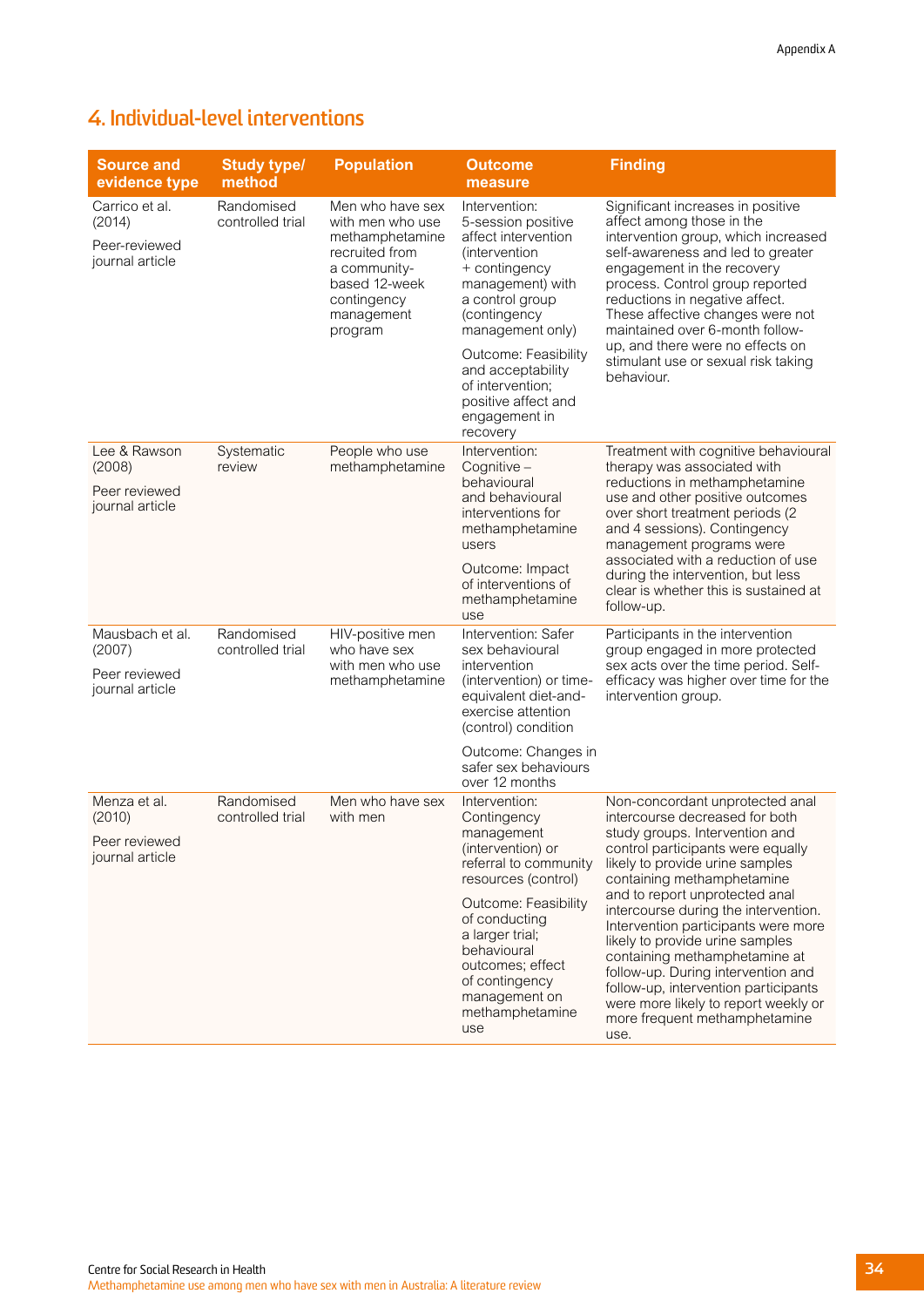# <span id="page-37-0"></span>Appendix B

# **Further review of studies**

The following review of studies is provided for interested readers who would like to engage with further research in each topic area of the review.

## **1. Increasing methamphetamine use**

#### **a. Methamphetamine and injecting drug use among Western Australians**

There are several periodic surveillance studies of illicit drug use within the Western Australia general population and their relevant findings are reported below. In the 'Final Report of the National Ice Taskforce', data shows that 2.9% of Western Australians over the age of 14 years had used 'ice' (aka crystal methamphetamine) in 2013, and a further 0.8% had used some other form of meth/amphetamine during 2013 (Commonwealth of Australia, 2015). Data from the Australian Needle and Syringe Program Report 2016 (where 79% of Western Australian respondents were reportedly heterosexual), shows that 56% of Western Australian respondents who had injected a drug in the previous 12-months (n=218) reported injecting daily or more, and methamphetamine was the drug last injected in the previous 12-months by 45% of respondents (Memedovic et al, 2016). Across Western Australia, the rate of methamphetamine injection increased between 2011 and 2015, reflecting a national pattern.

**The Western Australia Illicit Drug Reporting System (WA IDRS, 2014)**

The Western Australia Illicit Drug Reporting System (IDRS) survey, conducted by the National Alcohol and Drug Research Centre in Sydney and the National Drug Research Institute in Perth, is a longitudinal, cross-sectional snapshot of illicit drug use among people who inject drugs (PWID) at least monthly in the general Western Australian population (Fetherston & Lenton, 2015). This survey recruits a considerably smaller sample than the Perth GCPS. In 2014, most of the 98 WA IDRS participants (85%) identified as heterosexual. The findings of the 2014 survey show that the mean age of respondents was 43 years, with 60% male. The sample almost entirely spoke English (98%) and only six respondents identified as Aboriginal or Torres Strait Islander (ATSI). Most respondents (77%) were unemployed and, on average, had 10 years of schooling, and 63% reported having some post-high school education. Half reported currently being in drug treatment and just over a half reported a history of incarceration (51%). The majority of respondents in 2014 were recruited via a Needle and Syringe Program (Fetherston & Lenton, 2015).

While the IDRS sample is also quite different to the sample of MSM in the Perth GCPS, it is instructive to view the survey findings. Heroin use in all of the Australian GCPS surveys of MSM is consistently reported as being very low (e.g., 0.7% in the 2016 Perth GCPS) (Hull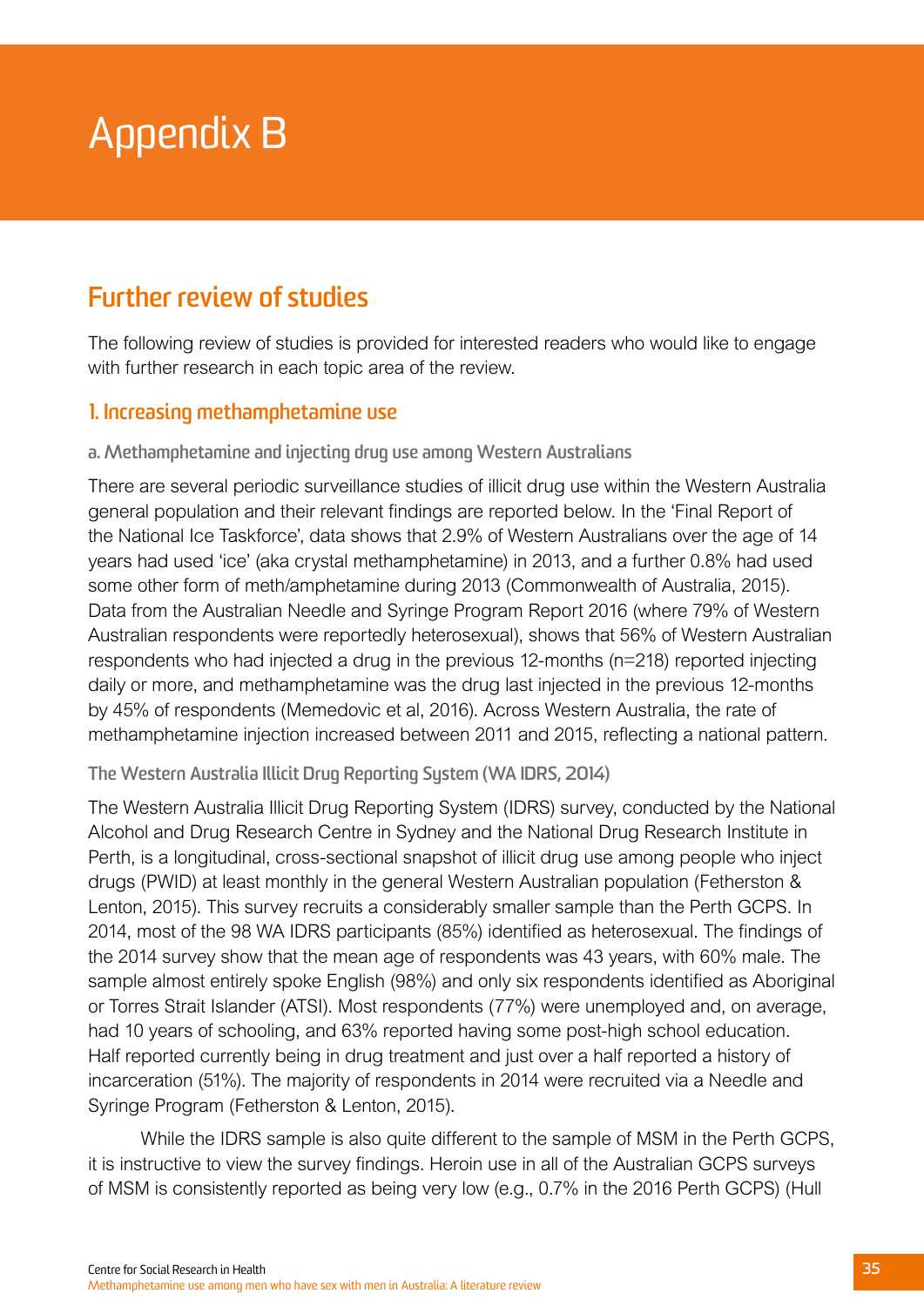et al, 2016; Lee et al, 2016a, 2016b & 2016c). However, heroin remained the primary drug of choice in the IDRS sample and heroin use was reported by 65% of respondents, with no change in these rates from the previous year's survey (Fetherston & Lenton, 2015). The IDRS distinguishes between methamphetamine powder ('speed'), methamphetamine base, and crystal methamphetamine ('ice' or 'crystal'). The findings of the IDRS show that lifetime use of any form of methamphetamine was reported by 93% of the sample and recent use (i.e., the past month) was reported by 66% of respondents. Lifetime use of speed powder was reported by 88% and recent use by 39% of respondents. Lifetime use of base or paste methamphetamine was reported by 46% and recent use by 8% of respondents and lifetime use of crystal methamphetamine was reported by 82% and recent use by 53% of respondents (Fetherston & Lenton, 2015). The rates of crystal use in the WA IDRS 2014 are considerably higher than those reported among MSM in the Perth GCPS (Lee et al, 2016a).

A search of the literature uncovered one scholarly article by Green and Moore (2013) regarding a Perth-based study of methamphetamine and other illicit drug use. The ethnographic study of 60 young (i.e., 18-31 years of age) methamphetamine users (including methamphetamine smokers) explored a tension between the normalisation of methamphetamine use within study participants' networks and the stigmatisation of methamphetamine users in the broader (Perth) community. The participants were part of the Perth-based electronic dance music scene, referred to by the authors as 'scenesters'. Participants were predominantly of Anglo-Celtic background, male (60%), heterosexual, educated and employed (Green & Moore, 2013). These data were collected from 2005 to 2007. There was no indication that MSM had participated in the research, and the study did not explore risky sexual practice and methamphetamine injection. As such, the article provides little insight into the MSM crystal using population of Perth.

#### **b. International epidemiology of methamphetamine use**

Citing data from the United Nations Office on Drugs and Crime (UNODC), Maxwell and Rutkowski (2008) reported that – globally - the largest production sources for methamphetamine are in Southeast Asia and North America, with the majority of methamphetamine users in the world residing in these areas. Southeast Asia is described as a 'global hub' for methamphetamine production and trafficking with evidence of increasing use in the Mekong region and of large-scale manufacture of the drug in Cambodia, Indonesia, Malaysia and the Philippines (McKetin et al, 2008). It is estimated that the methamphetamine 'epidemic' in Asia that started in the mid-1990s had peaked by 2000- 2001 however the authors warned that production and trafficking in the Mekong region, the peninsular and the archipelago of Southeast Asia could result in increased use within these areas (McKetin et al, 2008).

Methamphetamine has become the main stimulant used in the United States although there is variation in the types of methamphetamine used (i.e., powder, base, crystal), the routes of administration, and the populations that use the drug (Maxwell & Rutkowski, 2008; Shoptaw & Reback, 2007). In the United States, one of the population groups that commonly report crystal methamphetamine use is MSM (Shoptaw & Reback, 2007), with its spread from the West Coast to the east occurring among this population during the late 1990s. By 2001, it was estimated that up to 13% of adult MSM and around 20% of young (i.e., 15-22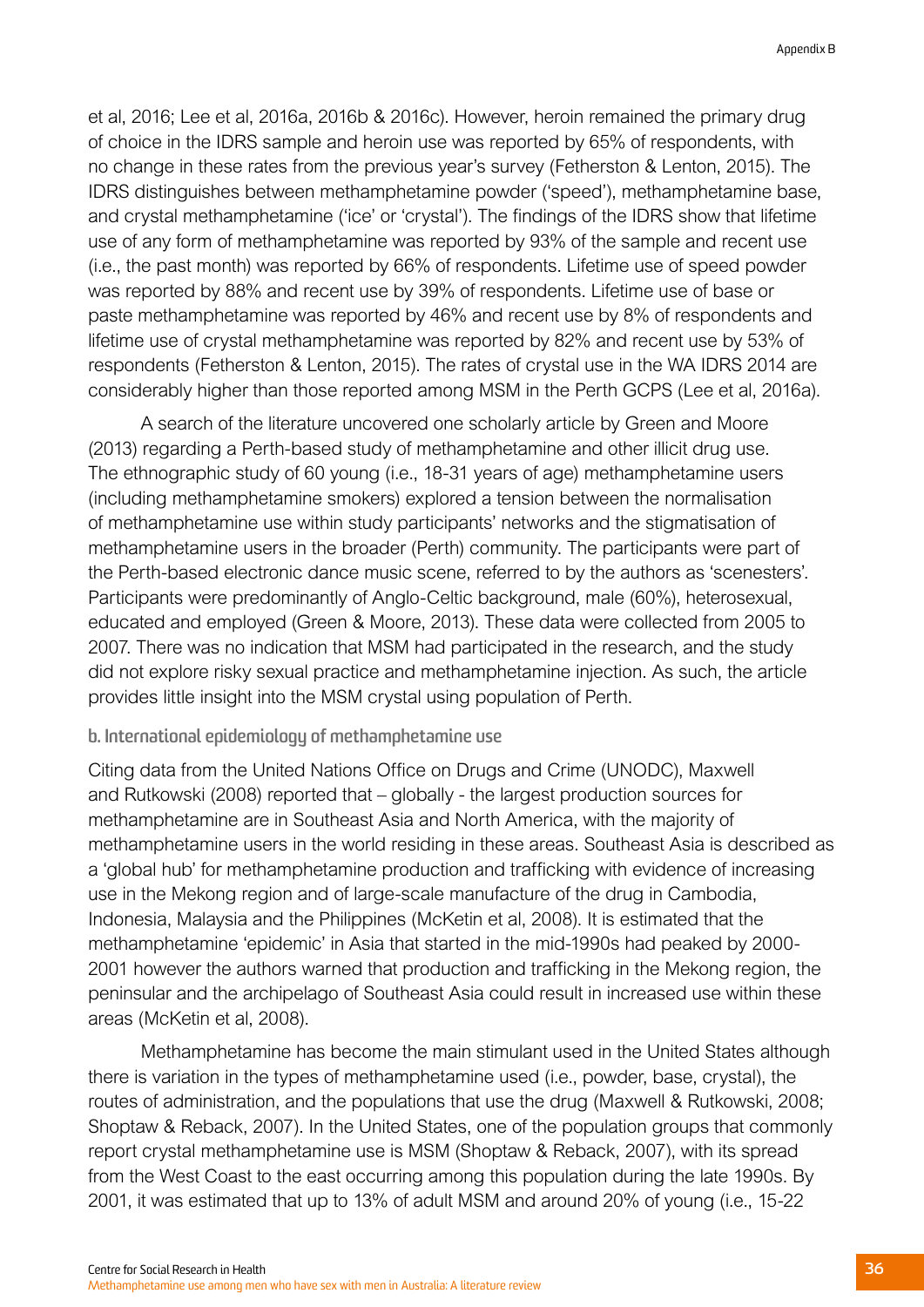years) MSM reported using methamphetamine in the previous six months (cited in Shoptaw & Reback, 2007). Similarly, in Mexico and Canada from the late 1990s to the early 2000s, there has been a reported increase in the use of methamphetamine among the general population. As seen in Australia, since 2000, the purity of methamphetamine in the United States, Mexico and Canada has increased and the price has decreased, with the drug becoming the primary reason for people seeking drug treatment in the United States, and increasingly in Canada. Methamphetamine users are predominantly white, although there has been an increase in the drug's use among Hispanics in the United States (Maxwell & Rutkowski, 2008).

For some time, it has been reported that Europe has a relatively low prevalence of methamphetamine use compared with Southeast Asia and North America. In an overview of methamphetamine prevalence in Europe, Griffiths and colleagues (2008) reported that there is little evidence for significant diffusion of methamphetamine throughout European nations. The only exceptions are the Czech Republic (where the drug is known as 'Pervitin') and to a lesser extent the Slovak Republic, which both report significant methamphetamine problems. The authors suggested that other illicit drugs, such as MDMA (i.e., ecstasy), amphetamine and cocaine are more popular than methamphetamine among users in European cities, and that the popularity of these other drugs have impeded the spread of methamphetamine into drug using networks (Griffiths et al, 2008). These observations were supported by subsequent research conducted during 2011, which analysed and compared sewage urinary biomarkers of illicit drugs from 19 major European cities (Thomas et al, 2012). The results showed evidence of the highest per capita use of methamphetamine in Budweis (the Czech Republic), and also in Finland and Norway, however as the authors pointed out, these centres represent a small proportion of the total European population (Thomas et al, 2012).

The findings of a methamphetamine prevalence study in the United Kingdom suggested that use of the drug is negligible in the general British population however among gay men and other MSM the rates were reportedly 7.8% in London and 'not insubstantial' in middle/eastern England at around 3.5% (Bonell et al, 2010). Similarly, Bolding and colleagues (2006) reported that around 10% of gay men in London reported using crystal in the previous 12 months, but that most of these men used the drug infrequently, such as once or twice a year. While prevalence varied by sub-samples of men (e.g., higher among HIVpositive men), the rate of use did not change between 2003 and 2005, and gay men were more likely to have reported using cocaine, ecstasy or ketamine than methamphetamine in the previous 12 months (Bolding et al, 2006). The authors did caution however that the situation could change and that ongoing monitoring for increasing methamphetamine use, particularly among gay men, is needed.

#### **2. Risk associations**

#### **Health risks of methamphetamine use**

In a comprehensive review of the literature regarding the physical and psychological harms associated with methamphetamine use in the general population, Darke and colleagues (2008) suggested that methamphetamine use is extremely dangerous and corrosive to society and communities, and requires an urgent policy response (see Moore & Fraser,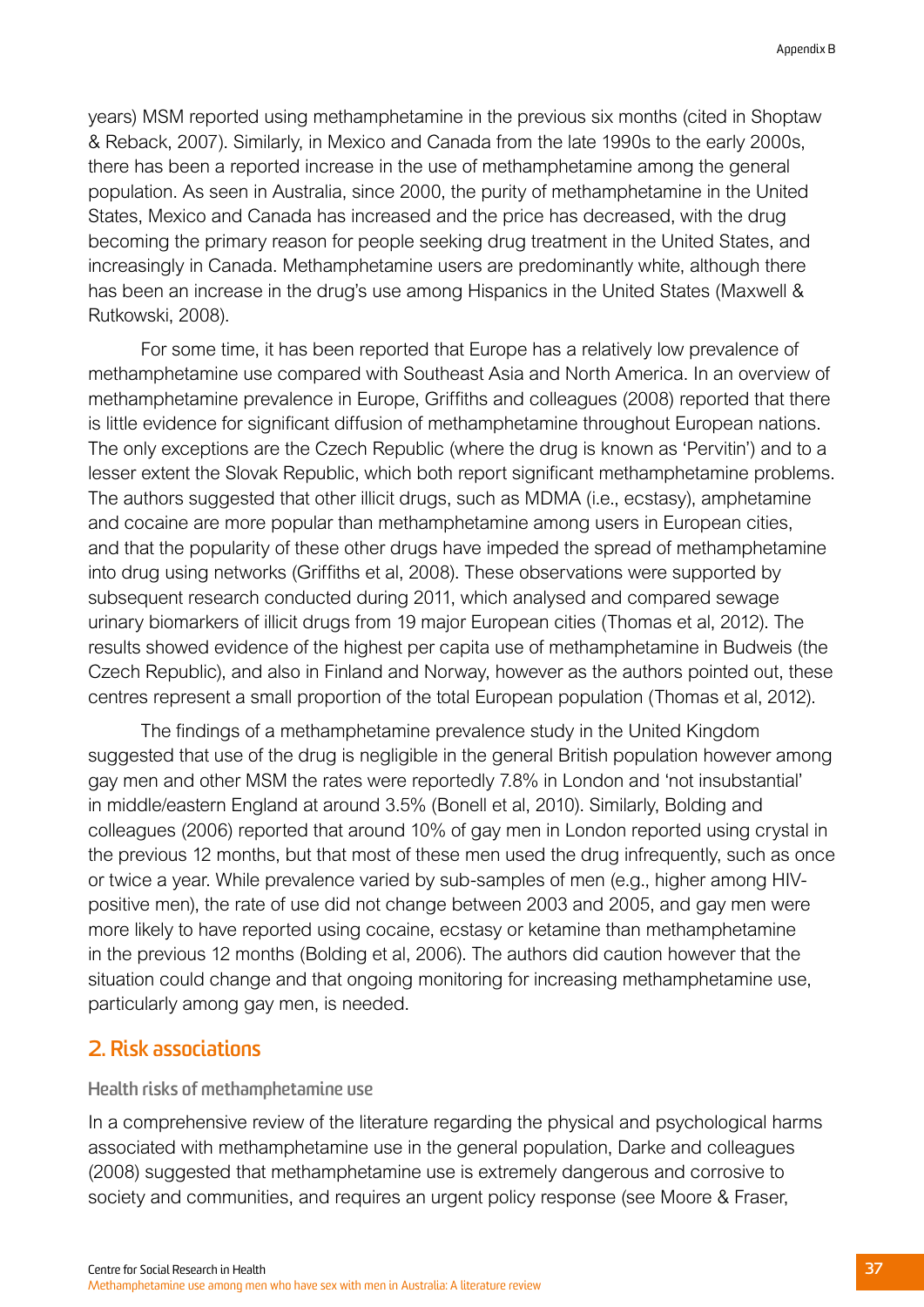2015 for a critique of methamphetamine-related research and policy). Critically however, this review did not provide information on methamphetamine-related harms in relation to patterns of use, such as dose and frequency of use (Moore & Fraser, 2015). This is serious limitation, as people can consume methamphetamine without experiencing any of the health problems Darke and colleagues reported. Despite this limitation, the article is instructive. The authors reported the main physical harms as mortality, cardiotoxicity, dependence, and BBV transmission. Like many illicit drug users, methamphetamine users often simultaneously combine a variety of drugs (poly-drug use) which increases the likelihood of health problems, overdose and death. Mortality among methamphetamine users is typically caused by people experiencing seizures, cardiac arrhythmias, or respiratory failure. Cardiotoxicity results from the heavy demands that methamphetamine places upon the cardiovascular system, which can lead to coronary artery disease, including chest pains, palpitations, tachycardia and hypertension. The authors continued by highlighting that methamphetamine use increases the risk of ischaemic and haemorrhagic stroke, and there is a higher associated risk of death after stroke (Darke et al, 2008).

Dependence on methamphetamine is strongly associated with injecting and smoking the drug, and the potency of the drug appears to increase dependence liability (Darke et al, 2008). The risk of BBV transmission is increased through sexual risk behavior and injecting equipment sharing. With regard to psychological impacts, methamphetamine use can potentially lead to psychosis, which is usually transient with delusions and hallucinations, and rates of depression, anxiety and suicide are reportedly substantially higher among users compared to the general population. Violent behaviors appear common in methamphetamine users, and psychosis may accompany violent behaviors (Darke et al, 2008). Despite these numerous physical and psychological harms, Degenhardt and colleagues (2008) put methamphetamine use in perspective by highlighting how overall harms, including mortality, remain substantially greater among opioid users than among methamphetamine users.

#### **Risk practice for BBVs and STIs**

In a case-control study by Eu & Roth (2014) that explored the association between methamphetamine use and recent HIV infections in Melbourne, the researchers compared methamphetamine use in MSM recently diagnosed with HIV (n=65) with methamphetamine use in HIV-negative matched MSM (n=146) controls, who were tested in the same period. The results showed that there was a significantly higher rate of methamphetamine use among participants recently diagnosed with HIV compared with HIV-negative controls (Eu & Roth, 2014). While the generalizability of the study findings was limited by the relatively small number of participants, the study cohort represented around 10% of the total number of MSM diagnosed with HIV in Victoria between 2011 and 2013.

Similarly, in Prestage and colleagues' (2009a) study of 746 Australian gay men who used drugs and reported participation in a group sex event (GSE) in the previous six months, methamphetamine use and heavy drinking (defined as more than five drinks during the GSE) were associated with high risk practices. In particular, methamphetamine use was independently associated with unprotected anal intercourse (UAI) with non-HIV seroconcordant partners in multivariate analysis (Prestage et al, 2009a). Furthermore, HIV-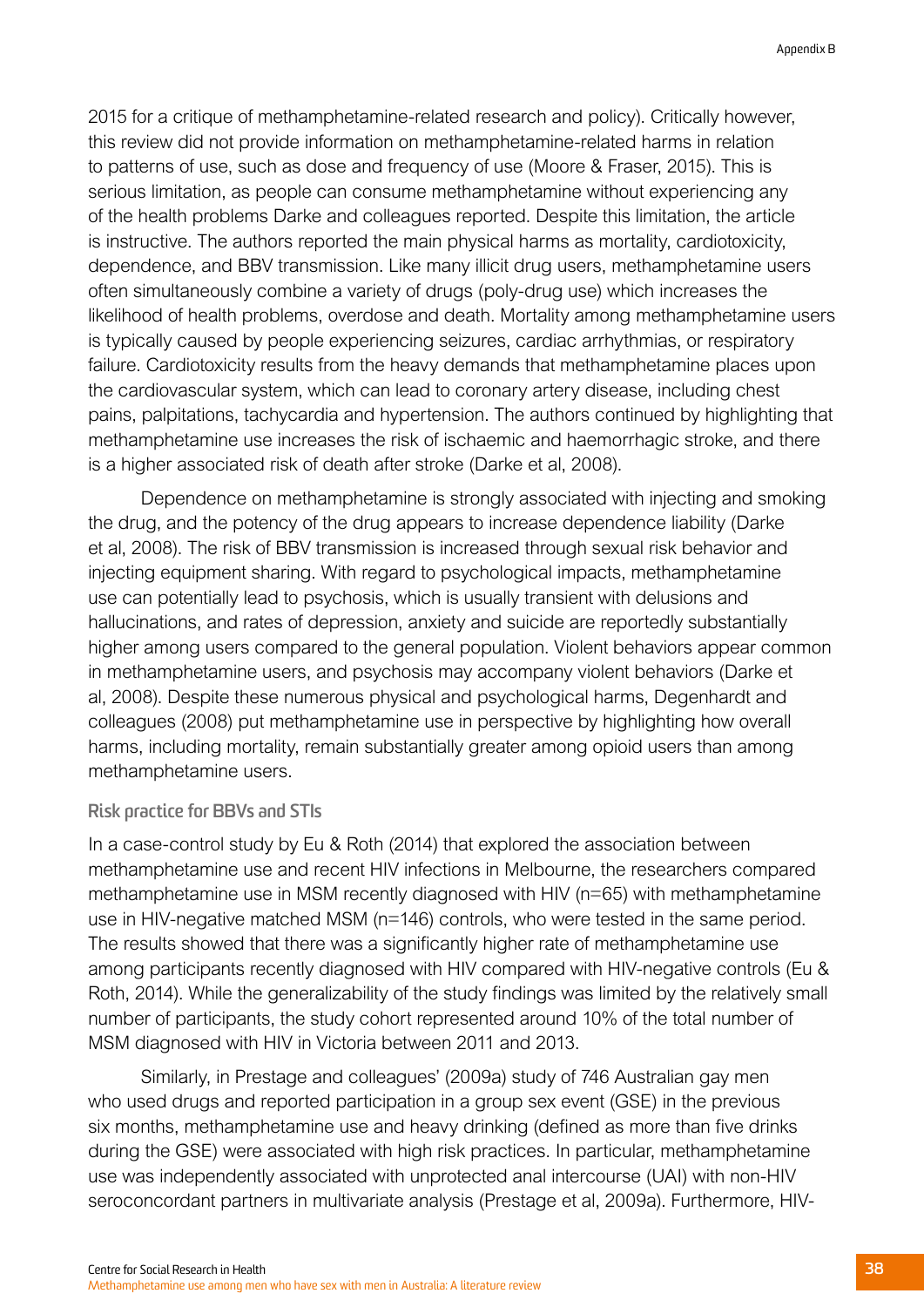negative participants from the 'Health In Men' (HIM) cohort study, which comprised mostly Sydney gay men recruited between 2001 and 2004, were associated with a markedly increased rate of HIV seroconversion if they had used methamphetamine, oral erectile dysfunction medications (OEM), and amyl nitrite together (Prestage et al, 2009b).

Analogously, Rawstorne and colleagues (2007) study of over 7500 MSM mostly from Sydney and NSW found that compared to non-users, crystal users reported a greater number of sex partners, sought sex in a larger number of venues, were more likely to use other recreational drugs, were more likely to use Viagra (i.e., an OEM), were more likely to engage in UAI with casual partners, and were more likely to engage in esoteric or adventurous sexual practices. However, the authors noted that while the prevalence of crystal use among MSM increased between 2002 and 2005, the prevalence of UAI with a casual partner, as well as other sex-related behaviors, remained stable or decreased overtime within various sub-groups included in the study. Several authors have noted that such findings suggest that crystal use per se does not necessarily drive unsafe sexual behavior (Degenhardt et al, 2010; Prestage et al, 2009b; Rawstorne et al, 2007). Rather, the factors that cause HIV risk among methamphetamine using MSM are likely to be more complex than a simple function of methamphetamine use, or drug use generally.

As Leonard and colleagues (2008) suggest, crystal methamphetamine use is one of a number of ways of increasing the range and intensity of sexual experience. Similarly, in a study of sexual behavior patterns of gay and bisexual men (n=49) who use methamphetamine and other illicit drugs in New York City, participants reported equal rates of unprotected anal insertive and receptive sexual practices, including 'extreme' sex acts, when using methamphetamine, other illicit drugs or when not using any illicit drug, with HIVpositive men reporting more risky behaviors than HIV-negative men (Halkitis et al, 2005a). While the sample size was a limitation of this study, the findings, like those of Degenhardt, Prestage, Rawstorne and their colleagues, suggest that methamphetamine attracts a hypersexual, risk-taking group of men who engage in unprotected sexual behaviors regardless of their methamphetamine use (Halkitis et al, 2005b). Following on from this study, Halkitis and colleagues (2009) conducted longitudinal modelling of methamphetamine use and sexual risk practice among gay and bisexual men, and found that methamphetamine use was related to the frequency of unprotected insertive and receptive intercourse with HIV-positive and status unknown casual partners across time, and that this association was more evident among HIV-positive participants (Halkitis et al, 2009).

In a systematic review and meta-analysis of amphetamine-type stimulants and HIV infection among MSM by Vu and colleagues (2015), the researchers looked at the relationship between ecstasy use and HIV infection compared to meth/amphetamine use and HIV infection. They reviewed case-control, cross-sectional and longitudinal studies and concluded that the 'pooled' association between meth/amphetamine use and HIV infection was statistically significant across all three designs (Vu et al, 21015). Conversely, the evidence for an association between ecstasy use and HIV infection in cross-sectional studies was described as 'lacking'. Similarly, in a systematic review of behavioral and treatment outcome studies among HIV-infected MSM who use crystal methamphetamine (Rajasingham et al, 2012), the authors reported that HIV-infected MSM who use crystal are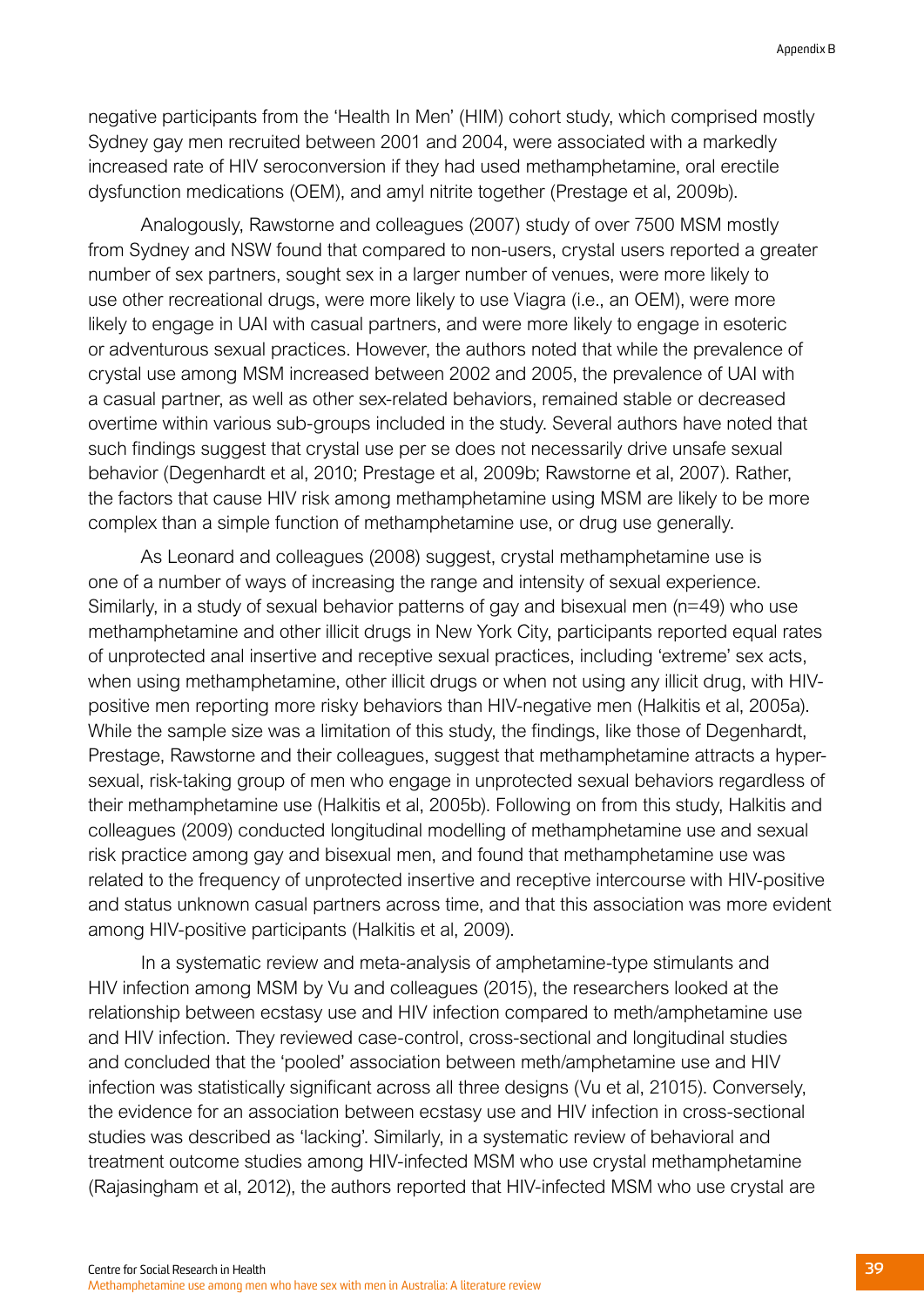more likely to report high-risk sexual behaviors, STIs, and serodiscordant UAI compared to HIV-infected MSM who do not use crystal. HIV-infected MSM who used crystal also showed worse adherence to HIV medications and had poorer HIV-related health outcomes than HIVinfected MSM who did not use crystal (Rajasingham et al, 2012).

 In a recent longitudinal study conducted in California between 2008 and 2014, Hoenigl and colleagues (2016) measured sexual risk behavior for HIV infection among men accessing a community-based HIV screening program. They reported that among 754 HIVnegative MSM who had used methamphetamine within the previous 12 months, scores on a sexual risk behavior scale were significantly higher compared to 5922 MSM who reported never using methamphetamine. Eighty-two repeat testers had initiated methamphetamine use between tests and were found to have higher sexual risk scores after starting their use. The findings demonstrated a clear link between commencing methamphetamine use and increasing sexual risk behavior among this cohort of HIV-negative MSM (Hoenigl et al, 2016).

Similarly, Chew Ng and colleagues (2013) analysed Californian surveillance data for MSM who were diagnosed with syphilis between 2004 and 2008, to look for differences in the average number of sex partners by methamphetamine use and internet use to find partners (the two groups were mutually exclusive). In this analysis, methamphetamine users were found to have had more sex partners than non-users (mean=11.7 vs. 5.6, p<0.001), as did internet users compared to non-internet users (mean=9.8 vs. 5.0, p<0.001). Multivariate analysis confirmed an independent association of methamphetamine and internet use with increased numbers of sex partners (Chew Ng et al, 2013). Notwithstanding the methodological limitations of previous quantitative research designs, the observed strong association between risky sexual behavior and methamphetamine use is instructive; crystal methamphetamine appears to augment MSM's sex drive and enable users to stay high for extended periods, which can increase the likelihood of multiple sexual encounters with multiple sex partners over an extended time (Mimiaga et al, 2008). While statistical tests of association cannot be ignored, they are limited in their capacity to establish causality. Despite this, MSM who use crystal/methamphetamine (and other drugs), at the least, require specific, detailed information and ongoing support to prevent BBV transmission, STIs and other harms.

In a qualitative Australian study (Saltman et al, 2008) of 16 general practitioners (GPs) who managed problematic crystal use and associated depression among gay men and HIV-positive men in Sydney, Adelaide and a rural coastal city, GPs described crystal use as a growing problem. Some GPs saw crystal use and depression as linked, particularly among heavy users, while others believed that gay men and HIV-positive men often have pre-existing depression and that the relationship between crystal use and depression is complex. Similarly, GPs described the difficulties they experienced in managing their patients' depression with antidepressant treatments when crystal use was hidden from them, or when patients simultaneously used crystal (Saltman et al, 2008). The authors recommended that GPs work to build trust with their patients so that a full and honest disclosure of drug use is made easier, and to broaden their understanding of how to anticipate and respond to problematic levels of crystal use (Saltman et al, 2008).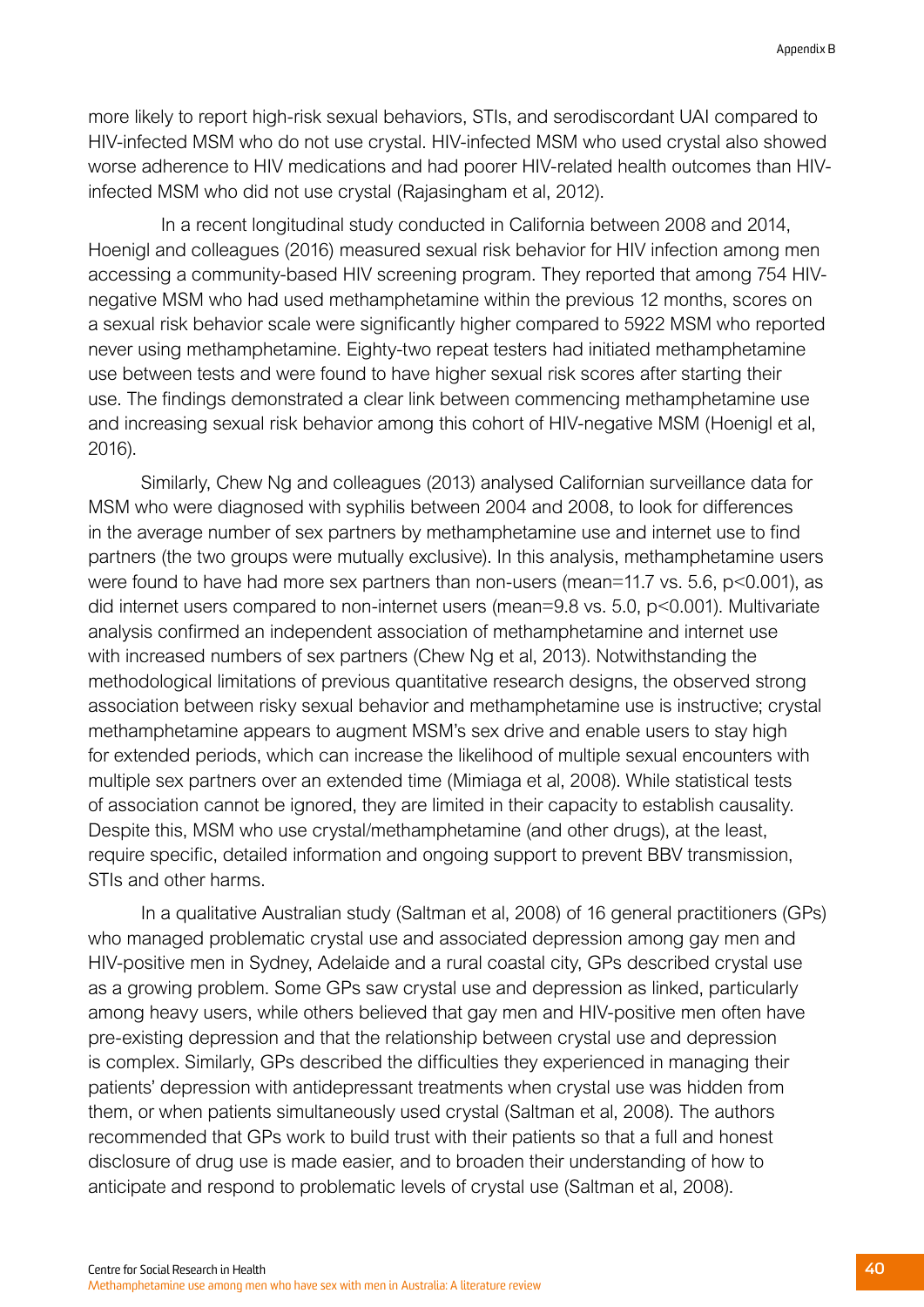## **3. Sex-based sociality**

An exploration of intimacy, sexual practice and collective drug use is found in recent publications from two Australian studies of injecting equipment sharing. The findings of an interview-based study of HCV prevention among intimate heterosexual relationships, while distinct from sex-based sociality among MSM, have provided tentative insights into injecting equipment sharing (Fraser et al, 2014). This study, which collected data about the dynamics of injecting within 40 heterosexual partnerships, found that love and intimacy shaped and influenced injecting practice. Couples co-created meaningful practices of 'care' and 'safety' in response to specific risk contexts rather than in adherence to strict biomedical understandings of viral safety. On occasion, participants prioritized social wellbeing over biological risk, with the protective effects of relationship intimacy displacing the more-narrow concerns of viral risk (Fraser et al, 2014). The study's interview method elicited detailed accounts of injecting equipment sharing, which highlighted respondents' everyday concerns and understandings of risk and safety. The findings offered practical guidance for health promotion aimed at couples, such as Fitpaks designed for intimate partners, to reduce HCVrelated risk, which move beyond individualistic risk-reduction approaches to consider the role of social and cultural environment.

While findings from Fraser and colleagues' (2014) study of heterosexual couples in regular relationships are instructive, it is likely that MSM who inject drugs with partners in various sexual contexts have different patterns of sharing, and different understandings and meanings of risk and relationships (as the heterosexuals were typically monogamous), particularly as these contexts may involve small or large groups, as well as regular or casual partners. In addition, a study by Hopwood and colleagues (2015b) pointed to substantial gaps in knowledge about HCV-related risk practice among gay and bisexual men. For gay and bisexual men already living with HCV, 46% of men wanted more information on preventing the sexual transmission of HCV and a majority of respondents (56%) did not know that HIV-positive men are more vulnerable to HCV than HIV-negative men (Hopwood et al, 2015b). However, the findings of this survey, like so much research in this area to date, were unable to provide detailed accounts of the patterns, contexts and motivations for sharing injecting equipment among gay and bisexual men, and the forms of sex-based sociality that carry the greatest BBV- and STI-related risks.

## **4. Individual-level interventions**

In a small pilot RCT (n=21) by Carrico and colleagues (2015), that targeted positive affect regulation in methamphetamine using MSM through a multi-component, individually delivered, five-session intervention (named 'Affect Regulation Treatment to Enhance Methamphetamine Intervention Success [ARTEMIS]'), which was adapted from prior clinical research, participants were randomised to receive ARTEMIS+CM (n=12) or CM-only (n=9). Those receiving the ARTEMIS+CM reported slight increases in positive affect over the five sessions, and the CM-only group reported significant reductions in negative affect over a two-month follow-up (Carrico et al, 2015). Importantly, there were no concurrent effects on stimulant use or sexual risk taking over the six-month follow-up for either intervention group (Carrico et al, 2015).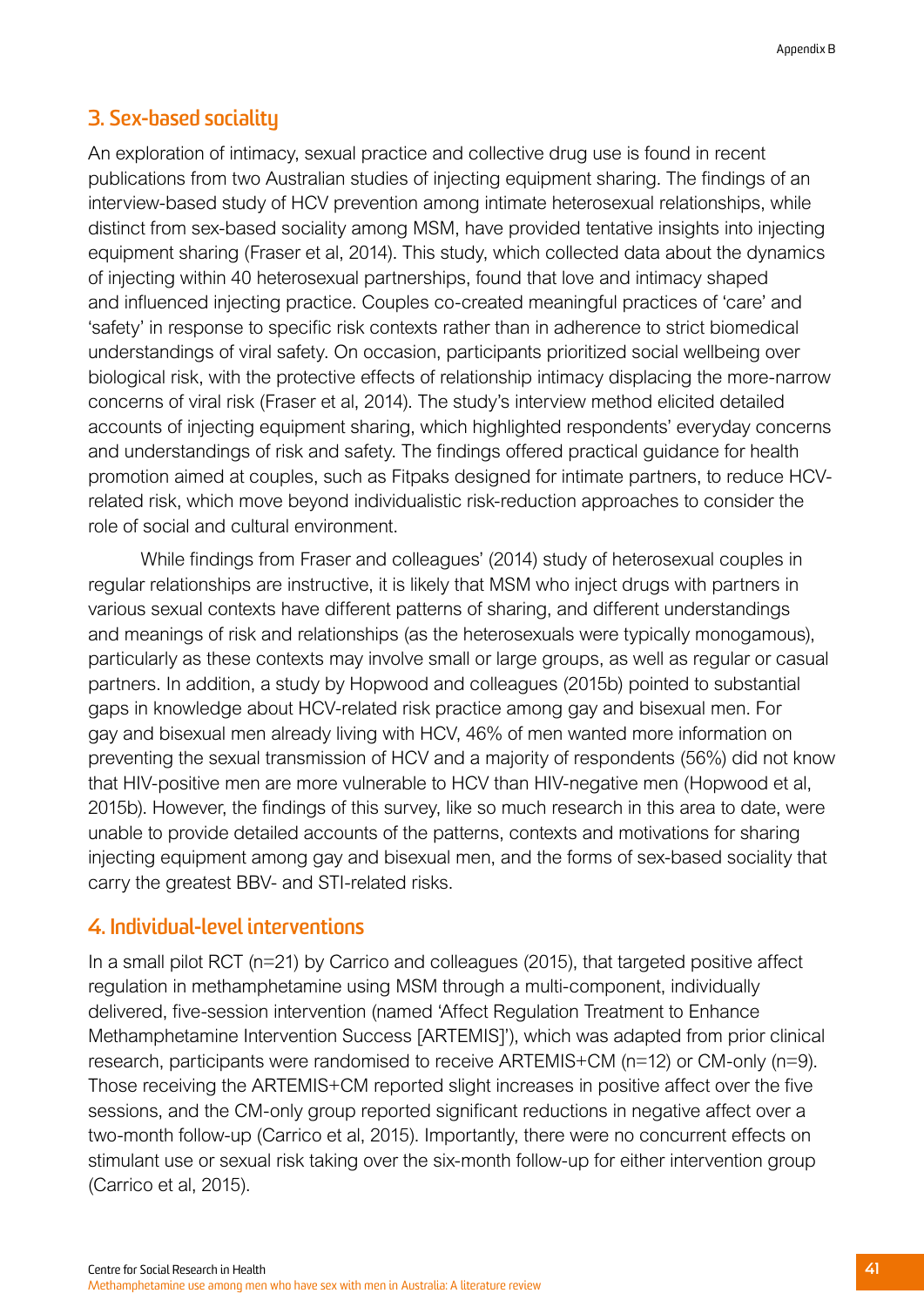Even interventions termed 'community-based', and aimed at methamphetamineusing MSM, have relied upon individual-level approaches such as CBT and CM delivered through clinical settings with a harm reduction focus. For example, Carrico and colleagues (2014) reported that in their study of 211 MSM, participants reduced their drug use and concomitant sexual risk-taking behavior while participating in the harm reduction interventions. Unfortunately, reductions in drug use and risk behaviors were not sustained during the six month follow-up. Despite this, the authors reported that their findings provide preliminary support for the potential benefits of treatment using a harm reduction focus to assist individuals with reducing stimulant use and minimizing its potential negative consequences (Carrico et al, 2014; Carrico et al, 2015).

Similarly, Wilkerson and colleagues (2015) surveyed an online sample of 284 MSM of various ethnicity, age and level of 'outness' (i.e., openly identifying as an MSM) from the United States who had injected methamphetamine in the previous 30 days. Their findings suggested that MSM participants had heard public health harm reduction messages about avoiding sharing needles, using bleach to clean needles and injecting equipment, avoiding condomless anal intercourse when using drugs, and using extra lubricant when having condomless anal intercourse. Most men (53%) had combined these sexual and substanceuse harm reduction strategies and integrated them into their behavioral scripts (Wilkerson et al, 2015). The findings suggest that public health harm reduction messages that are individually tailored for specific sub-groups can influence risk practice.

In a quasi-experimental study comparing safer sex behaviors among HIV-positive, methamphetamine-using MSM, 341 participants from California were randomly assigned to receive either a safer sex behavioral intervention named EDGE, comprising five-weekly individual counseling sessions of 90-minutes duration followed by three monthly booster sessions, or a time-equivalent diet and exercise attention-control condition (Mausbach et al, 2007). As described in the article, the EDGE intervention 'used skills-training to help participants increase their knowledge, self-efficacy, and positive outcome expectancies in relation to a number of critical areas such as condom use, negotiation of safer sex practices (including sexual assertiveness), and disclosure of HIV serostatus to sex partners. The mechanisms of behavioral change involved observation, role modeling, skill performance (i.e., practice and rehearsal), positive feedback, reinforcement, and the development of supportive referents' (Mausbach et al, 2007: page 5 of Authors' manuscript). EDGE participants reported significantly more protected sex at both eight months and 12-month follow-up, and by 12-months post baseline, EDGE participants reported more protected sex compared to the diet and exercise group (25.8% vs. 18.7%, p<0.038). Furthermore, the authors reported a significant time-by-intervention interaction (p=0.018) for selfefficacy for condom use (part of the EDGE counseling), which indicated that EDGE participants' self-efficacy increased overtime compared to the control group participants. The authors concluded that intervening can reduce high risk sexual behaviors among methamphetamine-using HIV-positive MSM through increasing self-efficacy instead of reducing drug use (Mausbach et al, 2007).

In a systematic review and meta-analysis of barriers to accessing treatment for methamphetamine use (Cumming et al, 2016), the most commonly reported barriers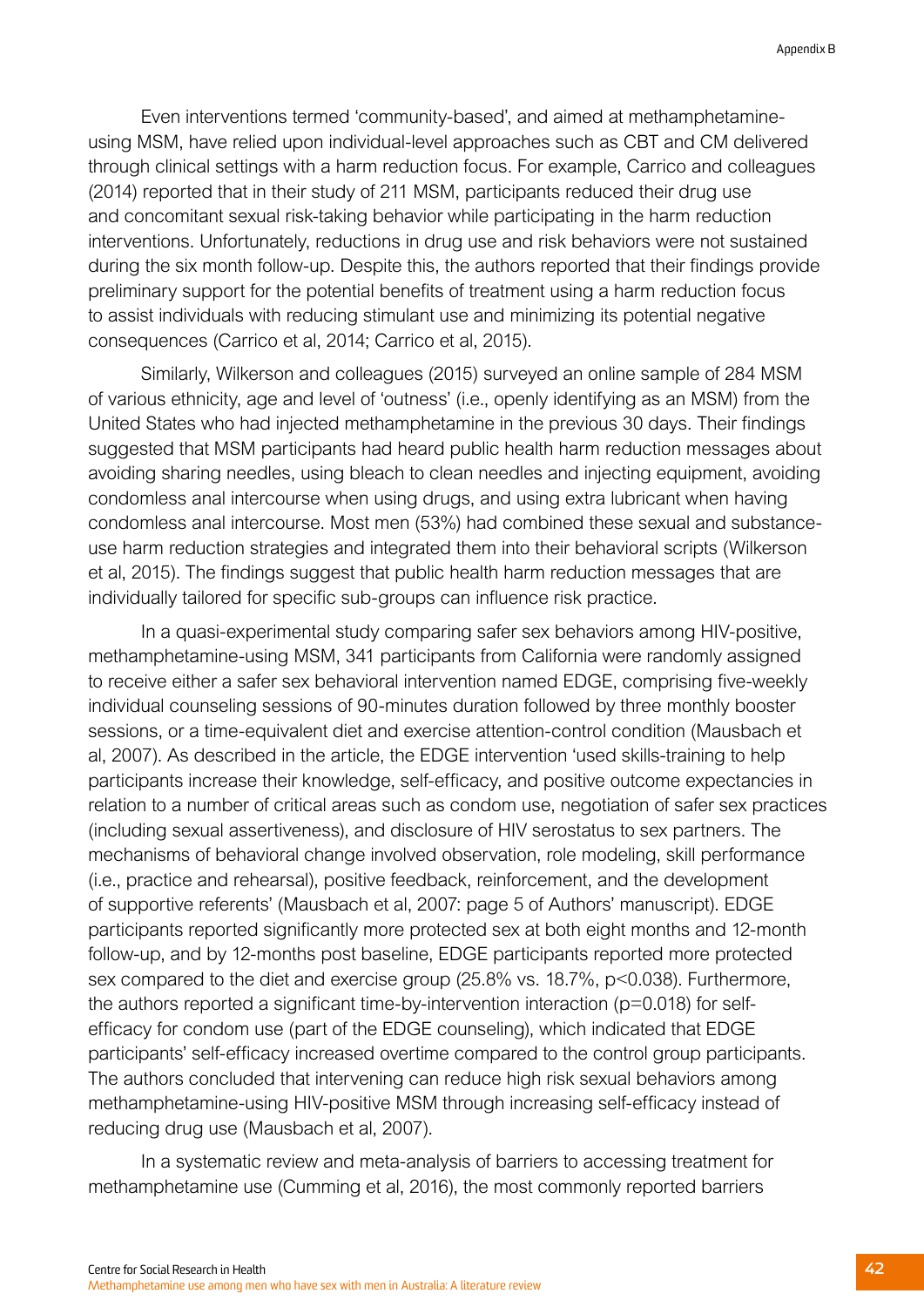identified in the limited literature that is currently available from five countries (i.e., Australia, the United States, the United Kingdom, China and South Africa) were described as psychosocial, but other practical and service-related barriers, such as an insufficient capacity to meet treatment demands were also evident. The psychosocial barriers to treatment were: the perception that one's own drug use did not require treatment; embarrassment or stigma associated with drug use; participants preferring to withdraw on their own; and, concerns about privacy (Cumming et al, 2016). The authors concluded by reporting that while barriers to treatment for methamphetamine use have been identified, interventions and treatment models that target these barriers are urgently required to fulfil a growing demand.

In recent years, biomedical prevention of HIV has become more salient among HIVnegative gay and other MSM as strategies such as post-exposure prophylaxis (PEP) and more recently pre-exposure prophylaxis (PrEP) are adopted by MSM. PrEP is used by MSM for prevention of HIV infection. Some HIV-negative men may use PrEP to have condomless sex in the context of drug use. While PrEP has shown favorable results for HIV prevention in clinical trials and in 'real world' trials (McCormack et al, 2016), increases in antimicrobial resistance for gonorrhea and increasing rates of syphilis among MSM provide further challenges to both the control of STIs and the ongoing prevention of HIV infection (Scott & Klausner, 2016). Unfortunately, at the time of writing, there is no indication in the academic databases of published studies of PrEP use in relation to methamphetamine and sexual risk practice (this observation was confirmed through personal communication with Associate Professor Martin Holt, who heads the Australian Gay Community Periodic Surveys). As such, it is likely that future studies will examine the health-related outcomes of combining PrEP and methamphetamine, such as the effect on rates of STIs.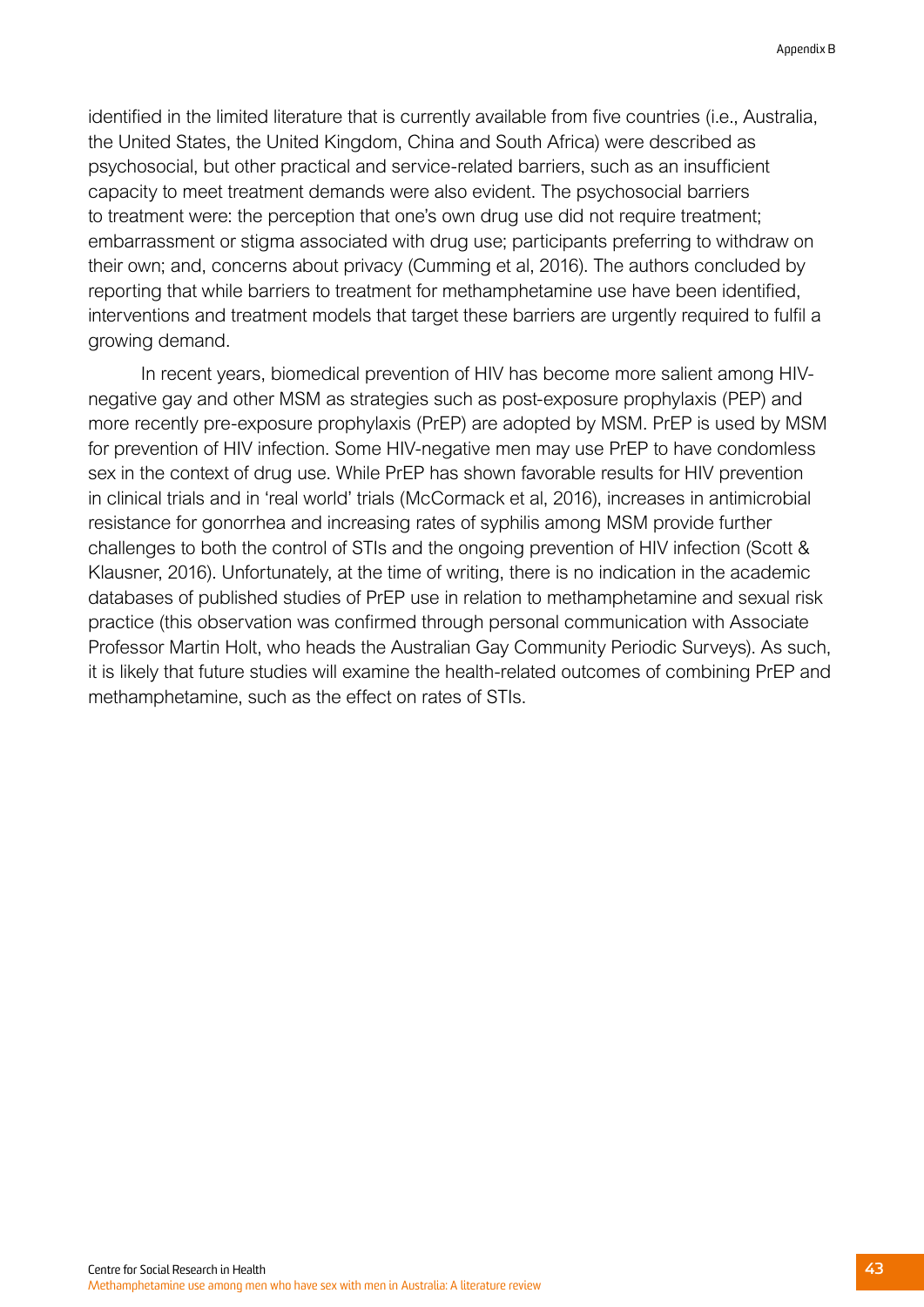# Appendix C

# **Further recommendations for health promotion**

A recent review of Australian resources produced to support HCV prevention efforts is also relevant to examine (Winter et al, 2012; 2013). This review included more than 200 items (brochures, posters etc.) produced between 1990 and 2010. Overall, the results of this review indicate that the social aspect of injecting drug use was rarely visible within the resources, with most portraying injecting drug use as an individual activity. The authors suggested that effective resources were those which were authentic (representing the experience of drug use, as would be recognizable and relatable by the intended audience) and which reflected diverse settings and circumstances (specifically taking account of the social nature of injecting drug use and the relationships between those involved). These findings can be used to critique fear-based or sensationalist campaigns that do not reflect the experience of people already using the drug or those that are unattractive to the target group through the use of stigmatizing portrayals.

### Acknowledge that responsibility for prevention is shared.

- Avoid blame, stereotypes and stigma
- Portray HCV prevention as a responsibility that is shared by organisations, society, government and people who inject drugs
- Position people who inject as partners in HCV prevention rather than 'targets' of it

#### Consider the restrictions of the local environment.

- Provide realistic and achievable advice
- Avoid unachievable suggestions this will undermine the credibility and usefulness of the resource and create conditions for blame

#### Repackage health promotion messages etc. for specific target groups.

- Specify target groups
- Package health promotion to reflect interests and needs of target group (e.g. use relevant social categories rather than epidemiological risk categories)

#### Contextualise HCV prevention within the diversity of injectors' experiences.

- Package HCV information with new and useful information that engages with people's lives
- Consider whether the content and approach are relevant only to some lives